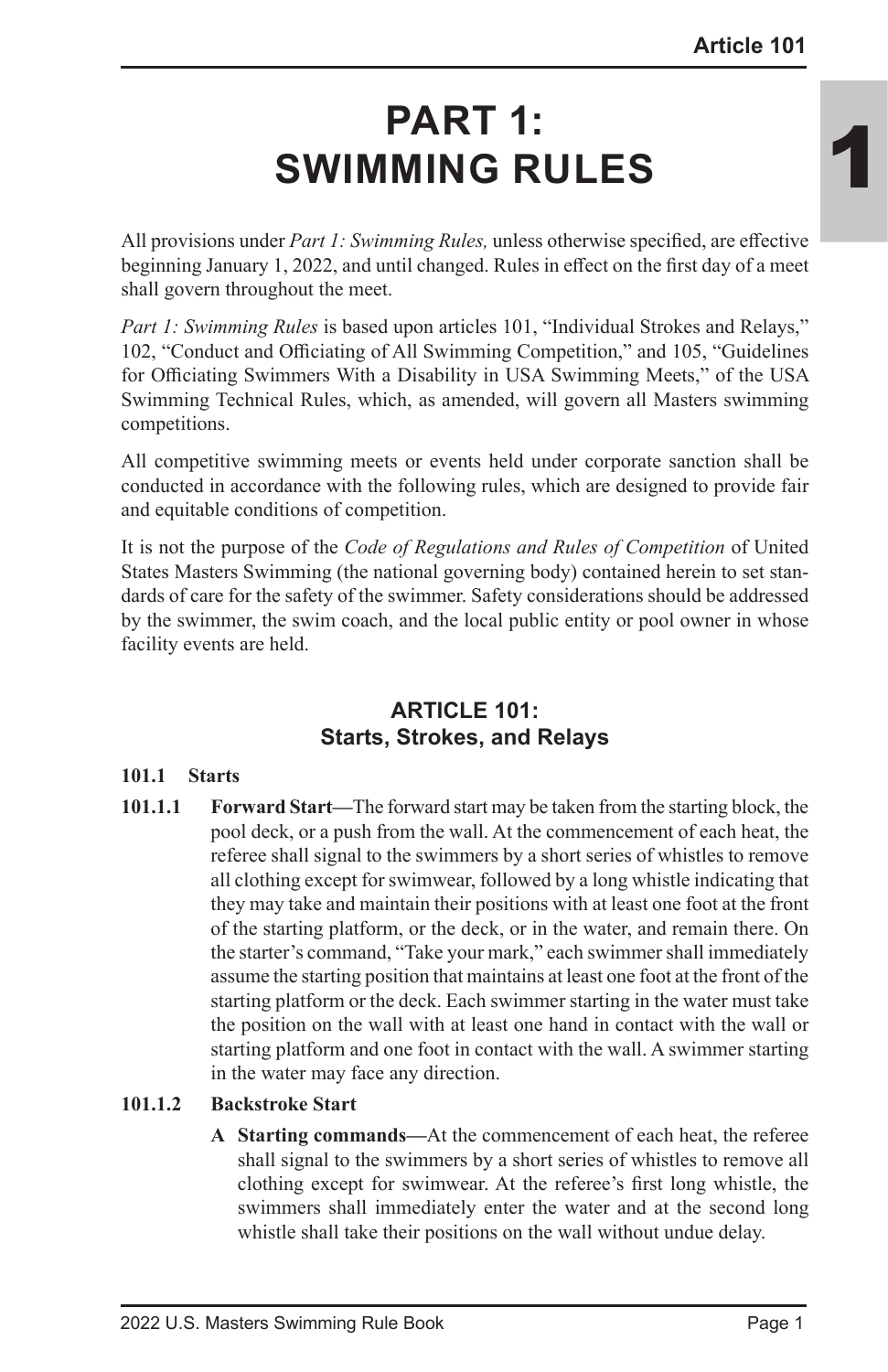- **B All courses—**The swimmers shall line up in the water facing the starting end with both hands placed on the gutter or on the backstroke starting grips. Standing in or on the gutter, placing the toes above the lip of the gutter, or bending the toes over the lip of the gutter before or after the start is prohibited. When using a backstroke ledge at the start, the toes of both feet must be in contact with the end wall or face of the touchpad. Bending the toes over the top of the touchpad is prohibited.
- **101.1.3 Starter—**See article 103.8 for starter equipment, preparation, optional instructions, start commands, false starts, warning signal, and deliberate delay or misconduct.

### **101.2 Breaststroke**

- **101.2.1 Start—**The forward start shall be used.
- **101.2.2 Stroke—**After the start and after each turn when the swimmer leaves the wall, the body shall be kept on the breast. The swimmer is not permitted to roll onto the back at any time except at the turn after the touch of the wall where it is permissible to turn in any manner as long as the body is on the breast when leaving the wall. Throughout the race the stroke cycle must be one arm stroke and one leg kick in that order.

All movements of the arms shall be simultaneous and in the same horizontal plane without alternating movement.

The hands shall be pushed forward together from the breast on, under, or over the water. The elbows shall be under water except for the final stroke before the turn, during the turn, and for the final stroke at the finish. The hands shall be brought back on or under the surface of the water. The hands shall not be brought back beyond the hip line, except during the first stroke after the start, and each turn.

During each complete cycle, some part of the swimmer's head shall break the surface of the water. After the start and after each turn, the swimmer may take one arm stroke completely back to the legs. The head must break the surface of the water before the hands turn inward at the widest part of the second stroke.

**101.2.3 Kick—**After the start and after each turn, at any time prior to the first breaststroke kick, a single butterfly (dolphin) kick is permitted, following which, all movements of the legs shall be simultaneous and in the same horizontal plane without alternating movement.

> The feet must be turned outwards during the propulsive part of the kick. Scissors, alternating movements, or downward butterfly (dolphin) kicks are not permitted except as provided herein. Breaking the surface of the water with the feet is allowed unless followed by a downward butterfly (dolphin) kick.

**101.2.4 Turns and Finish—**At each turn and at the finish of the race, the touch shall be made with both hands separated and simultaneously at, above, or below the water level. At the last stroke before the turn and at the finish, an arm stroke not followed by a leg kick is permitted. The head may be submerged after the last arm pull prior to the touch, provided it breaks the surface of the water at some point during the last complete or incomplete cycle preceding the touch.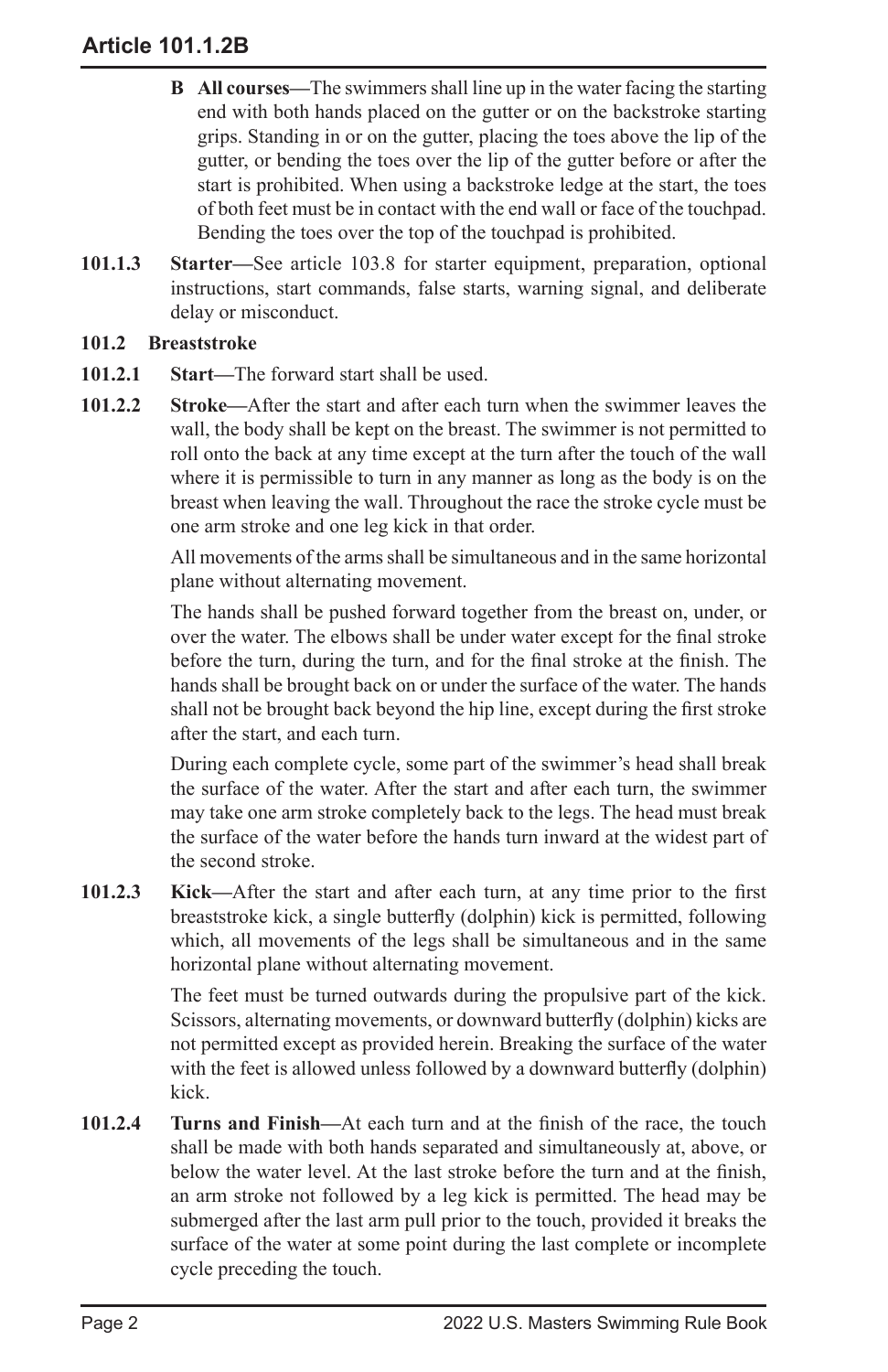### **101.3 Butterfly**

- **101.3.1 Start—**The forward start shall be used.
- **101.3.2 Stroke—**After the start and after each turn, the swimmer's shoulders must be at or past the vertical toward the breast. The swimmer is permitted one or more leg kicks, but only one arm pull under water, which must bring the swimmer to the surface. (Note: After the start and after each turn, only one breaststroke kick is allowed prior to the arm pull that brings the swimmer to the surface.) It shall be permissible for a swimmer to be completely submerged for a distance of not more than 15 meters (16.4 yards) after the start and after each turn. By that point, the head must have broken the surface. The swimmer must remain on the surface until the next turn or finish. From the beginning of the first arm pull, the body shall be kept on the breast except at the turn after the touch of the wall where it is permissible to turn in any manner as long as the body is on the breast when leaving the wall. Both arms must be brought forward simultaneously over the water and pulled back simultaneously under the water throughout the race.
- **101.3.3 Kick—**All up and down movements of the legs and feet must be simultaneous. The position of the legs or the feet need not be on the same level, but they shall not alternate in relation to each other. The breaststroke kick may be used exclusively or interchangeably with the dolphin kick while doing the butterfly stroke at any time during the race. Only one breaststroke kick is permitted per arm pull, except that a single breaststroke kick is permitted prior to the turn and the finish without an arm pull. After the start and after each turn, a single breaststroke kick is permitted prior to the first arm pull. A scissors kicking movement is not permitted.
- **101.3.4 Turns—**At each turn the body shall be on the breast. The touch shall be made with both hands separated and simultaneously at, above, or below the water surface. Once a touch has been made, the swimmer may turn in any manner desired. The shoulders must be at or past the vertical toward the breast when the swimmer leaves the wall.
- **101.3.5 Finish—**At the finish, the body shall be on the breast and the touch shall be made with both hands separated and simultaneously at, above, or below the water surface.
- **101.4 Backstroke**
- **101.4.1 Start—**The backstroke start shall be used.
- **101.4.2 Stroke—**Standing in or on the gutter, placing the toes above the lip of the gutter, or bending the toes over the lip of the gutter immediately after the start is not permitted. The swimmer shall push off on the back and continue swimming on the back throughout the race. Some part of the swimmer must break the surface of the water throughout the race, except it shall be permissible for the swimmer to be completely submerged during the turn and for a distance of not more than 15 meters (16.4 yards) after the start and each turn. By that point, the head must have broken the surface of the water.
- **101.4.3 Turns—**Upon completion of each length, some part of the swimmer must touch the wall. During the turn the shoulders may be turned past the vertical toward the breast, after which an immediate continuous single arm pull or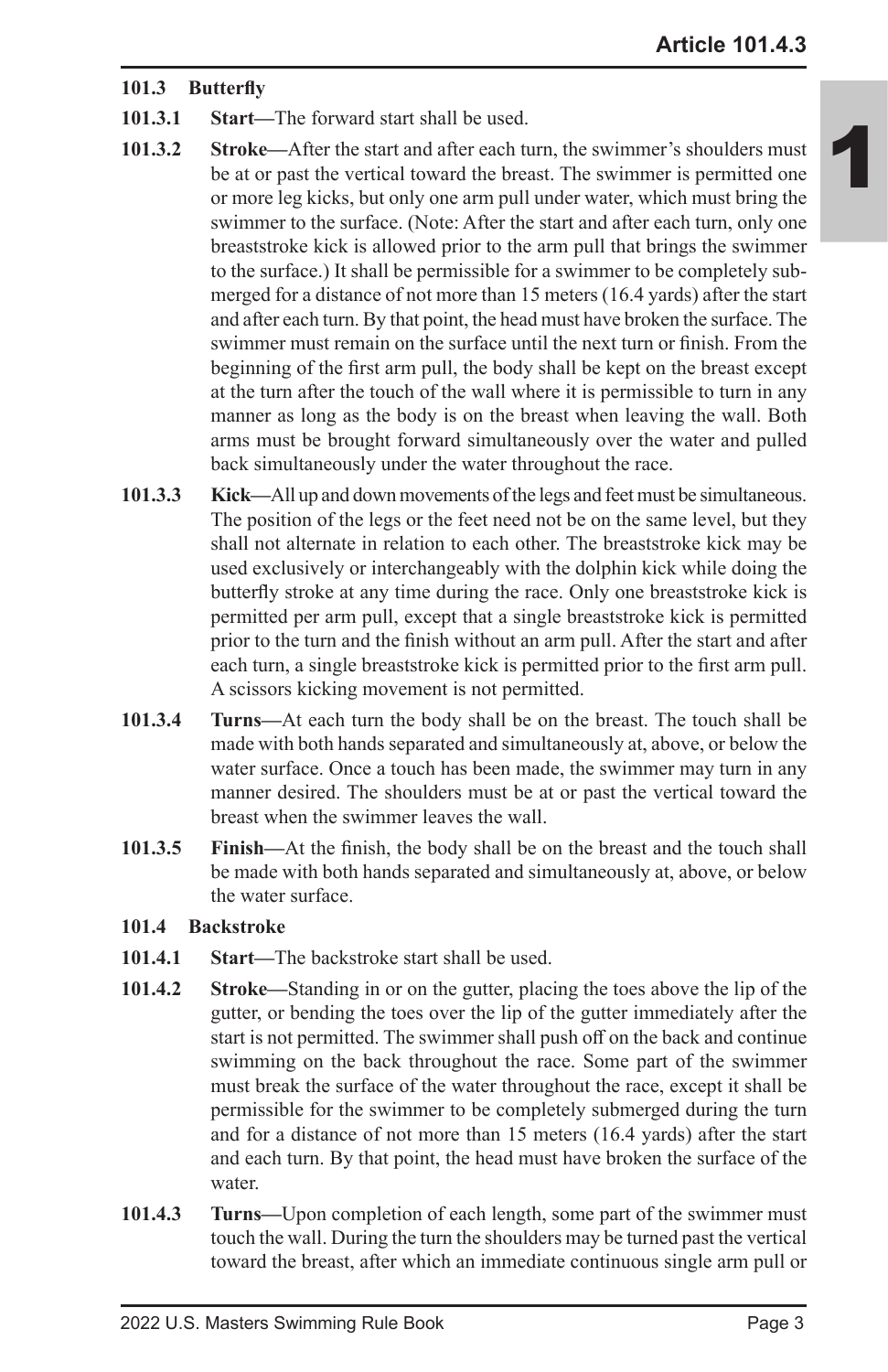an immediate continuous simultaneous double arm pull may be used to initiate the turn. Once the body has left the position on the back, any kick or arm pull must be part of the continuous turning action. The swimmer must have returned to a position on the back upon leaving the wall.

**Note:** The swimmer who turns past vertical and, in a continuous motion, grabs the wall before pushing off with the feet while on the back is considered to have executed a "continuous turning action."

- **101.4.4 Finish—**Upon the finish of the race, the swimmer must touch the wall while on the back.
- **101.5 Freestyle**
- **101.5.1 Start—**The forward start or the backstroke start shall be used.
- **101.5.2 Stroke—**In an event designated freestyle, the swimmer may swim any style, except that in a medley relay or individual medley event, freestyle means any style other than butterfly, breaststroke, or backstroke. Some part of the swimmer must break the surface of the water throughout the race, except it shall be permissible for the swimmer to be completely submerged during the turn and for a distance of not more than 15 meters (16.4 yards) after the start and each turn. By that point the head must have broken the surface.
- **101.5.3 Turns—**Upon completion of each length, the swimmer must touch the wall.
- **101.5.4 Finish—**The swimmer shall have finished the race when any part of the swimmer touches the wall after completing the prescribed distance.

### **101.6 Individual Medley**

The swimmer shall swim the prescribed distance in the following order: the first onefourth, butterfly; the second one-fourth, backstroke; the third one-fourth, breaststroke; and the last one-fourth, freestyle.

- **101.6.1 Start—**The forward start shall be used.
- **101.6.2 Stroke—**The stroke for each one-fourth of the designated distance shall follow the prescribed rules for that stroke, except that in the freestyle, the swimmer must be on the breast except when executing a turn.
- **101.6.3 Turns**
	- **A** Intermediate turns within each stroke shall conform to the turn rules for that stroke, except that in the freestyle turn, the swimmer must return to the breast before any kick or stroke.
	- **B** The turns when changing from one stroke to another shall conform to the finish rules for the stroke just completed, and shall be as follows:
		- **(1) Butterfly to backstroke—**The swimmer must touch as described in article 101.3.5. Once a legal touch has been made, the swimmer may turn in any manner, but the shoulders must be at or past the vertical toward the back when the swimmer leaves the wall.
		- **(2) Backstroke to breaststroke—**The swimmer must touch the wall while on the back. Once a legal touch has been made, the swimmer may turn in any manner, but the shoulders must be at or past the vertical toward the breast when the swimmer leaves the wall and the prescribed breaststroke form must be attained prior to the first arm stroke.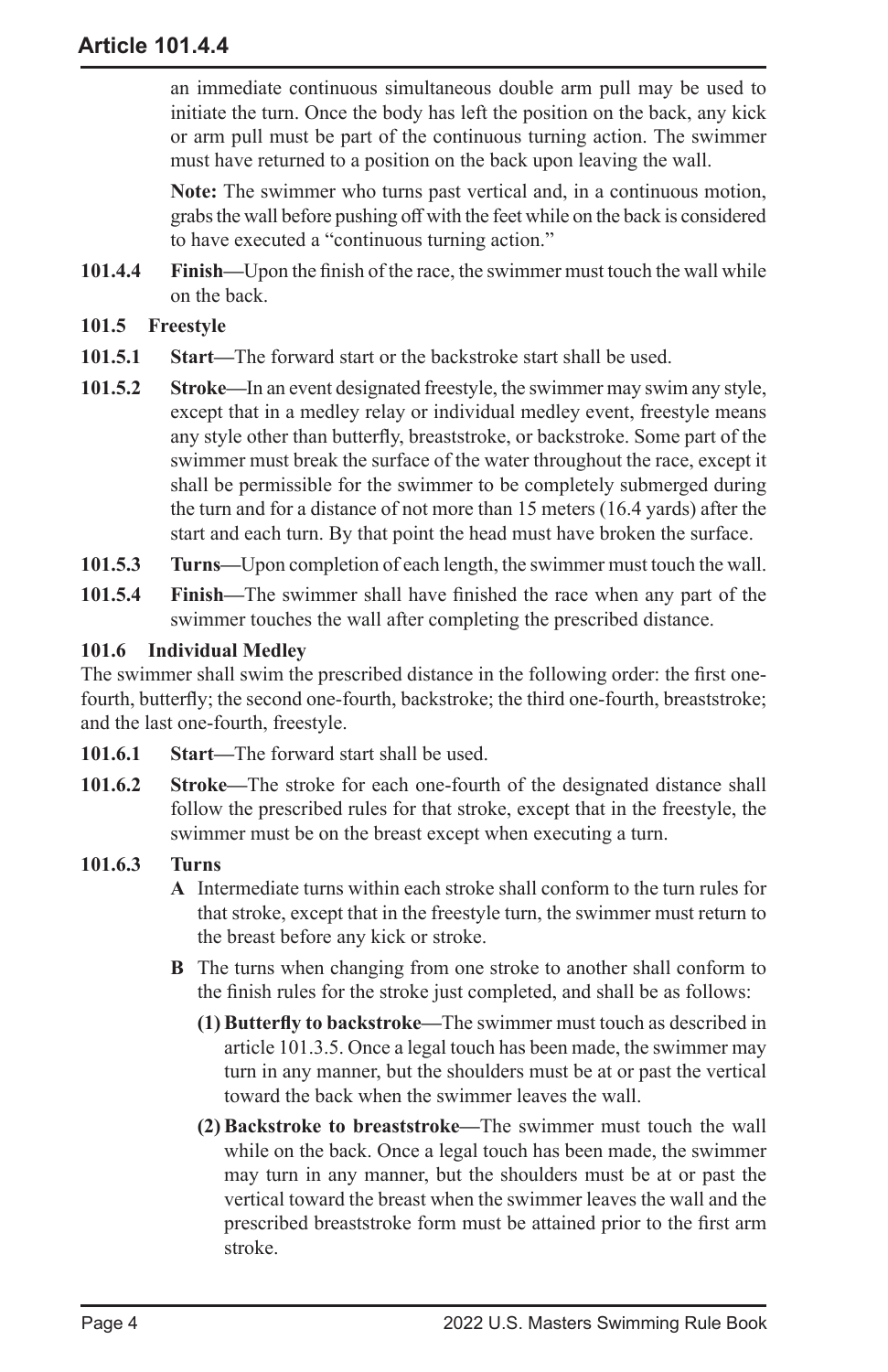- **(3) Breaststroke to freestyle—**The swimmer must touch as described in article 101.2.4. Once a legal touch has been made, the swimmer may turn in any manner and must return to the breast before any kick or stroke.
- **101.6.4 Finish—**The swimmer shall have finished the race when any part of the swimmer touches the wall after completion of the prescribed distance.

### **101.7 Relays**

- **101.7.1 Freestyle Relay—**Four swimmers on each team, each to swim one-fourth of the prescribed distance using any desired stroke(s). Freestyle finish rules apply.
- **101.7.2 Medley Relay—**Four swimmers on each team, each to swim one-fourth of the prescribed distance in the following order: first, backstroke; second, breaststroke; third, butterfly; fourth, freestyle. Rules pertaining to each stroke as described in article 101.6 (Individual Medley) shall govern. At the end of each leg, the finish rules for that stroke apply.

### **101.7.3 Rules Pertaining to Relays**

- **A** No swimmer shall swim more than one leg in any relay event.
- **B** When automatic relay takeoff judging is used, all swimmers must touch the touchplate or pad in their respective lanes at the end of the course to have finished their legs of the relay.
- **C** A swimmer other than the first swimmer shall not start until the previous swimmer's leg has been concluded.
- **D** If a team member other than the swimmer designated to swim a particular leg jumps into or enters the pool in the area where the race is being conducted and before all swimmers of all teams have finished the race, both the offending swimmer and relay team shall be disqualified.

**Note:** An exception may be granted to a relay team member who wishes to enter the water to start from the water; this swimmer shall notify the starter and be careful not to disturb or interfere with another swimmer or the timing system pad when in use.

**E** All relay team members shall leave the water immediately upon finishing their legs, except for the last member.

**Note:** Swimmers who cannot exit the water quickly enough to prevent interference with automatic officiating equipment may be allowed to hold on to the lane line until all relays have finished, allowing them to exit the pool more slowly or via the ladders at the conclusion of the race.

- **F** The team of a swimmer whose feet have lost contact with the starting platform (ground, deck, or wall) before the preceding teammate touches the wall shall be disqualified.
- **G** Mixed relays shall consist of two men and two women who may swim in any order.
- **H** On relays, the second, third, and fourth swimmers are prohibited from starting from the top of the adjustable setting back plate. A swimmer must have at least part of one foot in contact with the starting platform in front of the adjustable setting back plate.
- **101.7.4** See article 102.9 for additional relay rules.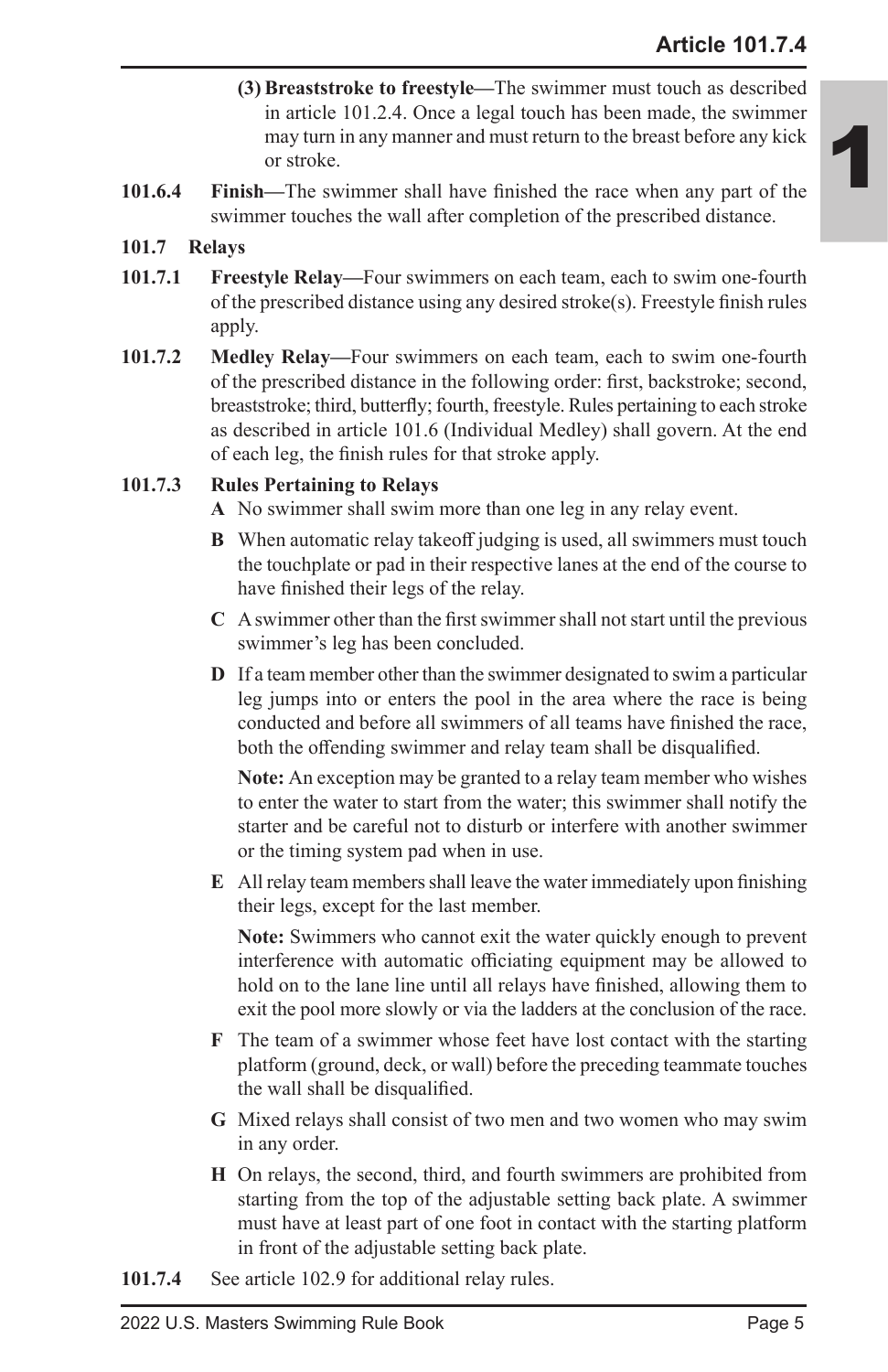# **ARTICLE 102: Swimming Competition**

### **102.1 Eligibility**

- **102.1.1** To be eligible for competition, including participation in warm-ups, members must be 18 years of age or over.
- **102.1.2** USMS members may participate in non-USMS aquatic activities, meetings, exhibitions, demonstrations, etc., without jeopardy to their eligibility to swim in USMS competition. However, any times achieved in nonsanctioned or nonrecognized activities will not be recorded for official purposes and cannot be used for LMSC rankings or USMS Top 10 times, All-American status, or qualification times for USMS national championship meets.

### **102.2 Age Determining Date**

- **102.2.1** For short course yards, the eligibility of a participant for a particular age group shall be determined by the age as of the last day of the meet.
- **102.2.2** For short course meters and long course meters, the eligibility of a participant for a particular age group shall be determined by the age as of December 31 of the year of competition.

### **102.3 Age Groups**

**102.3.1 Individual Events—**18–24, 25–29, 30–34, 35–39, 40–44, 45–49, 50–54, 55–59, 60–64, 65–69, 70–74, 75–79, 80–84, 85–89, 90–94, 95–99, 100–104 … (five-year age groups as high as is necessary).

### **102.3.2 Relay Events**

- **A Short course (25) yards—**18+, 25+, 35+, 45+, 55+, 65+, 75+, 85+, 95+… (10-year increments as high as is necessary). The age of the youngest relay team member shall determine the age group. Relay teams must swim in the oldest age group for which they are eligible.
- **B Short course (25) meters and long course (50) meters—**72–99, 100–119, 120–159, 160–199, 200–239, 240–279, 280–319, 320–359, 360–399 … (40-year increments as high as is necessary). The aggregate age of the four relay team members shall determine the age group.
- **102.3.3** If a sanctioned meet is conducted by an organization whose age eligibility requirements differ from USMS (see article 202.1.1E), the age groups listed in articles 102.3.1 and 102.3.2 may be adjusted to conform to the minimum and maximum ages eligible to compete in the meet.

#### **102.4 Warm-up/Warm-down**

- **102.4.1 Availability—**In pools of five lanes or more, a separate warm-up area must be made available to swimmers during the competition. If there is no other warm-up/warm-down area available in pools of five lanes or more, one lane shall be set aside for warm-up/warm-down during the conduct of the meet. If there is no other warm-up/warm-down area available in pools of four or fewer lanes, swimmers shall be allowed to swim to the other end of the pool at the end of each heat, and a warm-up/warm-down period shall be offered at least once during each half-hour of competition.
- **102.4.2 Dual-Sanctioned Meets—**If the meet is a dual-sanctioned meet with USA Swimming, the requirements of article 102.4.1 may be adjusted depending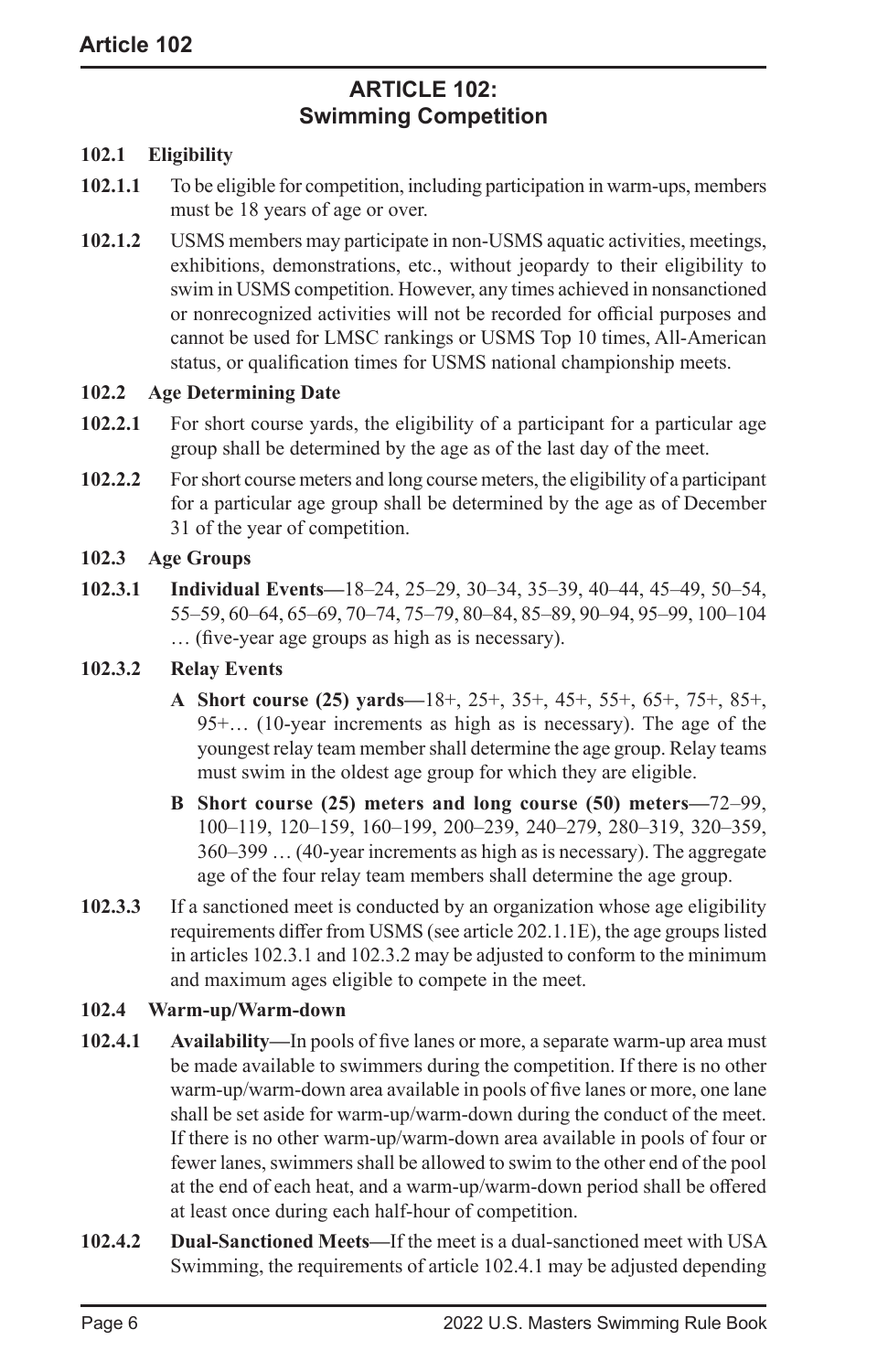on availability of warm-up space at the venue by agreement between the LMSC and LSC host clubs. If a continuous warm-up/warm-down lane(s) or area is not available in pools of five lanes or more, the meet announcement shall clearly state the availability of warm-up for USMS athletes. Once the meet announcement is published, changes which further restrict the availability of continuous warm-up/warm-down space are not permitted.

**102.4.3 Procedure—**Swimmers must enter the pool feet first in a cautious and controlled manner. Diving and backstroke starts shall be permitted only in the designated lanes. No hand paddles are allowed.

### **102.5 Events**

- **102.5.1** In planning any meet, careful consideration must be given the demands to be made upon swimmers, officials, and spectators, in that order. Meets should be planned to terminate within a reasonable period of time each day. Planning should provide for adequate meal and rest breaks and sheltered rest areas.
- **102.5.2** Any event (series of races in a given stroke and distance) conducted at a sanctioned meet must be offered for all age groups listed in articles 102.3.1 and 102.3.2 and both genders. Sanctioned meets conducted by organizations whose age eligibility requirements differ from USMS (see article 202.1.1E) must comply with article 102.3.3. Events may be repeated with the same stroke and distance as different event numbers at a meet. Any of the following events may be conducted.
	- **A Short course (25) yards**

50-100-200-500-1000-1650 yards freestyle

50-100-200 yards backstroke

50-100-200 yards breaststroke

50-100-200 yards butterfly

100-200-400 yards individual medley

200-400-800 yards freestyle relay

200-400-800 yards mixed freestyle relay

200-400 yards medley relay

200-400 yards mixed medley relay

# **B Long course (50) meters and short course (25) meters**

50-100-200-400-800-1500 meters freestyle

50-100-200 meters backstroke

50-100-200 meters breaststroke

50-100-200 meters butterfly

100\*-200-400 meters individual medley

200-400-800 meters freestyle relay

200-400-800 meters mixed freestyle relay

200-400 meters medley relay

200-400 meters mixed medley relay

\*short course meters only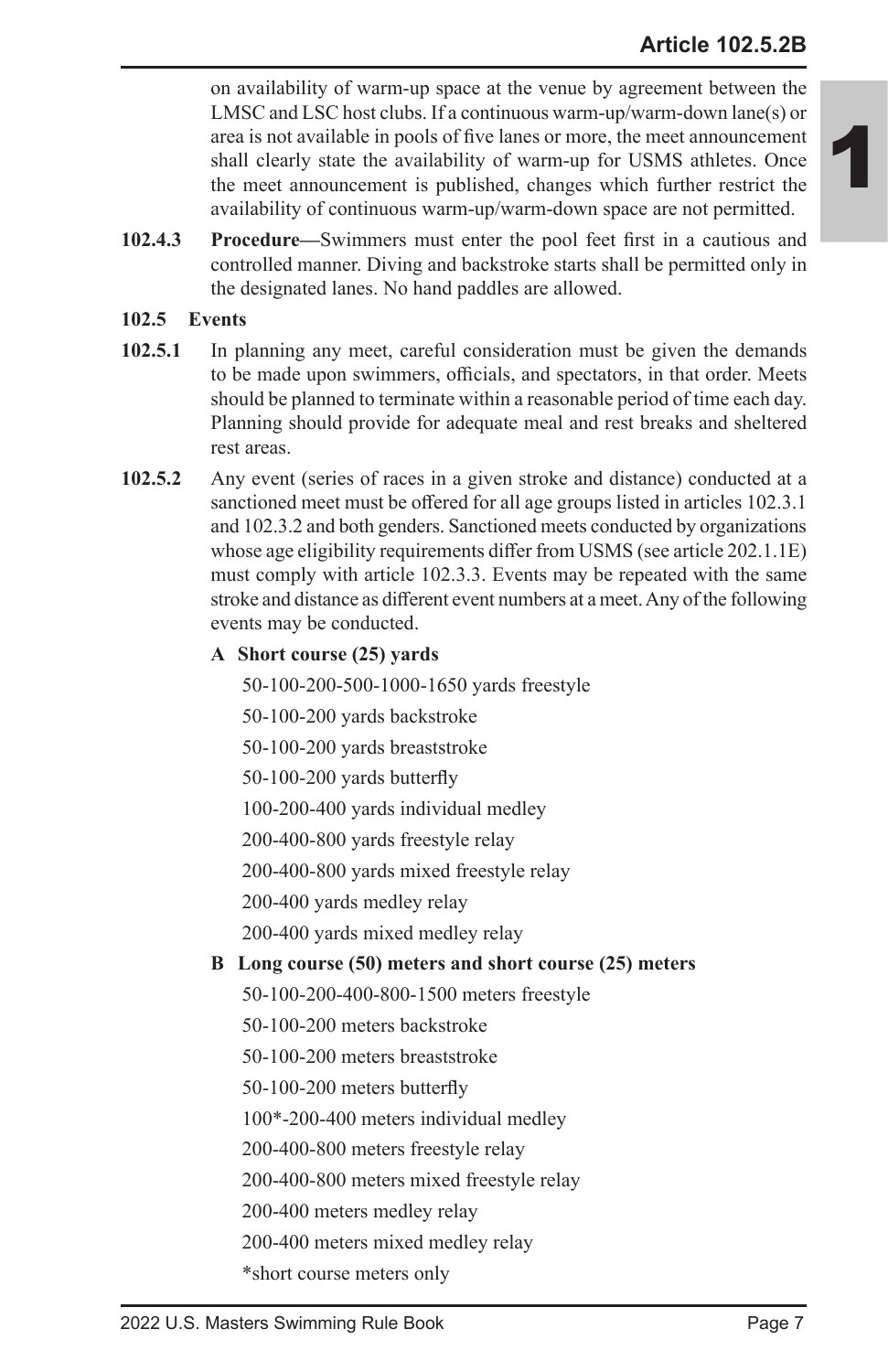# **Article 102.5.3**

- **102.5.3** The Rules Committee shall develop, publish, and maintain, with the approval of the USMS Board of Directors, guidelines that address the eligibility of transgender athletes to earn official times and other forms of recognition (times, places, records, and Top 10 rankings) in the male and female gender categories. Athletes who do not meet the eligibility guidelines shall be permitted to participate in competition in the gender that corresponds to their USMS registrations without official recognition.
- **102.5.4** Nonconforming events may be offered in accordance with the provisions of article 202.1.1E(3). For open water and long distance events, see Part 3.
- **102.5.5** All short course meters events, long course meters events, and national championships shall be conducted on a timed-finals basis. Other short course yards events may be conducted on a timed-finals basis or another basis (e.g., preliminary heats and finals). If events are conducted in a format other than timed finals, the meet announcement shall state the process for seeding, contesting the event, and determining the final places.
- **102.5.6** Independent attempts to establish official times ("time trials") are permitted only in USMS-sanctioned short course yards meets other than national championship meets. Time trials are not permitted in USMS national championship meets, short course meters, or long course meters meets. If time trials are offered, the meet announcement must state the events being offered and the format for the time trials.
- **102.5.7** Following the issuance of a sanction, the order of events must be published in the meet announcement and made available to all eligible swimmers at least one week prior to the entry deadline. The LMSC may establish a minimum period of time longer than one week for which the meet announcement must be made available to all eligible swimmers. (See article 102.11 for change of program or postponement.)
- **102.5.8** Virtual meets may be held as competitions at multiple venues (sanctioned by each respective LMSC) with the same order of events and all results merged. Virtual meets may be held on different days at the multiple venues. All of the events must be completed within a maximum 10-day period in the same calendar year. The age determining date shall be the same for the entire meet and in accordance with article 102.2.

### **102.6 Event Limit**

- **102.6.1** A swimmer may compete in not more than six individual events per day.
- **102.6.2** A swimmer shall not compete more than once in the same numbered individual event.
- **102.6.3** If, due to conditions beyond the control of meet officials, an event or events are postponed to a subsequent day of the meet, such postponed events shall not be included in the daily event limit.
- **102.6.4** For events conducted in formats other than timed finals that require multiple swims (e.g., preliminary heats and finals), swimmers may compete in not more than three individual events per day.
- **102.6.5** For events conducted in formats other than timed finals that require multiple swims (e.g., preliminary heats and finals), all swims (e.g., preliminary heats) are considered as part of the same individual event, not as multiple individual events.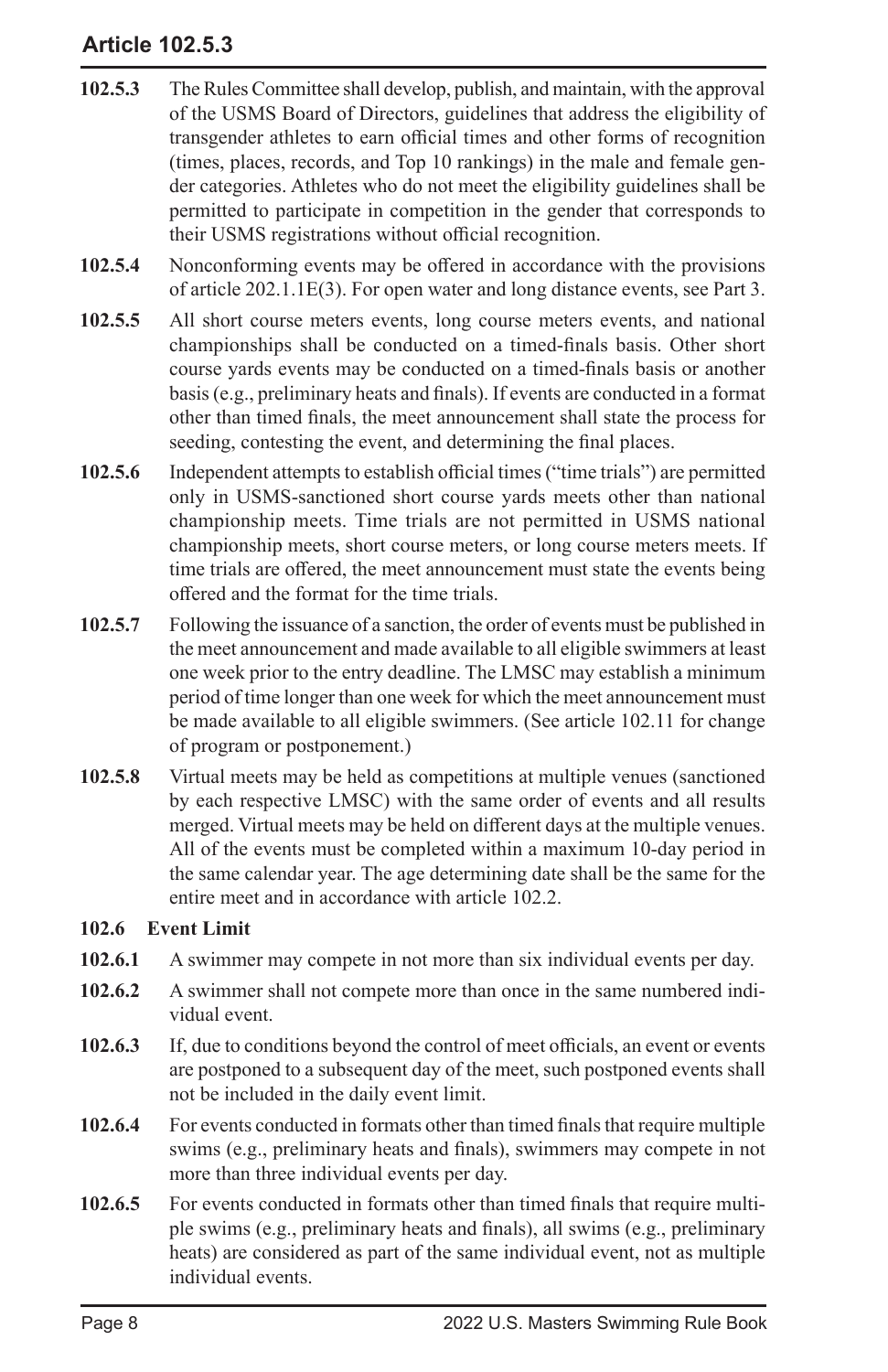- **102.6.6** If time trials are offered in short course yards meets, any time trial events swum shall be included in the daily event limit. A swimmer may repeat, as a time trial, an individual event already swum during the meet on the same day or in the same meet.
- **102.6.7** Any nonconforming events swum shall be included in the daily event limit.
- **102.6.8** When a USMS meet is held as a dual-sanctioned meet in conjunction with a USA Swimming meet, swimmers must select only one organization (USMS or USA Swimming) with which to compete. Dual membership cannot be used to exceed the daily event limit regardless of the format of the dual-sanctioned meet.
- **102.7 Entries**
- **102.7.1 Entry Name—**Each competitor shall enter with the full name as it appears on the USMS registration card.
- **102.7.2 Entry Fee—**Entry fee policies for local Masters events shall be set by the LMSC.
- **102.7.3 Club Affiliation—**A swimmer's club affiliation as stated on the entry form shall apply throughout the meet. If the club on the entry form and the club listed in the USMS membership database do not match, the swimmer shall correct the error or notify the meet host of a valid change in club affiliation by presenting proof of the new club affiliation prior to the first event in which that swimmer competes. If at any time there are any questions about club affiliation, the swimmer shall be switched to unattached status for the entire meet, regardless of actual club affiliation. A swimmer may declare unattached status only prior to the first event in which that swimmer competes.

### **102.8 Scratch Procedures**

It is the swimmer's responsibility to be informed of the meet starting time and to report to the proper meet authorities promptly upon call. Meet announcements and advance information shall specify check-in and scratch procedures for individual and relay events.

**102.8.1 Penalties—**Any swimmer or relay team not reporting for or competing in an event shall not be penalized.

### **102.9 Relays**

- **102.9.1** Relay teams shall not compete unattached. In all cases, relay teams must be composed of USMS members of the same club, which is a member of USMS.
- **102.9.2** Clubs entering two or more relay teams in an event shall designate them on the entry blank as team A, team B, etc.
- **102.9.3** The best time or aggregate time of each relay team shall be entered on the entry blank for seeding purposes, and no change in time shall be permitted.
- **102.9.4** Swimmers who will be competing only in relays must be entered in accordance with the procedures in the meet announcement.
- **102.9.5** On the relay entry, relay teams must list the name of the club, each swimmer's full name (as it appears on the USMS membership card), age, and for mixed relays, gender. The name of the leadoff swimmer must be clearly designated. The meet director shall establish a procedure that ensures entries are compliant with this provision prior to the start of the event.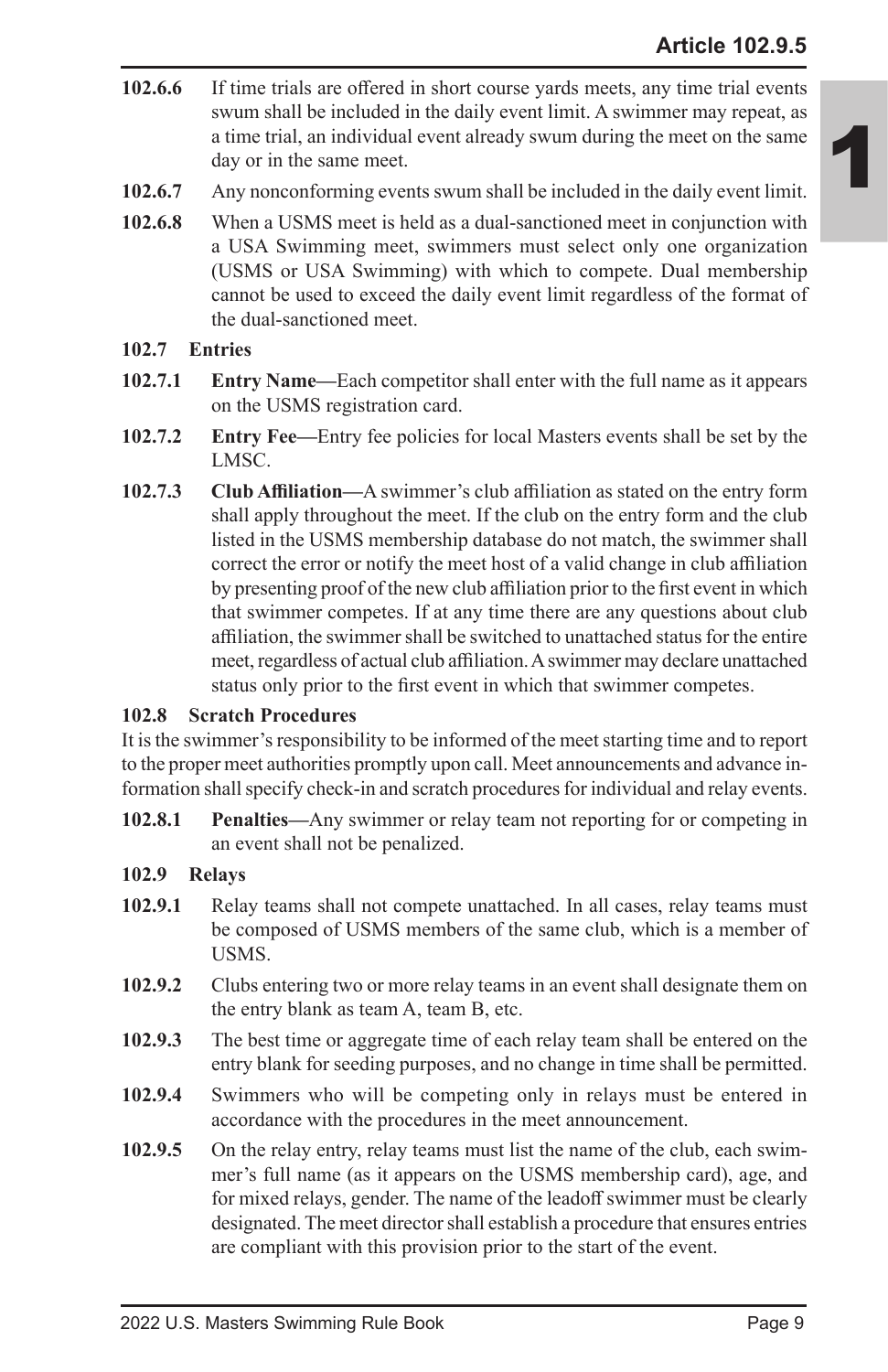# **Article 102.9.6**

- **102.9.6** First and last names of eligible relay swimmers, their ages, and order of swimming shall be submitted to the clerk of course or to the head lane timer. Any changes in names of the competing swimmers or their order of swimming must be declared to the head lane timer prior to the start of the relay heat in which such relay team is entered. No changes will be permitted thereafter. The meet referee is responsible for instructing the officials to ensure compliance with provisions of this article.
- **102.9.7** The competing teams, first and last names of members, and their ages must be listed in the meet results.
- **102.9.8** Competitors shall be allowed to swim only once per meet in each of the following relays: men's/women's 200 medley, 400 medley, 200 freestyle, 400 freestyle, and 800 freestyle; and mixed 200 medley, 400 medley, 200 freestyle, 400 freestyle, and 800 freestyle.
- **102.9.9** See article 101.7 for additional relay rules.
- **102.9.10** For national championship relay entries, see article 104.5.4B(7).

### **102.10 Lane Assignments–Seeding–Counters**

### **102.10.1 Seeding Principles for Masters Competition**

- **A** All short course meters events, long course meters events, and national championships shall be conducted on a timed-final basis. Other short course yards events may be conducted on a timed-final basis or other basis (e.g., preliminary heats and finals). In such cases, the meet announcement shall state the process for seeding.
- **B** Age groups and/or genders, as well as events of the same distance 200 yards or longer, may be combined so that no swimmer has to swim alone and lanes may be filled.
- **C** It is recommended that when swimmers are seeded by time and not by age groups, the fastest two swimmers in each age group should not be seeded into outside lanes. It is recommended that they be moved inward one lane or given the center lanes in the next slowest heat, whichever is the more appropriate placement.
- **D** Seeding at meets other than national championship meets may be either fast-to-slow or slow-to-fast. Seeding may differ for sprint and distance events (events 400 yards or longer) within a meet. Women's and men's heats may be alternated in the distance events. The meet announcement shall state the seeding for all events.
- **E** Heat and lane assignments for events of 200 meters or less shall be available to all competitors at least five minutes prior to the start of the event.

### **102.10.2 Heat and Lane Assignments**

**A Seeding within heats—**Within each heat, lanes shall be assigned in order of submitted times (fastest to slowest) in accordance with the following pattern:

```
Ten Lanes: 5-6-4-7-3-8-2-9-1-10
Nine Lanes: 5-6-4-7-3-8-2-9-1
Eight Lanes: 4-5-3-6-2-7-1-8
Seven Lanes: 4-5-3-6-2-7-1
Six Lanes: 3-4-2-5-1-6
```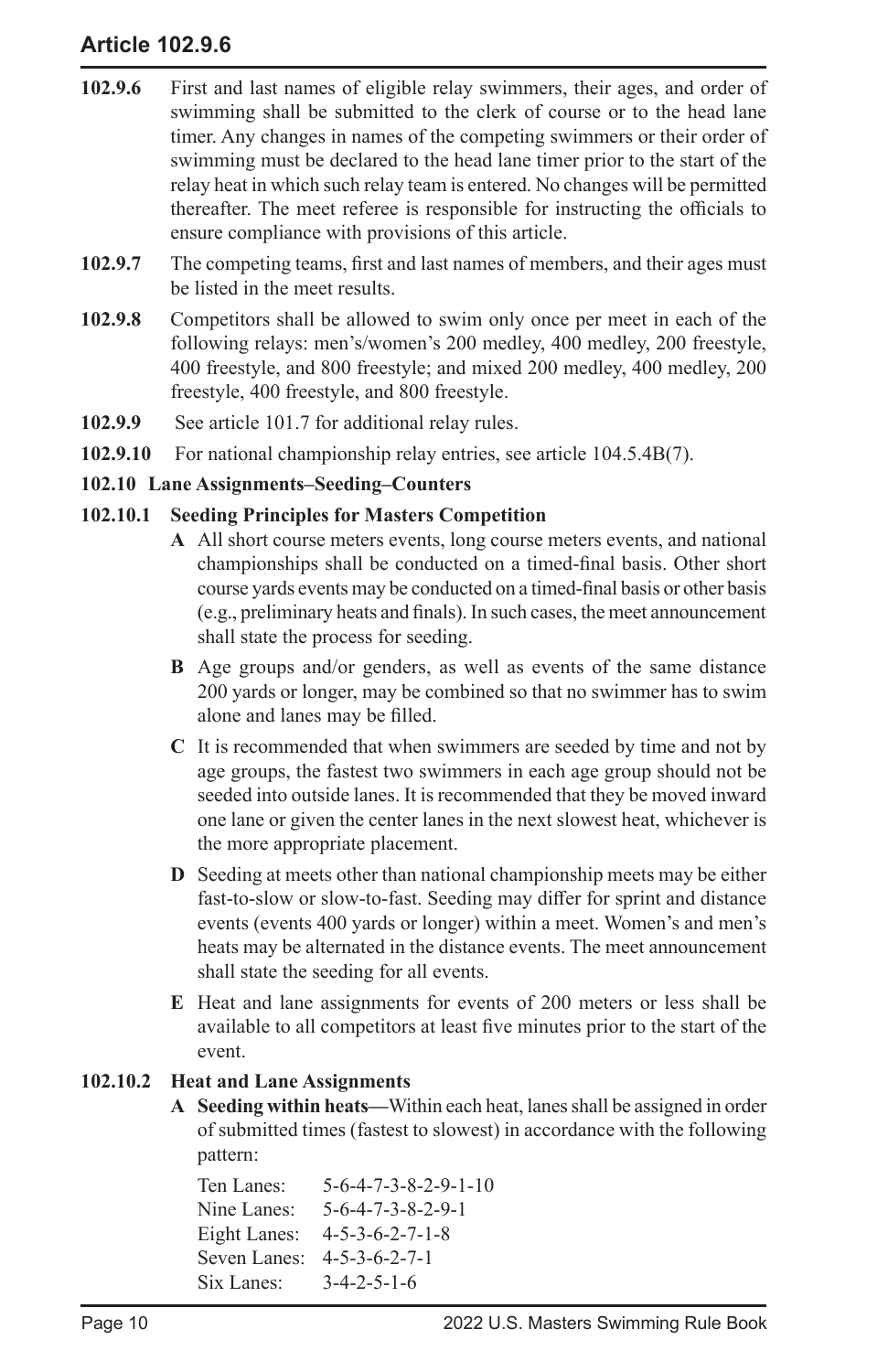```
Five Lanes: 3-4-2-5-1
Four Lanes: 2-3-1-4
```
- **B Minimum number of swimmers per heat—**When there are two or more heats, there shall be a minimum of three swimmers or relay teams seeded into the slowest heat. The fastest heat shall be filled first, then the next fastest heat, etc.
- **C Fast-to-slow seeding—**The first heat of each event shall be composed of the swimmers with the fastest submitted times, the second heat composed of the next fastest swimmers, etc.
- **D Slow-to-fast seeding—**The last heat of each event shall be composed of the swimmers with the fastest submitted times, the next-to-last heat composed of the next fastest swimmers, etc.

### **102.10.3 Seeding of Events in a 50-Meter Course**

- **A Seeding of 50-meter events in a 50-meter course—**Fifty-meter events swum in a 50-meter course shall be seeded as provided above. If the event is started at the turning end of the course, no change in the lane numbering shall be made; i.e., the lanes shall be numbered the same on both ends of the course.
- **B Starting heats from alternate ends of the course—**If only one course is available and the pool depth is adequate at both ends of the course, the meet director may choose to start heats from alternate ends of the course.
	- **(1)** In 50-meter events, the in-the-water heat may be instructed to wait in the water after the finish until the next heat has been started.
	- **(2)** In events 100 meters and longer, the next heat may be started when the in-the-water heat is within a half-length of the finish.
	- **(3)** If the pool depth is different at alternate ends of the course, the meet director may choose to start men's events at one end of the course and women's events at the alternate end of the course. Men's and women's heats shall alternate.
	- **(4)** If the pool depth is the same at alternate ends of the course, men's and women's heats may alternate.

#### **102.10.4 Two-to-a-Lane Seeding in Distance Freestyle Events**

### **A General principles of seeding two-to-a-lane**

#### **(1) Options to swim two-to-a-lane**

- **(a)** At the discretion of the meet director, competitors in the freestyle events over 200 meters may be required to swim two-to-a-lane when only one course is available for the event. The meet announcement shall state the criteria under which such events are to be swum two-to-a-lane.
- **(b)**When competitors have an option of swimming two-to-a-lane, the heats with two competitors per lane will be completed before the heats with a single competitor per lane.
- **(c)** If there are not enough swimmers to fill all heats with two swimmers in each lane, those swimmers with the fastest submitted times may be seeded one-to-a-lane.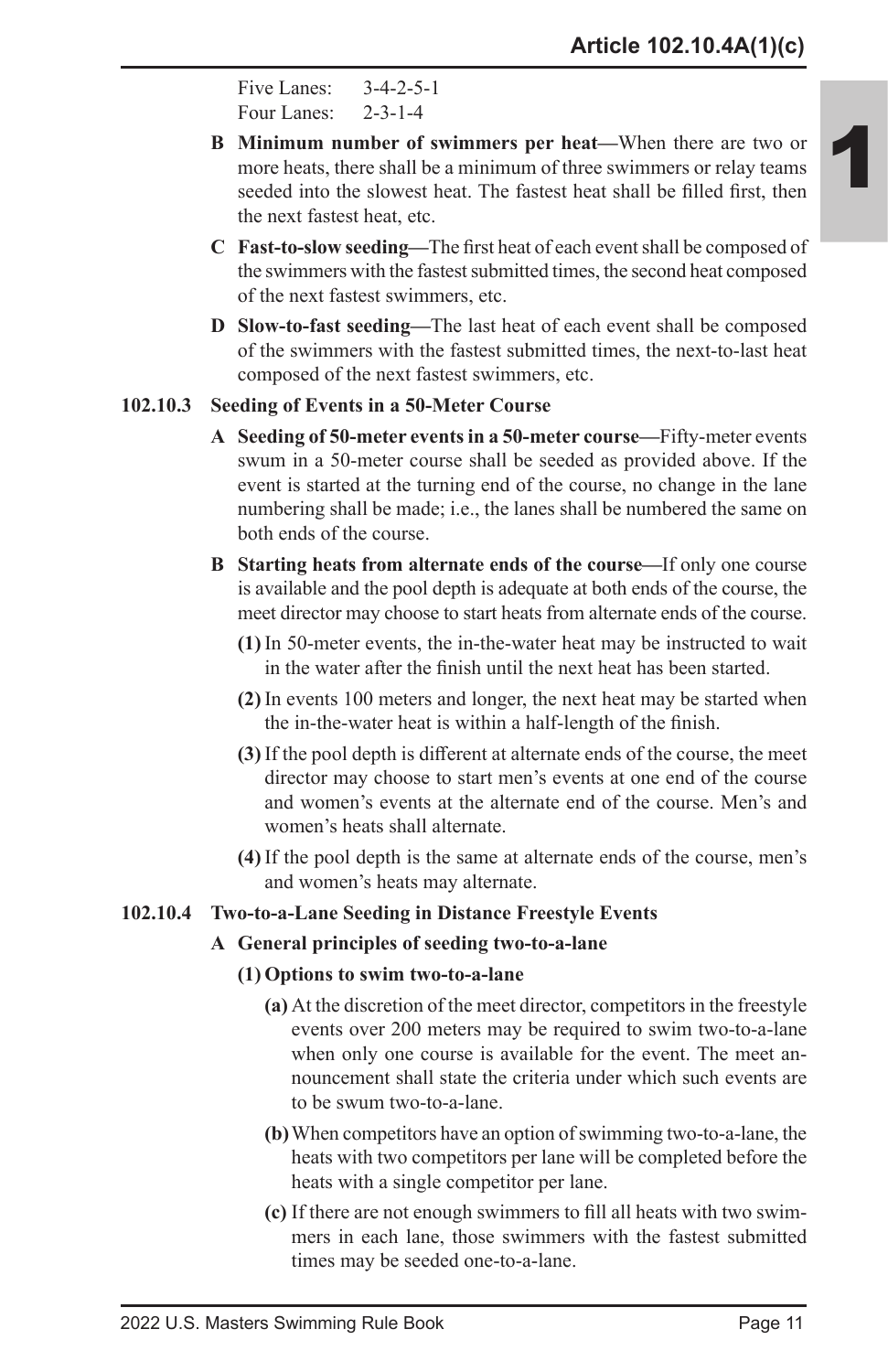### **(2) Men's/women's events**

- **(a)** If men and women compete under the same event number, they shall be seeded by time without regard to gender.
- **(b)**If men and women compete under different event numbers, they shall be seeded separately by time.
- **(c)** If men and women compete under different event numbers, men's and women's heats should be alternated.
- **(3) Heat designations—**Heats shall be numbered consecutively without using alphabetical characters (e.g., no "A" and "B" heats). Heats shall be referred to as "odd" or "even" numbered heats. Odd and even heats shall be paired when seeding two-to-a-lane.
- **(4) Reporting to the clerk of course—**Swimmers in both odd and even heats shall be asked to report to the clerk of course (or to the starting area) at the same time.
- **(5) Starting procedure—**The starter shall call the odd heat to the starting block first. As soon as the odd heat is underway, swimmers in the even heat shall be called to the starting blocks. The even heat shall be started as soon as practical after the odd heat.
- **(6) Lane etiquette**
	- **(a)** The starter shall instruct the swimmers to swim on one side of the lane during the entire race (i.e., no "circle" swimming).
	- **(b)**Obstructing another swimmer by swimming across the lane or otherwise interfering with the swimmer shall disqualify the offender, subject to the discretion of the referee, and the disqualified offender shall be removed from the lane as soon as practical.
- **(7) Timing—**Separate timing shall be required for each swimmer.

# **B Methods of seeding two-to-a-lane (either method is recommended)**

### **(1) Swimmers of similar speed in the same heat**

- **(a) Heat and lane assignments—**Lanes shall be assigned as in article 102.10.2.
- **(b)Pairing of heats—**After lanes are assigned, heats shall be arranged in pairs beginning with either the slowest or fastest heats, at the meet director's discretion. The fastest heat within each pair shall be designated as the odd heat and the next-fastest heat as the even heat.

In the following example, for a six-lane pool, "1" refers to the fastest swimmer, "2" to the next-fastest swimmer, etc.

|           | Lane |  |  |  |  |  |
|-----------|------|--|--|--|--|--|
|           |      |  |  |  |  |  |
| Odd Heat  |      |  |  |  |  |  |
| Even Heat |      |  |  |  |  |  |

**(2) Swimmers of similar speed in the same lane—**Groups of swimmers equal in number to twice the number of lanes of the pool (e.g.,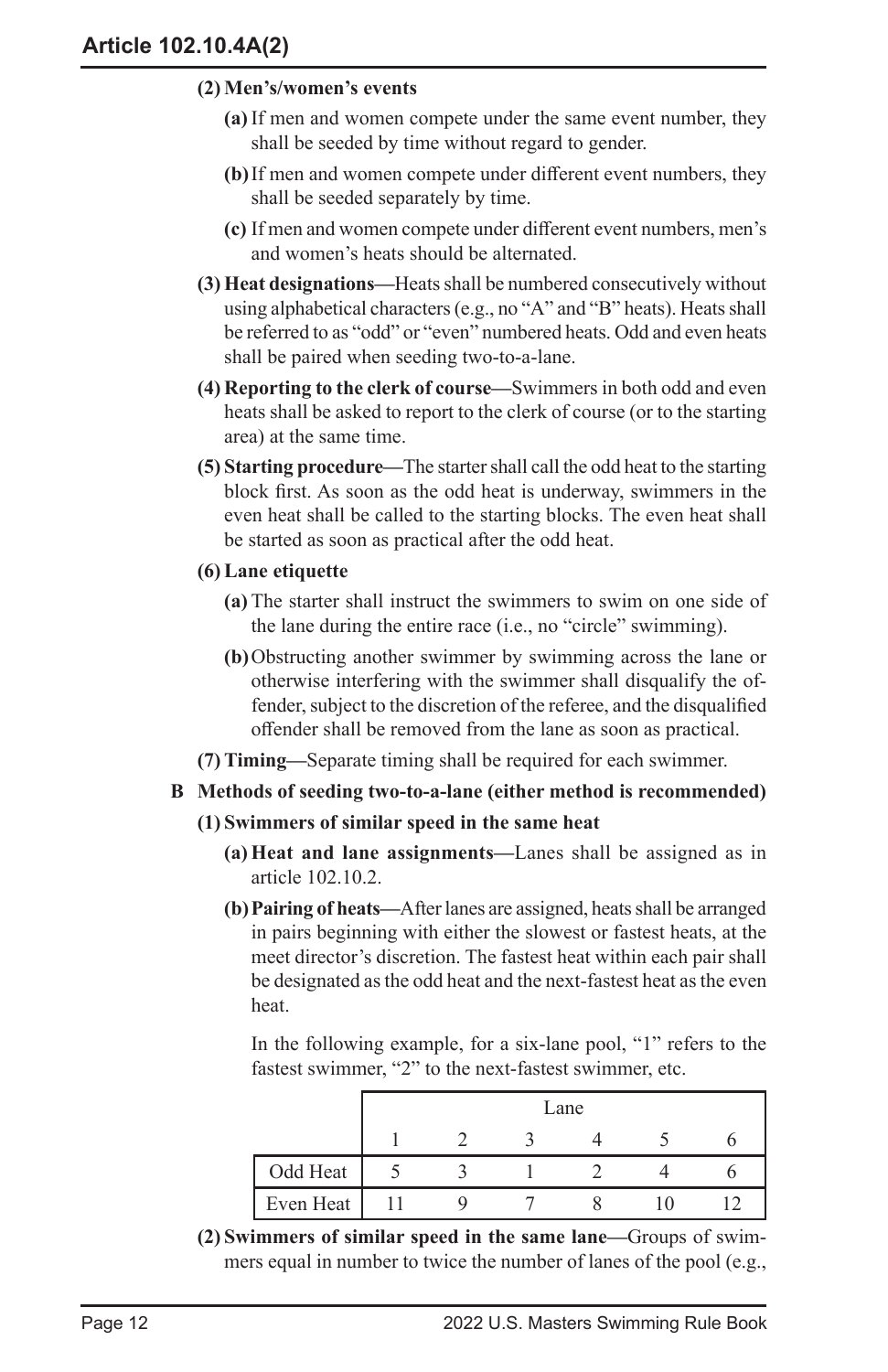# **Article 102.11.3**

1

groups of 12 swimmers for a six-lane pool) shall be created. Each group of swimmers shall be divided into odd and even heats. The fastest swimmer in each group shall be assigned to a middle lane in the odd heat. The second-fastest swimmer shall be assigned to the same middle lane in the even heat. The remaining swimmers shall be assigned to lanes in accordance with article 102.10.2A.

In the following example, for a six-lane pool, "1" refers to the fastest swimmer, "2" to the next-fastest swimmer, etc.

|           | Lane |  |  |  |  |
|-----------|------|--|--|--|--|
|           |      |  |  |  |  |
| Odd Heat  |      |  |  |  |  |
| Even Heat |      |  |  |  |  |

**102.10.5 Places—**Places shall be determined on a time basis, subject to the order of finish within each heat. Any ties resulting from the procedure used shall be declared officially tied for awards and points, with no further attempt made at resolution.

### **102.10.6 Counters**

- **A** A swimmer in any individual event of 16 lengths or more, except the individual medley, may appoint one counter to call lengths or indicate lengths by visual sign.
- **B** Verbal counters shall be limited to one per swimmer and shall be stationed at the end of the course opposite the starting end. They may use watches and signal intermediate times to the swimmer.
- **C** If visual counters are used, they may be stationed at the end or either side of the pool beyond the halfway point toward the end of the course opposite the starting end. Visual counters may be lowered into the water at the end of the swimmer's lane, provided that, in the opinion of the referee, they neither physically aid the swimmer nor interfere with another competitor nor present any safety hazard.
- **D** The count may be in ascending or descending order.
- **E** In the event of official or counter error, it is the responsibility of the swimmer to complete the prescribed distance.

#### **102.11 Change of Program and Postponement**

- **102.11.1** The order of events, as stated in the meet announcement, shall not be changed. The announced arrangement of heats in any event shall not be added to or altered, except by the authority of the referee to the extent of consolidating the heats.
- **102.11.2** At the meet referee's discretion, events may be combined by distance and/ or stroke.
- **102.11.3** The entry provisions and starting time of any event, meet, or portion thereof shall stand as stated in the meet announcement and may not be changed to an earlier time or date unless written notice of such change is delivered to all affected swimmers or their coaches. Electronic notice must be sent no later than the entry deadline date stated in the meet announcement. If mailed,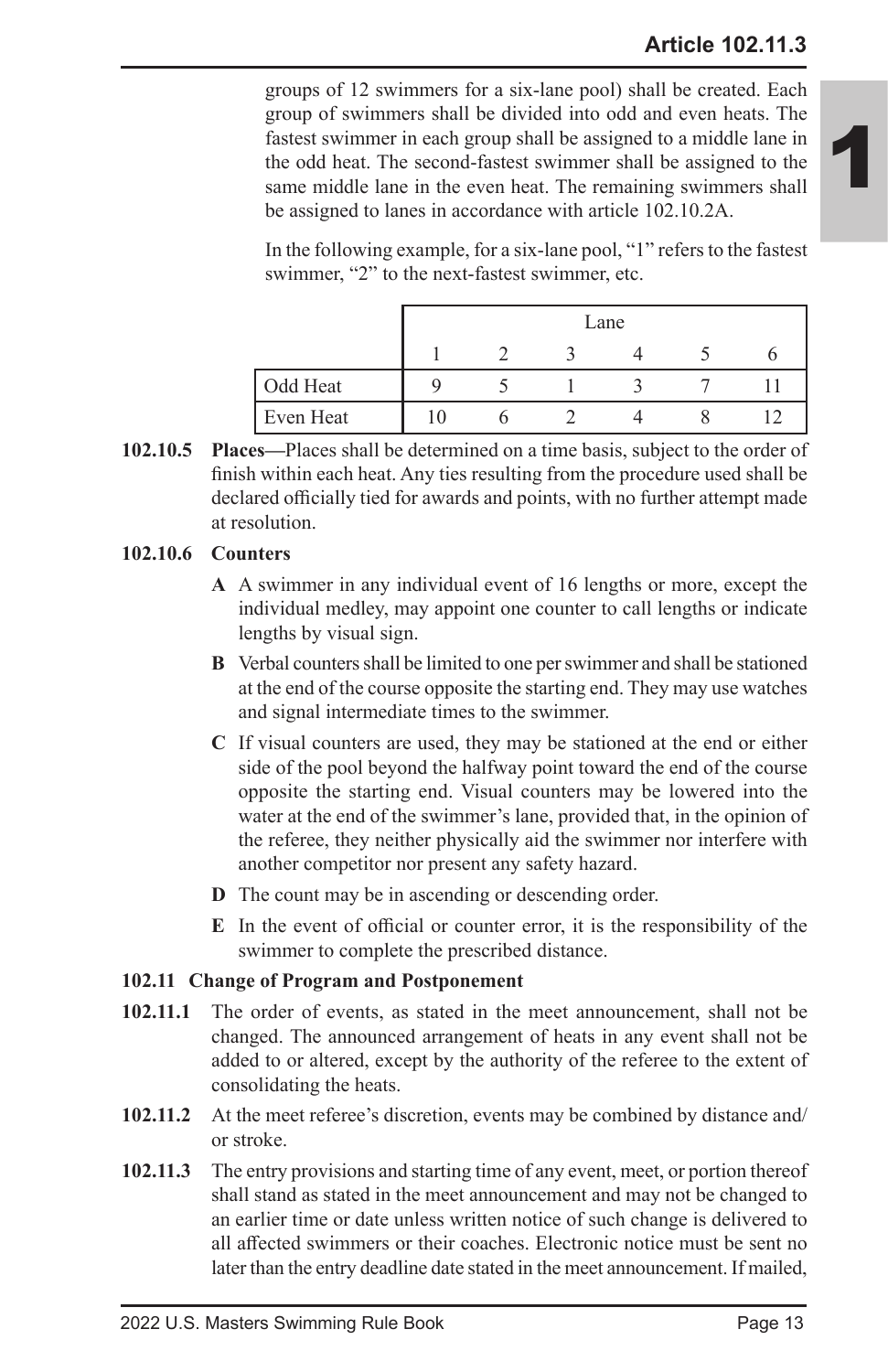such notice must be postmarked no later than the entry deadline date stated in the meet announcement, and if lack of time prohibits mail notification, all affected swimmers must voluntarily agree in writing that they have been notified and are in accord with such change. Affected swimmers or coaches may file a written protest with the referee prior to the running of the event or the meet if they do not agree to such change in time or date.

# **102.11.4 Postponement or Cancellation**

- **A** If, prior to the start of a meet or event, unusual or severe weather or other conditions preclude the possibility of safely and effectively conducting a meet or event, the meet director (article 103.5) may cancel or postpone it after consultation with the host organization, LMSC leadership, the meet referee, and/or facility management.
- **B** Should a meet or event have actually commenced, and in the judgment of the referee cannot safely and effectively continue because of weather conditions or for some other compelling reason, the meet or event may be suspended at the referee's sole discretion until conditions warrant continuance. If circumstances do not warrant continuance, the referee may cancel the meet or event or postpone it to a future date or time, with the concurrence of the meet director.
- **C** A decision to cancel or postpone shall be final.
- **D** Should an event have actually commenced but be terminated prior to an official finish and be postponed to another time or date, it shall then be conducted among the swimmers who were officially competing in the event at the time of termination.
- **E** Incomplete events will not be awarded or scored; however, times achieved in accordance with articles 103.17 and 103.18 up to the point of cancellation shall be considered official.
- **F** Entry fees for teams or swimmers may be refunded, in whole or part, at the discretion of the meet director, upon cancellation of a meet or particular event. The decision of the meet director on refunding may be appealed to the officers of the LMSC for local or regional meets or the USMS Championship Committee for national championship meets.

# **102.12 Swimwear for Pool Competition**

# **102.12.1 Design**

- **A** The swimsuits worn for competition shall be nontransparent and conform to the current concept of the appropriate. The referee shall have authority to bar offenders from competition until they comply with this rule.
- **B** Swimwear shall include only a swimsuit, no more than two caps, and goggles (a nose clip and ear plugs are allowed). Armbands or legbands shall not be regarded as parts of the swimsuit and are not allowed.
- **C** In swimming competitions, the competitor must wear only one swimsuit in one or two pieces. All swimsuits shall be made from textile materials. For men, the swimsuit shall not extend above the navel nor below the knees, and for women, shall not cover the neck, extend past the shoulder nor extend below the knees.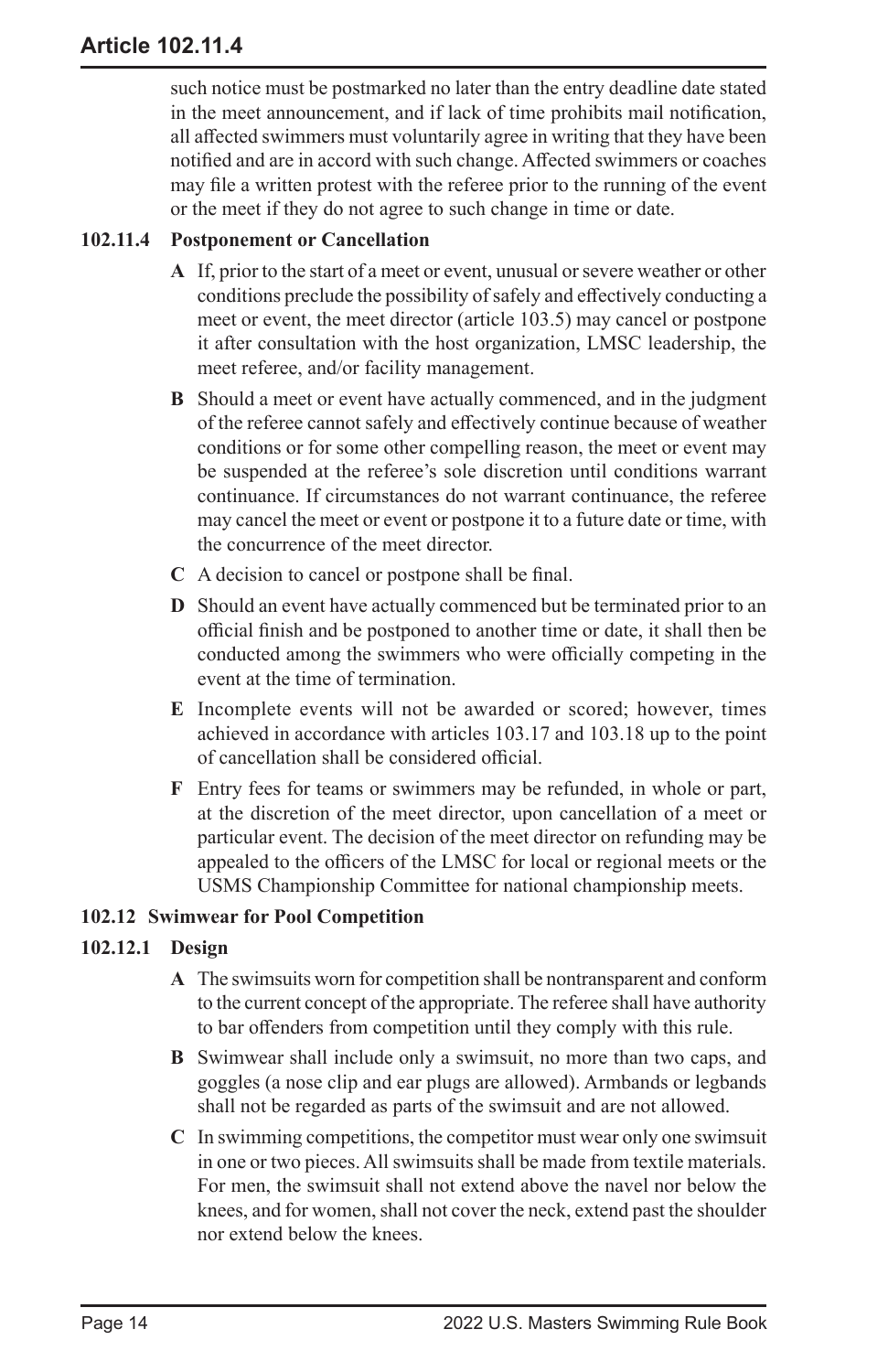- **(1)** Exemptions to the foregoing restrictions may be granted to a swimmer, on a case-by-case basis, by the chair of the Rules Committee or designee. Exemptions will be granted for conflicts due to the swimmer's verified religious beliefs, verified medical conditions, or other reasons as deemed appropriate by the chair of the Rules Committee.
- **(2)** Procedures for applying for an exemption will be established by the Rules Committee and posted on the USMS website.
- **(3)** No exemption to these restrictions will be granted for a swimsuit that will give the swimmer a competitive advantage.
- **(4)** The decision of the Rules Committee chair may be appealed only to the entire Rules Committee, whose decision shall be final and binding on all parties.
- **D** Only swimsuits complying with FINA swimsuit specifications may be worn in any USMS sanctioned or recognized competition. **Note:** FINA specifications prohibit any zippers, ties, or any other fastener systems with the exception of a waist tie.
- **E** No swimmer is permitted to wear or use any device or substance to enhance speed, pace, buoyancy, or endurance during a race (such as webbed gloves, fins, power bands, adhesive substances, snorkels, neoprene caps, etc.). Goggles may be worn, and rubdown oil applied if not considered excessive by the referee. Medical identification items may be worn. Therapeutic elastic tape is prohibited. Any other kind of tape on the body is not permitted unless approved by the referee.
- **102.12.2 Advertising—**Products involving tobacco, psychoactive cannabinoids, alcohol, or pharmaceuticals containing substances banned under IOC or FINA rules may not be advertised, but the advertiser's name only may be used. Offenders may be barred from competition until they comply with this rule.

# **102.13 Disqualifications**

- **102.13.1** A disqualification can be made only by the official within whose jurisdiction the infraction has been committed. The referee, stroke, turn, or relay takeoff judge, upon observing an infraction, shall immediately raise one hand overhead. If the official does not do so, there shall be no disqualification. When there is dual confirmation of relay takeoffs (article 103.10.5B) or dual confirmation of false starts (article 103.8.6A–B), a disqualification is not signaled by raising one hand overhead.
- **102.13.2** The referee or designated official making a disqualification shall make every reasonable effort to seek out the swimmer or the swimmer's coach and inform one or both as to the reason for the disqualification. Failure to notify does not negate the disqualification.
- **102.13.3** Any swimmer who acts in an unsporting or unsafe manner within the swimming venue may be considered for appropriate action or penalty by the referee.
- **102.13.4** A swimmer must start and finish the race in the assigned lane.
- **102.13.5** Standing on the bottom during a freestyle race shall not disqualify a swimmer, but the swimmer must not leave the pool, walk, or spring from the bottom. Standing on the bottom during any other stroke shall result in disqualification.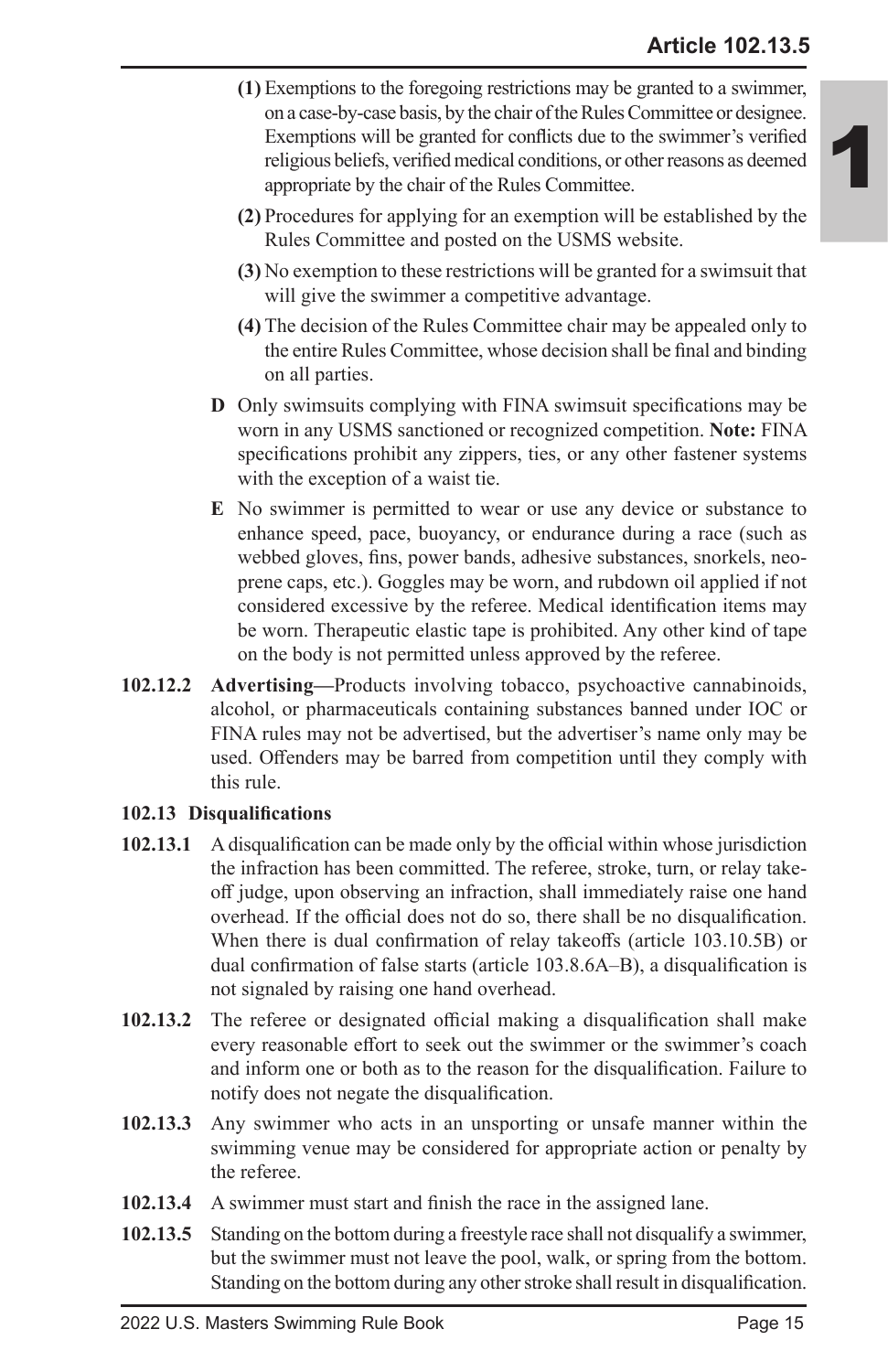# **Article 102.13.6**

- **102.13.6** Obstructing another swimmer by swimming across the lane or otherwise interfering with the swimmer shall disqualify the offender, subject to the discretion of the referee.
- **102.13.7** A swimmer who completes a race may warm down in the assigned lane while the rest of the swimmers finish the heat and shall not be disqualified if that swimmer does not delay the start of the next heat.
- **102.13.8** Dipping goggles in the water or splashing water on the competitor's face or body prior to the event shall not be considered as entering the pool unless the referee finds that such action is interfering with the competition.
- **102.13.9** Should a foul endanger the chance of success of a swimmer(s), the referee may allow the affected competitor(s) to reswim the event. In the case of collusion to foul another swimmer, at the referee's discretion, the swimmer for whose aid the foul was committed may be disqualified, as well as the swimmer committing the foul.
- **102.13.10** No swimmer is permitted to wear or use any device or substance to enhance speed, pace, buoyancy, or endurance during a race (such as webbed gloves, fins, power bands, adhesive substances, snorkels, neoprene caps, etc.). Goggles may be worn, and rubdown oil applied if not considered excessive by the referee. Medical identification items may be worn. Therapeutic elastic tape is prohibited. Any other kind of tape on the body is not permitted unless approved by the referee.
- **102.13.11** Grasping the lane line or side wall to assist forward motion is not permitted.
- **102.13.12** For relay disqualifications, refer to article 101.7.3.
- **102.13.13** The time, place, and/or initial splits of any swimmer or relay team disqualified either during or following an event shall not be recorded in the results of that event. If awards have been given prior to the decision to disqualify, they shall be returned and given to the proper recipient(s), and if points have been scored by those disqualified, the event shall be rescored.
- **102.13.14** Time and/or place officially recorded for a swimmer shall not be nullified for violations occurring subsequent to such performance.
- **102.13.15** A swimmer who misrepresents a seed time, causing a significant delay of the meet, may be disqualified at the discretion of the referee. The disqualified swimmer shall be removed from the lane as soon as practical.
- **102.13.16** Video replay footage from cameras approved in writing in advance of the competition by the chair of the USMS Officials Committee and, for a national championship meet, with the concurrence of the chair of the USMS Championship Committee, may be used to review stroke or turn infractions called on deck. The official(s) reviewing the video may only confirm the call made on deck, overrule the call, or advise the referee that the review proved inconclusive.
- **102.13.17** For swimwear disqualifications, refer to article 102.12.1.

### **102.14 Protests**

**102.14.1** The official results of any protested race shall not be announced, the affected awards shall not be given, and points shall not be allocated until the protest is resolved or is withdrawn in writing.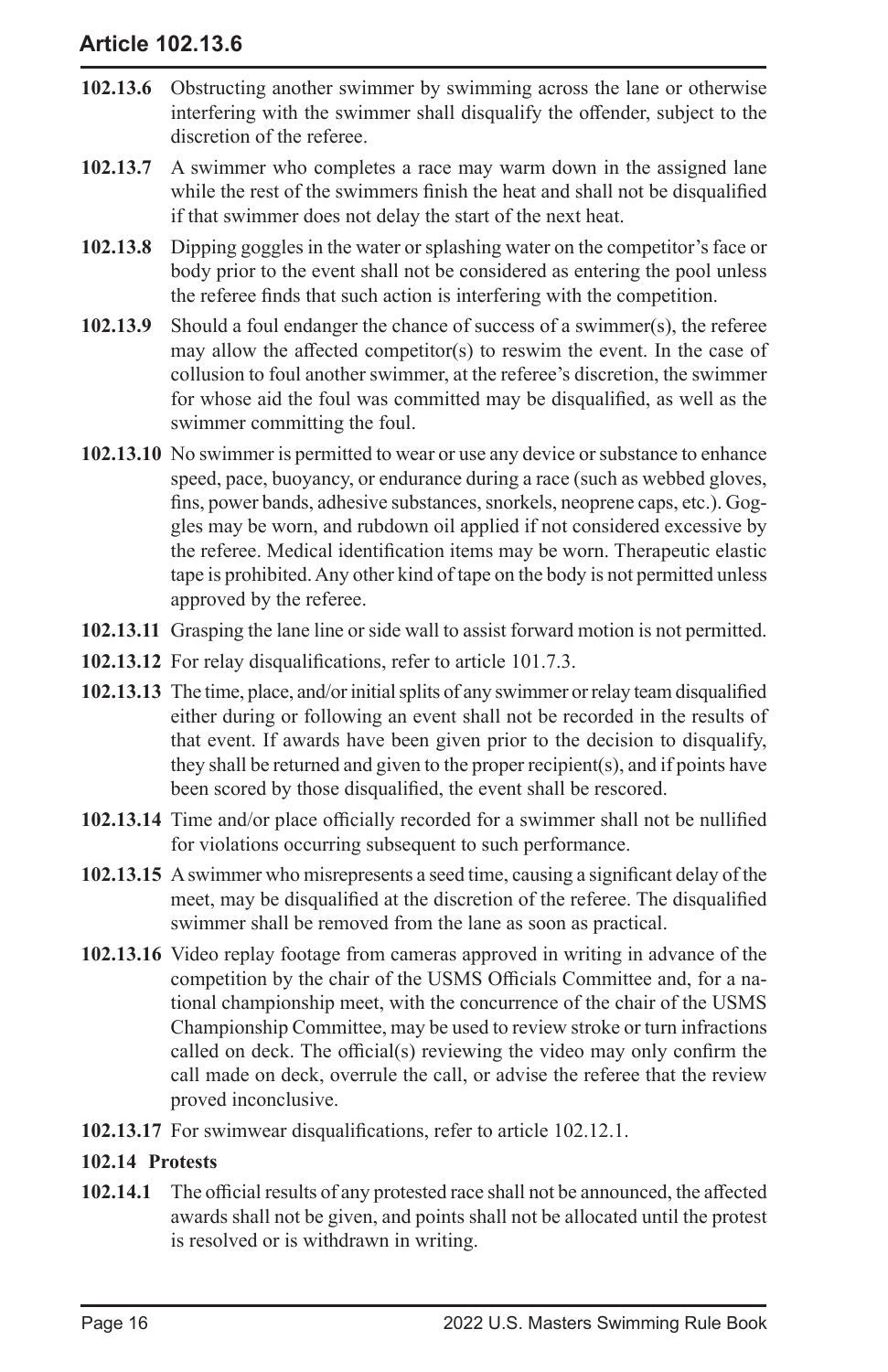- **102.14.2** Protests affecting the eligibility of any swimmer to compete or to represent an organization in any race shall be made in writing to the meet director or referee before the race is held, and if the meet director deems it advisable, and with the concurrence of the meet referee, the swimmer may compete under protest and it shall be so announced before the race. The meet director shall immediately refer such protest to the LMSC officers (local meets) or championship meet protest committee (national championship meets; see article 104.5.9B) having jurisdiction for adjudication at the earliest possible time.
- **102.14.3** Protests against judgment decisions of starters and stroke, turn, and relay takeoff judges can only be considered by the referee, and the referee's decision shall be final.
- **102.14.4** Protests concerning interpretation of the rules in *Part 1: Swimming Rules*  and the *Glossary* shall be submitted in writing (on paper or in an electronic file) within 10 days to the USMS Rules Committee chair, who shall issue a decision in writing (on paper or in an electronic file) within five days of the date of receipt of such protest, unless the USMS Rules Committee chair notifies the parties that the issue must come before the entire committee. The ruling shall be final and binding on all parties.
- **102.14.5** Any other protest arising from the competition itself shall be made within 30 minutes after the race in which the alleged infraction took place. If the protest is not resolved immediately, the protester shall at that time file a written protest with the chair of the LMSC or the chair's representative having jurisdiction over the event. If the LMSC does not satisfactorily resolve the protest within 10 days, the protester may appeal in writing to the USMS Rules Committee chair within the next five days for final adjudication, whose decision shall then be binding on all parties.
- **102.14.6** Protests of eligibility to compete in a gender category shall be considered by the Rules Committee in accordance with USMS policy guidelines regarding eligibility of transgender athletes. Athletes shall be permitted to compete in the gender category that corresponds to their USMS registration pending a decision by the Rules Committee.

### **102.15 Tobacco Products**

Smoking and use of other tobacco products is prohibited on the pool deck, in locker rooms, in spectator seating, and standing areas, and in all areas used by swimmers during the meet and during the warm-up periods in connection with the meet.

# **102.16 Use of Cameras, Video Equipment, and Drones**

- **102.16.1** The use of cameras, including cellphone cameras and/or other recording devices, is prohibited behind the starting platforms during the start of races, including relay starts.
- **102.16.2** The use of audio or visual recording devices, including cellphone cameras, is prohibited in changing areas, restrooms, and locker rooms.
- **102.16.3** The sanctioning LMSC or the meet host may also impose further restrictions and shall include such information in the meet announcement.
- **102.16.4** The meet referee may further restrict the use of cameras and video equipment during competition.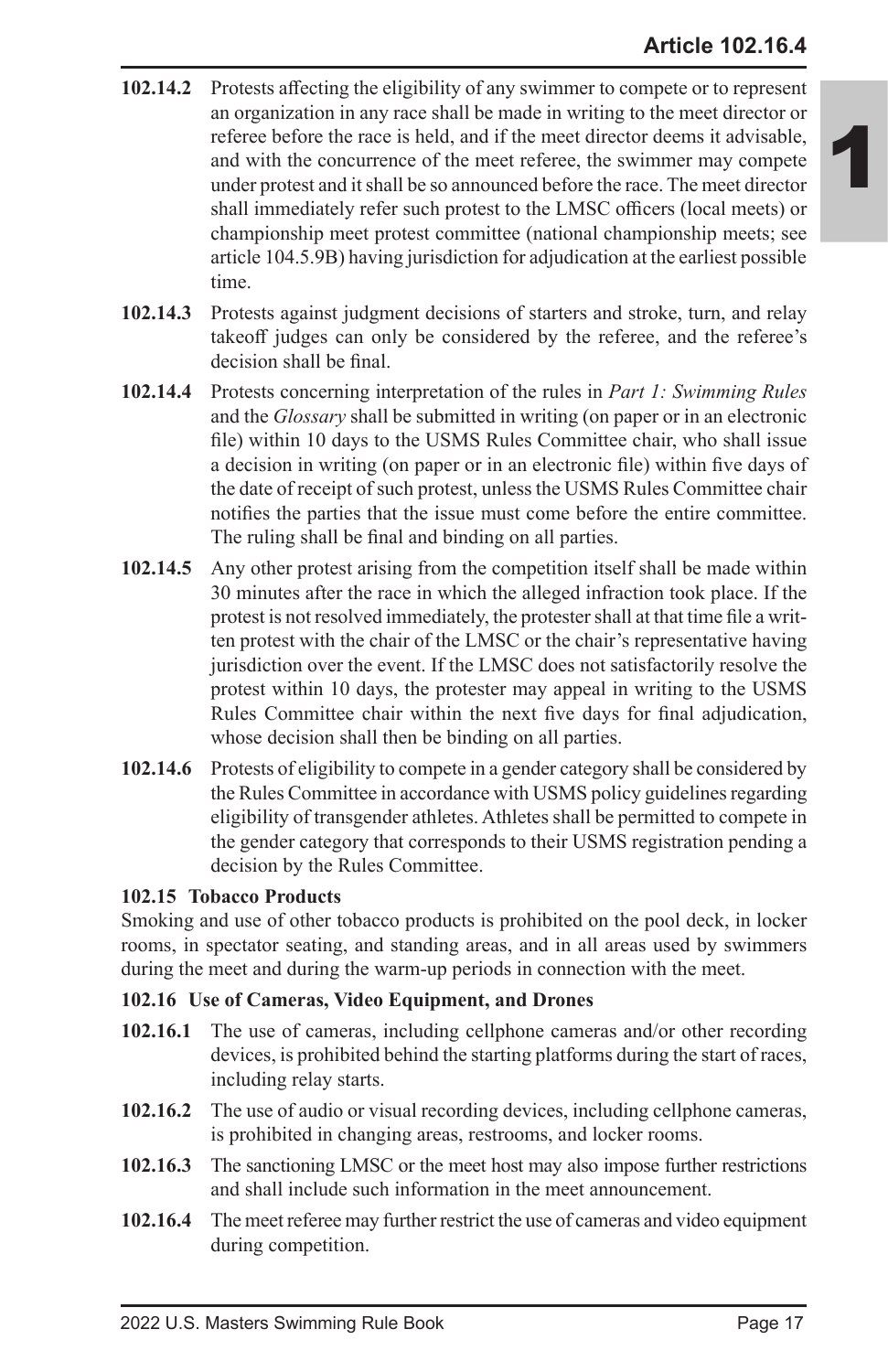# **Article 102.16.5**

- **102.16.5** Operation of a drone, or any other flying apparatus, is prohibited over the venue (pools, athlete/coach areas, and open-ceiling locker rooms) any time athletes, coaches, officials, and/or spectators are present. USMS credentialed media personnel may be exempted from these restrictions.
- **102.16.6** Any individual in violation of these restrictions may be barred from the venue by the meet referee or meet director.

# **ARTICLE 103: Meet Procedures**

### **103.1 Meet Director**

The meet director shall be the chair of the meet committee and, on behalf of the host organization, is responsible for the overall operation of the meet (see article 103.5). The meet director is expected to consult with the host organization, USMS leadership (LMSC, zone, or national leadership, depending on the meet), the meet referee, facility management, and other stakeholders to ensure efficient operations.

### **103.2 Required Personnel**

The minimum personnel at USMS-sanctioned Masters swimming meets or -recognized events shall include the following for each course:

### **103.2.1 Officials**

- **A One referee—**The referee may also serve as a stroke and turn judge but shall not serve as starter.
- **B One starter—**The starter may also serve as a stroke and turn judge.
- **C Two stroke and turn judges—**At least two people shall perform these duties during competition.

**Note:** USMS-sanctioned meets approved for observation of swims by USA Swimming require a minimum of four officials: one referee, one starter, and a minimum of two stroke and turn judges who are not serving in another capacity.

**103.2.2 Timers—**Two timers per lane if semiautomatic or manual timing is used. One timer per lane if automatic timing is used.

# **103.3 Qualification of Officials**

- **103.3.1** Referees shall be certified in this capacity by a USMS-approved certifying body, as defined by the USMS Officials Committee. Starters or stroke and turn judges certified by one of these bodies may serve as referees if they receive training on specific duties of the referee.
- **103.3.2** Starters and stroke and turn judges shall be certified in said capacities by a USMS-approved certifying body, as defined by the USMS Officials Committee. However, uncertified officials may perform the duties of such positions if they receive training in the specified duties of their positions and are under the direct supervision of a certified official.

# **103.4 Reporting of Officials and Meet Personnel**

All officials accepting an invitation to work at a swim meet should arrive promptly and report immediately to the meet director or meet referee. All other meet personnel should report directly to the meet director or volunteer coordinator.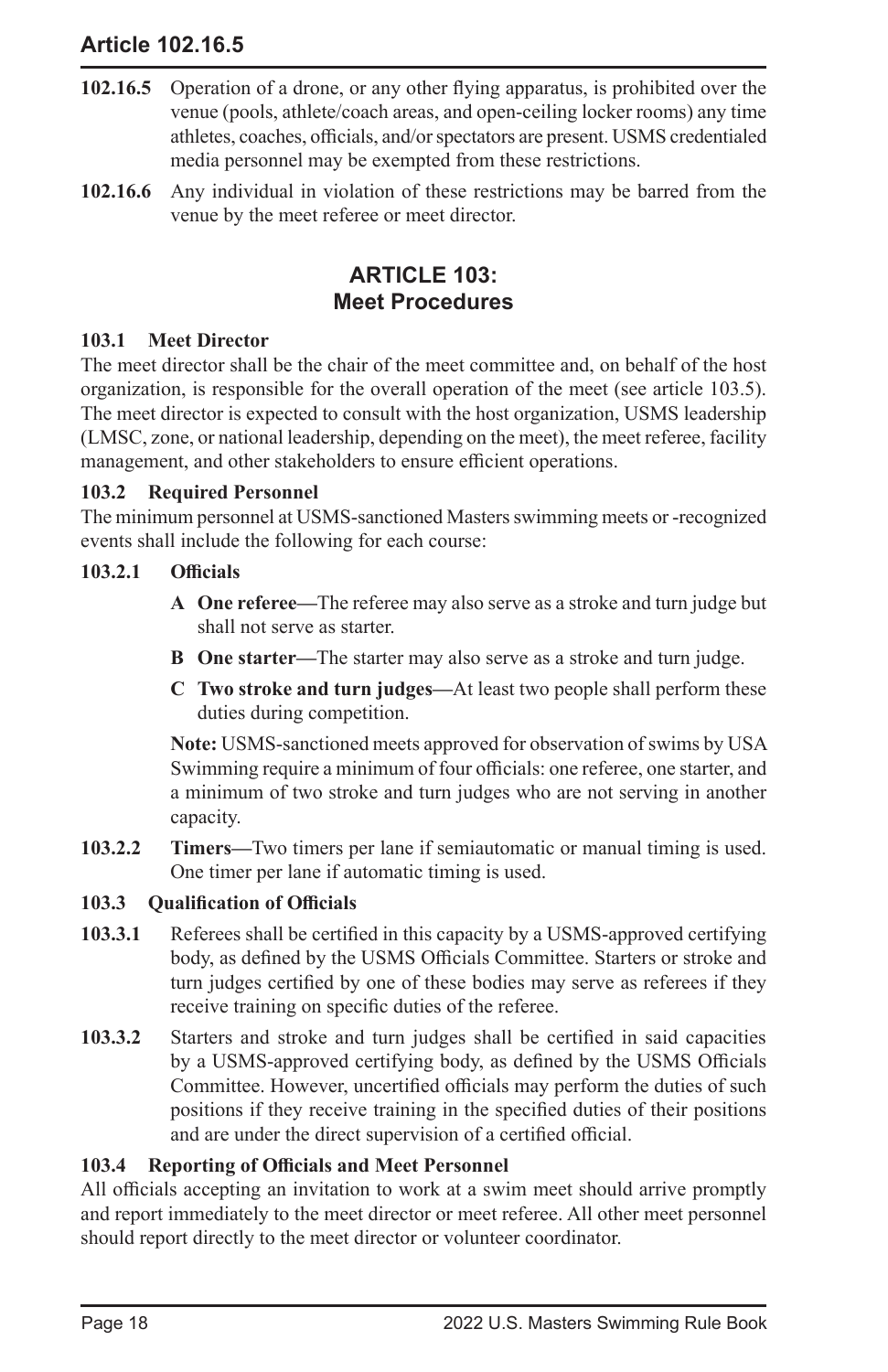### **103.5 Meet Committee**

The meet committee is appointed by the meet host. The committee consists of the meet director and a sufficient number of members to implement the committee functions. The meet committee is responsible for all meet operations on behalf of the host organization, including, but not limited to: obtaining a sanction; publishing the meet announcement; arranging for personnel, equipment, and supplies necessary for meet operation; ordering awards; arranging appropriate publicity and media coverage; processing entries; printing programs; preparing the facility; verifying proper certification of pool length as described in article 105.1.7; completing record applications; preparing and distributing a summary of results within 14 days after the meet; filing an LMSC report; and other administrative duties necessary to comply with USMS rules and regulations for sanctioned meets.

### **103.6 Referee**

**103.6.1** The referee:

- **A** Shall have full authority over all officials.
- **B** Shall assign and instruct all officials.
- **C** Shall enforce all applicable rules and shall decide all questions relating to the actual conduct of the meet, the final settlement of which is not otherwise assigned by said rules.
- **D** Can overrule any meet official on a point of rule interpretation or on a judgment decision pertaining to an action that the referee has personally observed.
- **103.6.2** The referee has the authority to disqualify a swimmer(s) for any violation of the rules that the referee personally observes and, except for false starts, shall at the same time raise one hand overhead. If the referee does not make such a signal, there shall be no disqualification.
- **103.6.3** The referee shall signal the starter before each race that all officials are in position, that the course is clear, and that the competition can begin.
- **103.6.4** The referee shall assign marshals with specific instructions.
- **103.6.5** The referee shall give a decision on any point where the opinions of the judges differ and shall have authority to intercede in a competition at any stage to ensure that the racing conditions are observed.
- **103.6.6** The referee may assign two or more additional timers per lane dedicated to recording initial distances for USMS Top 10 purposes. The swimmer may request such additional timers for this purpose.
- **103.6.7** The referee shall make an immediate investigation when an apparent malfunction of the automatic or semiautomatic timing equipment has occurred to determine whether the swimmer finished in accordance with the rules and/or if there was an actual equipment malfunction.
- **103.6.8** The referee may prohibit the use of any device, such as a laser pointing device or artificial noisemaker, that disrupts or interferes with the meet.
- **103.6.9** The referee may modify any rule for a swimmer who has a disability. Any such modification shall be in accordance with article 107, shall affect only the current meet, and shall not set precedent. It shall be the responsibility of the swimmer or a representative to notify the referee of the disability prior to competition.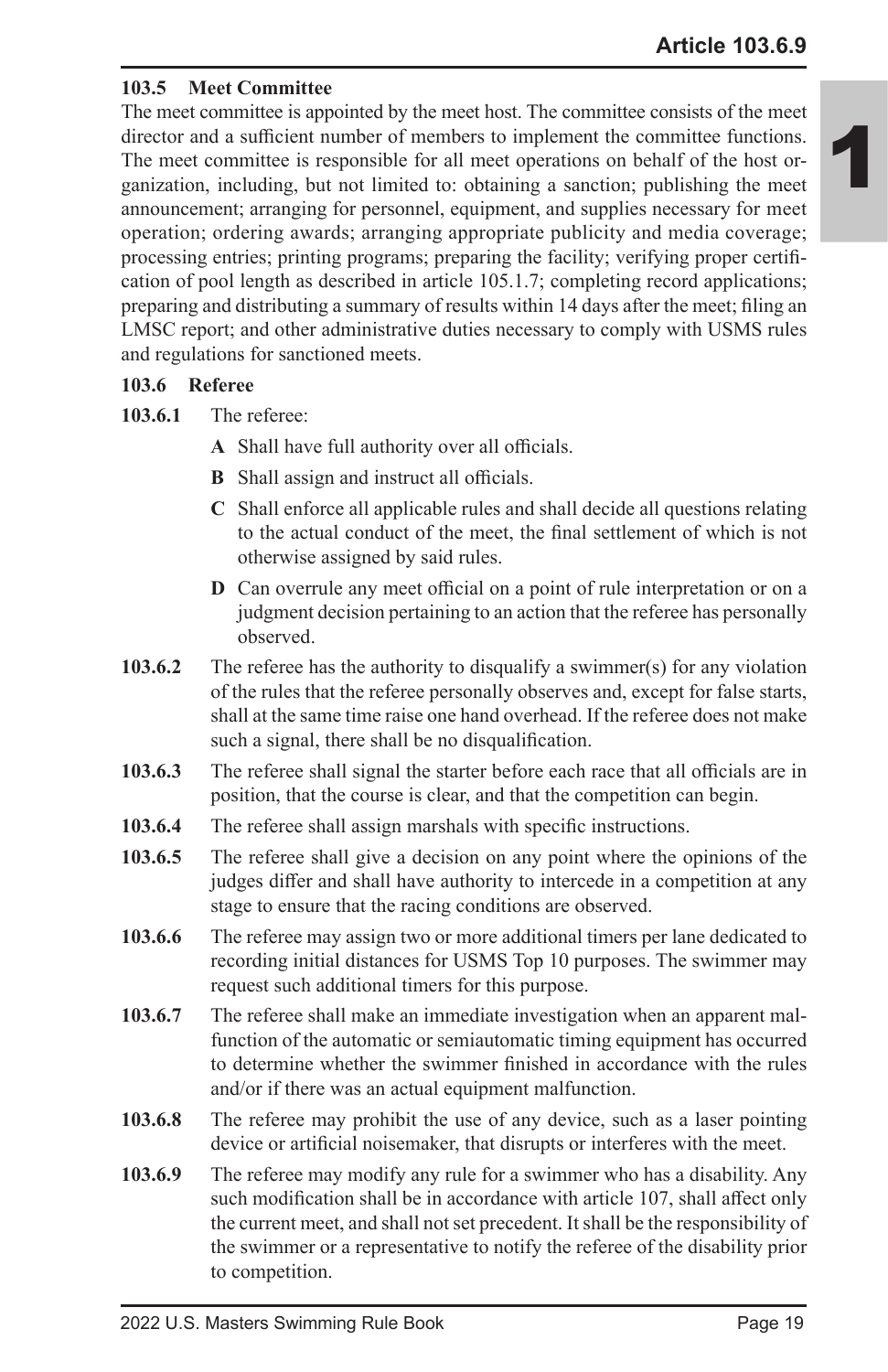# **Article 103.6.10**

- **103.6.10** The referee shall establish the necessary administrative and officiating procedures to conform to articles 102.10.3 and .4 when conducting events from alternate ends of a 50-meter course or conducting freestyle events longer than 200 meters two-to-a-lane.
- **103.6.11** Refer to article 102.14 concerning protests.

### **103.7 Administrative Official**

- **103.7.1** The administrative official shall be responsible to the referee for the supervision of the following:
	- **A** The entry and registration process.
	- **B** Clerk of course.
	- **C** Timing equipment operator.
	- **D** Other administrative personnel.
- **103.7.2** The administrative official shall be responsible to the referee for:
	- **A** The accurate processing of entries and scratches.
	- **B** Accurate seeding of heats.
	- **C** Determination and recording of official time:
		- **(1)** Receiving and reviewing the automatic and/or semiautomatic timing results from the timing equipment operator and comparing primary timing results with the backup timing results to determine their validity.
		- **(2)** Receiving the times recorded by the head lane timers from the chief timer and using that data to the extent needed to determine the official time for each swimmer.
		- **(3)** Unless otherwise directed, notifying the referee whenever a time obtained by the primary timing system cannot be used as the official time.
		- **(4)** Recording disqualifications approved by the referee.
	- **D** Determination of the official results.
	- **E** Publication and posting of results of each event by gender and age group and scores (scores optional).
- **103.7.3** The administrative official shall perform other duties assigned by the referee.
- **103.8 Starter**
- **103.8.1 Equipment—**The preferred starting device shall be a loudspeaker start system conforming to article 106.15, with or without an underwater recall device, and an electronic strobe signal visible to all manual timers and for forward and backstroke starts.
- **103.8.2 Preparation—**The starter shall stand on the side of the pool within approximately 5 meters of the starting end of the pool and, upon signal from the referee, shall assume control of the swimmers until a fair start has been achieved.
- **103.8.3 Optional Instructions—**The starter may:
	- **A** Announce the event.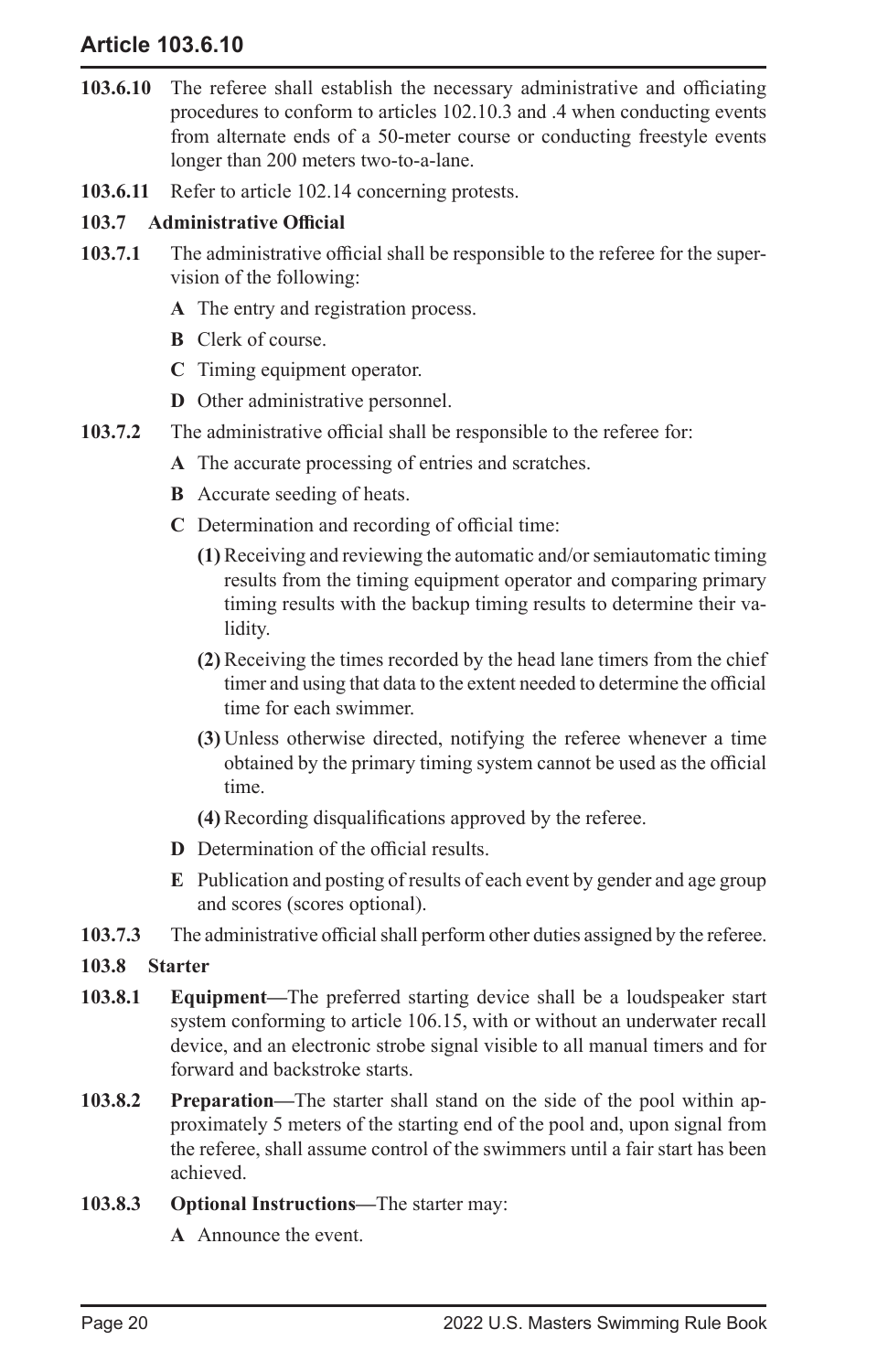- **B** Advise the heat that a swimmer will be attempting to achieve a time at an initial distance.
- **C** For backstroke event starts, give the command, "Place your feet."
- **103.8.4 Starts** (see article 101.1)
- **103.8.5 Start Commands**
	- **A** At the commencement of each heat, the referee shall signal to the swimmers by a short series of whistles to remove all clothing except for swimwear, followed by a long whistle indicating that they may take and maintain their positions with at least one foot at the front of the starting platform or the deck, or in the water, and remain there (article 101.1.1). Each swimmer starting in the water must take the position on the wall with at least one hand in contact with the wall or starting platform and one foot in contact with the wall. In backstroke and medley relay events, at the referee's first long whistle, the swimmers shall immediately enter the water and at the second long whistle shall take their positions on the wall without undue delay (article 101.1.2).
	- **B** When the swimmers and officials are ready, the referee shall signal with an outstretched arm to the starter that the swimmers are under the starter's control.
	- **C** On the starter's command, "Take your mark," each swimmer shall immediately assume the starting position that maintains at least one foot at the front of the starting platform or the deck. Each swimmer starting in the water must have at least one hand in contact with the wall or starting platform and at least one foot on the wall. When all swimmers are stationary, the starter shall give the starting signal.
	- **D** When a swimmer does not respond promptly to the command, "Take your mark," the starter shall immediately release all swimmers, upon which the swimmers may stand up, step off the blocks, or leave the wall.

### **103.8.6 False Starts**

- **A** Any swimmer starting before the starting signal is given shall be disqualified if the referee independently observes and confirms the starter's observation that a violation occurred. Swimmers remaining on the starting blocks shall be relieved from their starting positions with the "Stand up" command and may step off the blocks.
- **B** If the starting signal has been given before the disqualification is declared, the race shall continue without recall. If the referee independently observes and confirms the starter's observation that a violation occurred, the swimmer(s) who have false started shall be disqualified upon completion of the race in accordance with article 102.13.1.
- **C** If the recall signal is activated, no swimmer shall be charged with a false start and the starter shall restart the race upon signal by the referee.
- **D** A swimmer who would otherwise be charged with a false start may be relieved of the charge if the false start was caused by the swimmer's reaction to the "Stand up" command.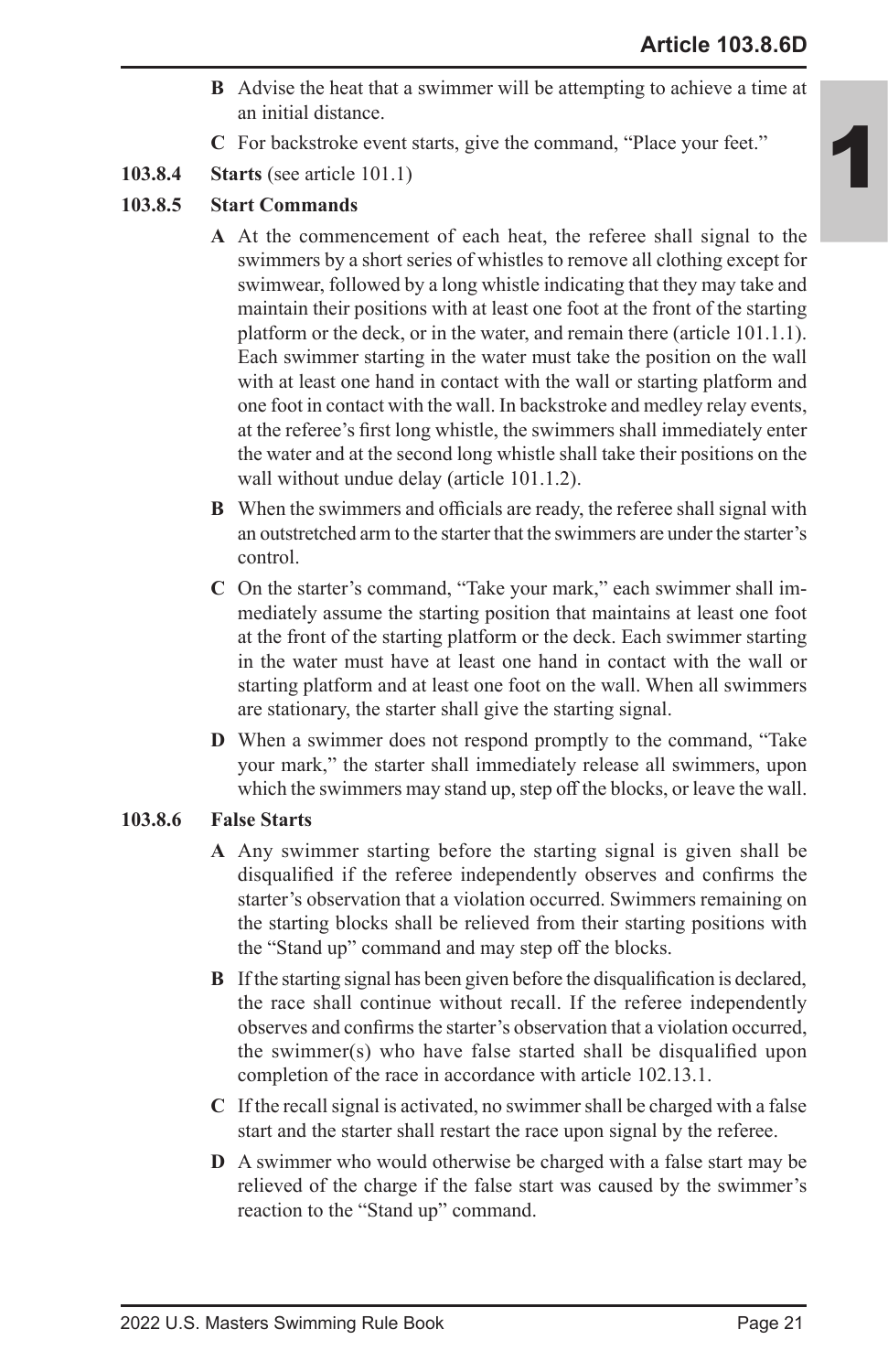- **E** A swimmer shall not be disqualified for an illegal starting position at the start if the race is permitted to proceed. Enforcement of the correct starting position is the responsibility of the starter.
- **103.8.7 Warning Signal—**With the exception of relays, in events 500 yards or longer the starter or a designee shall sound a warning signal over the water at the finish end of the lane of the leading swimmer when that swimmer has two lengths plus 5 yards or 5 meters to swim. As an alternative, a bell warning signal may be given over each lane by a lane judge or timer in that lane.

### **103.8.8 Deliberate Delay or Misconduct**

- **A** The starter shall report a swimmer to the referee for delaying the start, for willfully disobeying an order, or for any other misconduct taking place at the start, but only the referee may disqualify a swimmer for such delay, willful disobedience, or misconduct.
- **B** The referee shall disqualify a swimmer who fails to appear at the starting platform ready to swim in time for the initial start of the heat.

## **103.9 Recall Rope Operator**

The duty of the recall rope operator shall be to immediately, upon sounding of the false start signal, activate the quick-release mechanism of the recall rope so that the recall rope drops across the course.

### **103.10 Judges**

Shall have jurisdiction over the swimmers immediately after the race has begun.

### **103.10.1 Chief Judge**

- **A** An overall "chief judge" may assign and supervise the activities of all stroke, turn, and takeoff judges and may report their decisions.
- **B** If desired, any judging category may have a designated "chief."
- **C** Any "chief" may act as liaison for the judges and may serve simultaneously in one of the judging positions, and shall assign those judges within the category.

### **103.10.2 Stroke Judges**

- **A** Shall operate on both sides of the pool, preferably walking slightly behind the swimmers during all strokes except freestyle, during which events they may leave poolside, at the referee's discretion.
- **B** Shall ensure that the rules relating to the style of swimming designated for the event are being observed.
- **C** Shall report any violations to the referee on signed slips detailing the event, the heat number, the lane number, and the infraction observed.

# **103.10.3 Turn Judges**

**A** Shall operate on both ends of the pool.

- **B** Shall ensure that after the start and when turning or finishing, the swimmer complies with the rules applicable to the stroke used.
- **C** Shall report any violations to the referee on signed slips detailing the event, the heat number, the lane number, and the infraction observed.
- **103.10.4 Jurisdiction of Stroke and Turn Judges—**Before the competition begins, the referee shall determine the respective areas of stroke and turn responsibility and jurisdiction, which may include joint, concurrent, and coordinated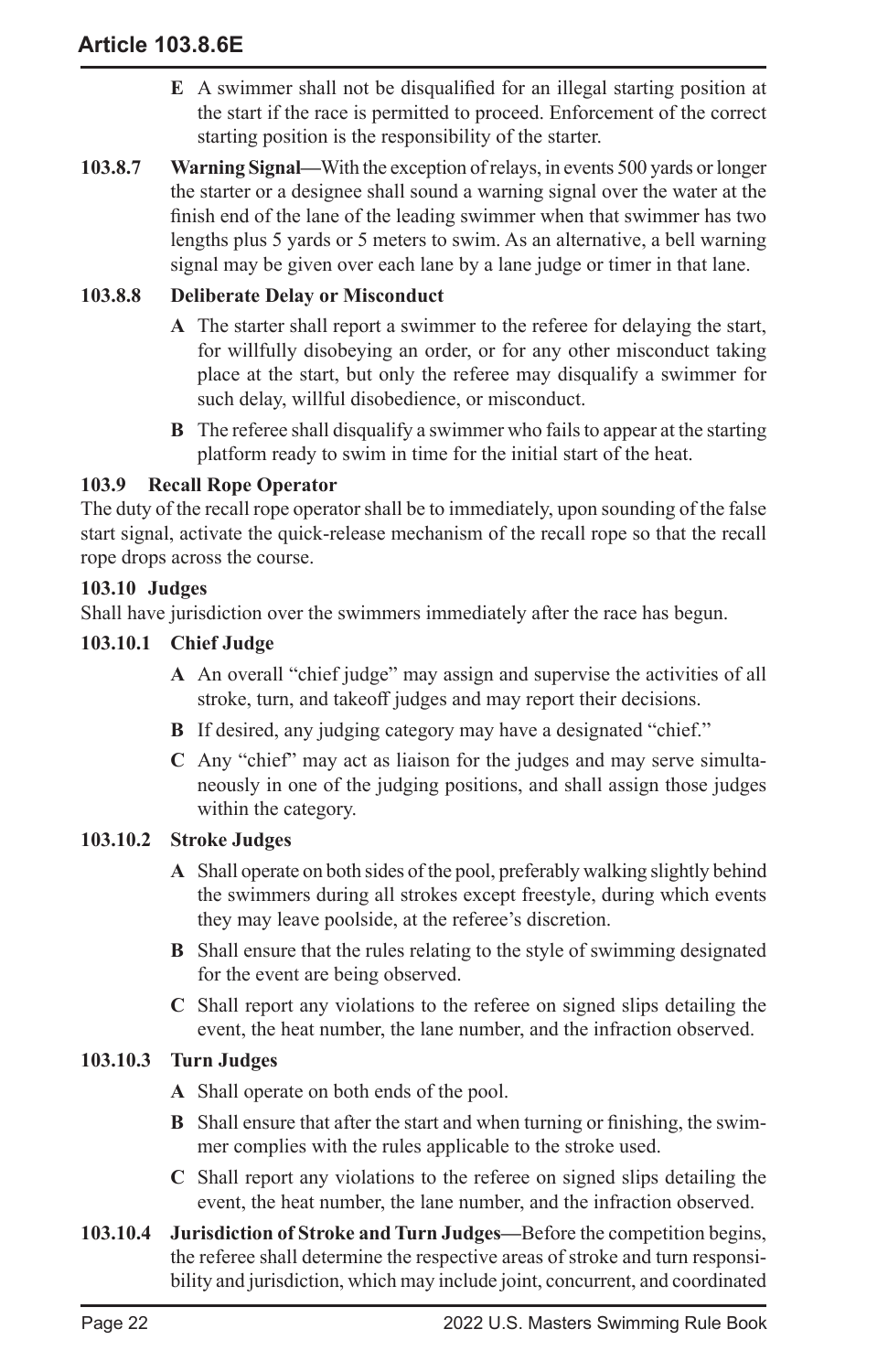responsibility and jurisdiction. The referee shall ensure that all swimmers shall have fair, equitable, and uniform conditions of judging.

## **103.10.5 Relay Takeoff Judges**

- **A** Relay takeoff judges shall be assigned by the referee and shall:
	- **(1)** Stand so that they can clearly see both the feet of the departing swimmer(s) as they leave the starting platform and the touch of the incoming swimmer(s).
	- **(2)**Judge whether the swimmer is in contact with the platform when the incoming swimmer touches the end of the pool.
- **B** If dual relay takeoff judging is used, the lane and side takeoff judges shall independently report infractions in writing without the use of the infraction hand signal. A relay shall be disqualified only if the lane takeoff judge has reported an infraction and the assigned side takeoff judge has confirmed the same infraction.
- **C** When automatic relay exchange judging equipment is in use:
	- **(1)** The system printout will provide the information to judge relay exchanges.
	- **(2)** Integrated backup timing cameras may be reviewed by the referee to confirm the automatic system's results.
	- **(3)** When backup timing cameras are not available, automatic relay exchange equipment may only be used to confirm or overrule an infraction noted by the relay takeoff judges.

### **103.10.6 Place Judge(s)**

- **A** One or two place judges may be positioned on the side of the course near the finish to judge the order of finish of all swimmers.
- **B** If two place judges are used, they shall independently record the order of finish of all swimmers.
- **C** A place judge shall record a tie if a place distinction cannot be made. The referee, starter, or another official may also serve as a place judge.
- **D** Judging results may only be used to corroborate the places determined by the ranking of official times or to determine places in the event of a malfunction. Judging may not be used to change the results produced by ranking the official times.

# **103.11 Timers**

### **103.11.1 Chief Timer—**The chief timer shall:

- **A** Ensure the assignment of lane timers to lanes and the designation of one timer on each lane to be the head lane timer.
- **B** On the starting signal, start a watch(es) on every race. The time of this watch shall be used if a lane timer's watch fails.
- **C** Be responsible for delivering all stopwatch times, including those of disqualified swimmers, to the administrative official.
- **103.11.2 Head Lane Timer—**The head lane timer shall:
	- **A** Determine whether the swimmer or relay team is present and in the correct lane, heat, and event, and that relay swimmers are swimming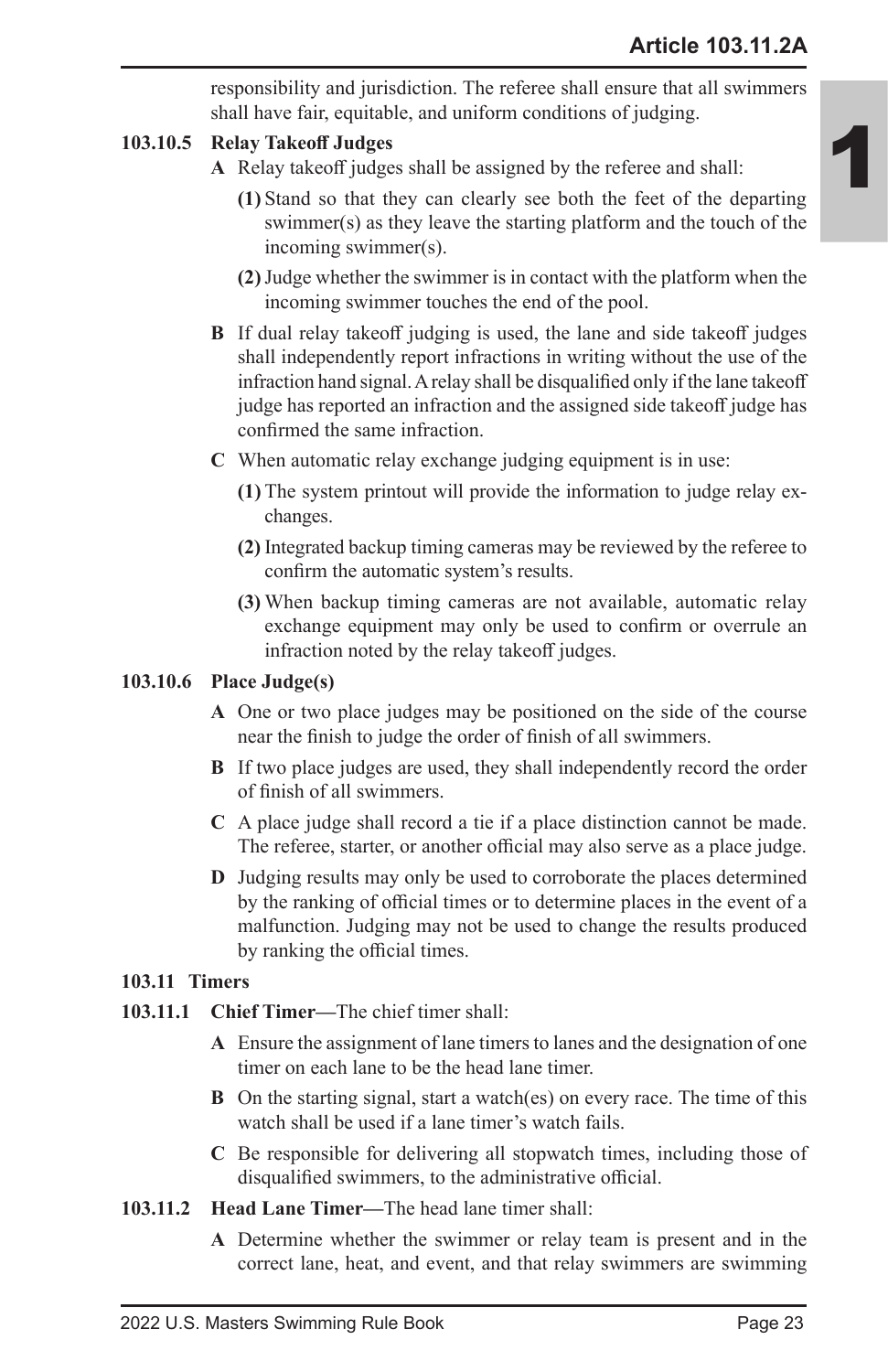in the order listed. When overhead video cameras replace timers, this responsibility shall be assigned to other meet personnel.

- **B** Determine and record stopwatch times or the absence of a swimmer or the relay team seeded in that lane.
- **C** Assign one timer to take relay splits and initial distance times if requested by the chief timer.
- **D** Report and indicate on the timing recording form if the swimmer has delayed in touching or has missed the touchpad at the finish, or there is reason to believe the semiautomatic or manual times may be inaccurate. When overhead video cameras replace timers, this responsibility shall be assigned to other meet personnel.
- **103.11.3 Lane Timers—**Officials assigned as lane timers may simultaneously operate two dissimilar devices (one watch and one button) but not two similar devices (two watches or two buttons). It is not within a lane timer's jurisdiction to judge if the swimmer's touch conforms to the applicable finish rules or if a relay takeoff infraction has occurred unless assigned concurrent responsibility as a lane timer and turn judge or relay takeoff judge. Each timer shall:
	- **A** Be in position at the start to have an unobstructed view and shall start the watch at the instant of observing the visual starting signal. If the visual starting signal is not observed, the watch shall be started upon hearing the sound of the starting signal.
	- **B** Stand directly over the assigned lane at the finish to observe a touch above, at, or below the surface of the water and stop the watch and/or push the semiautomatic system button when any part of the swimmer's body touches the wall. When overhead video cameras replace timers, this responsibility shall be assigned to other meet personnel.
	- **C** Report:
		- **(1)** The watch time to the head lane timer or the designated recorder.
		- **(2)** If a late or missed pad touch is observed.
		- **(3)** If requested, present the watch for inspection.

Lane timers shall not clear their watches until the command, "Clear watches," is given or the referee signals that the next heat is ready to start.

**103.11.4 Timing Equipment Operator—**The timing equipment operator shall be responsible for the automatic or semiautomatic timing equipment, including the electronic starting system and scoreboard (if used). The timing equipment operator shall also advise the referee of any system problems that might affect the accuracy of times or whenever the touchpad is observed to have failed to record the finish when the swimmer completed the race. The timing equipment should be placed so that the operator is able to observe the finish of each race.

# **103.12 Clerk of Course**

The clerk of course shall be provided with a list of the names of all swimmers in all events, including relay swimmers in the order in which they will swim. If manual seeding is used, the clerk of course may assign heats and lanes.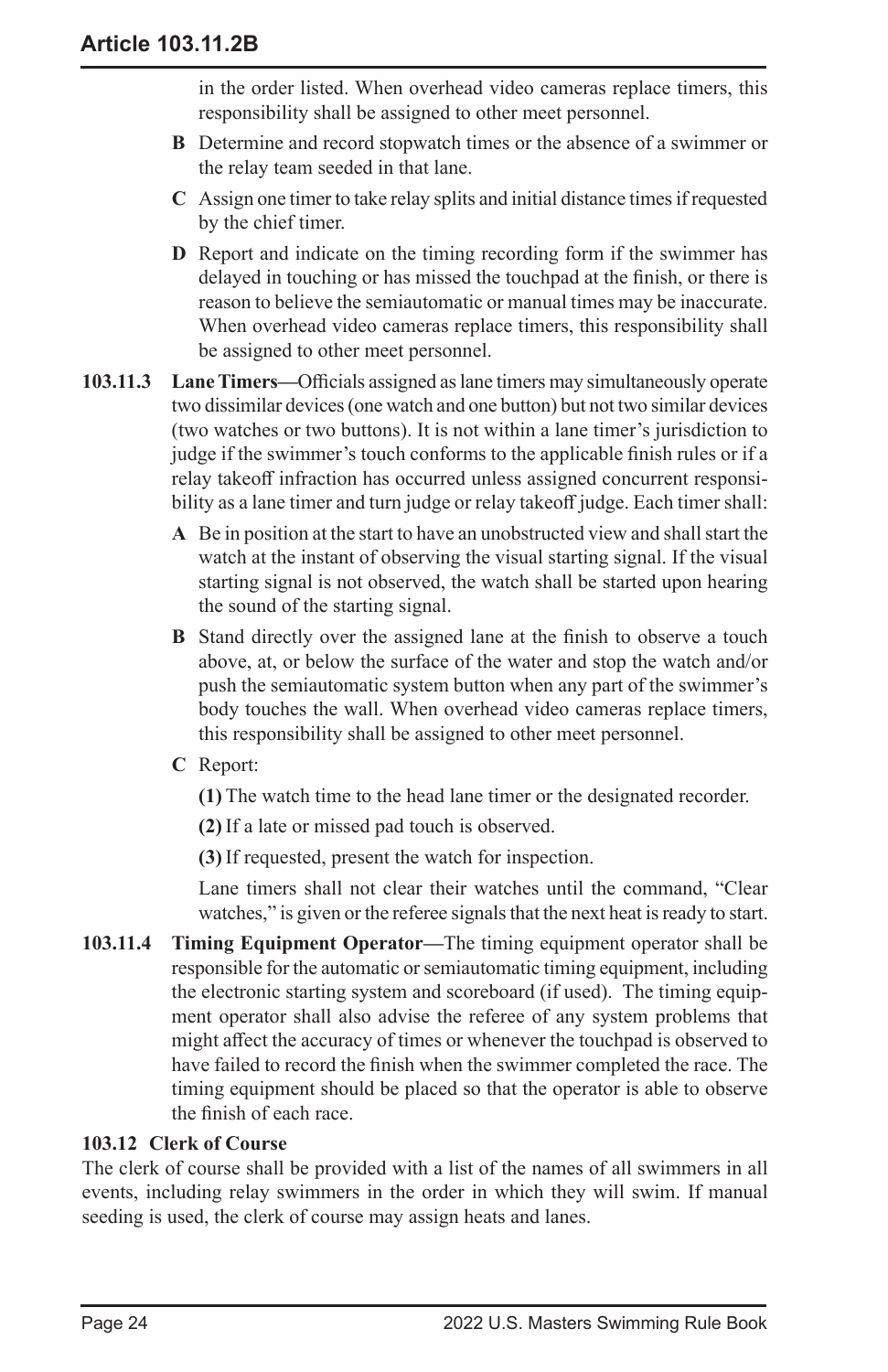# **103.13 Marshals**

Marshals shall wear identifying attire and enforce warm-up procedures and maintain order in the swimming venue. The marshal shall have full authority to warn or order to cease and desist and, with the concurrence of the referee, to remove or have removed from the swimming venue anyone behaving in an unsafe manner or using profane or abusive language, or those whose actions are disrupting the orderly conduct of the meet.

### **103.14 Announcer**

The announcer shall make any announcements requested by the referee, the clerk of course, or the meet management. Announcements may include:

**103.14.1** Event

**103.14.2** Number of heats

**103.14.3** Lane, name, and club affiliation of competitors

**103.14.4** Results.

### **103.15 Recorder of Records**

The recorder of records shall obtain from the administrative official all times made in each event, shall have proper application forms, and shall duly process all record claims as set forth in article 105.

### **103.16 Press Steward**

The press steward shall obtain from the clerk of course and the recorders the names of all swimmers in each event and the results of each finish with times or record performances, and shall keep the press and TV personnel thoroughly informed on all details of the competition during the meet.

### **103.17 Timing Equipment**

- **103.17.1 Timing System Definitions—**Every race in a swimming competition shall be timed with one or more of the following systems, listed in their preferred order of use.
	- **A Automatic—**A timing system whose start is activated by a starting device and stopped at the finish by the swimmer touching the touchpad.
	- **B Semiautomatic—**A timing system whose start is activated by a starting device and stopped by buttons pushed by timers at the finish touch of the swimmer.
	- **C Manual—**A timing system operated by individual lane timers, each of whom operates a stopwatch that is both started and stopped by the timer as described in article 103.11.3. Only digital-readout-type, hand-held, battery-powered watches designed for timing purposes shall be used.
- **103.17.2 Timing System Designation—**Timing systems shall be designated in the order in which results are used as follows:
	- **A Primary system—**The primary system shall determine the official time of each swimmer unless a comparison of the primary with secondary and/ or tertiary system times indicates a malfunction of the primary system. A primary system shall always be in place and shall consist of one of the following, listed in their preferred order of use:
		- **(1)** Automatic timing.
		- **(2)** Semiautomatic, with three or two buttons per lane, each operated by a separate timer.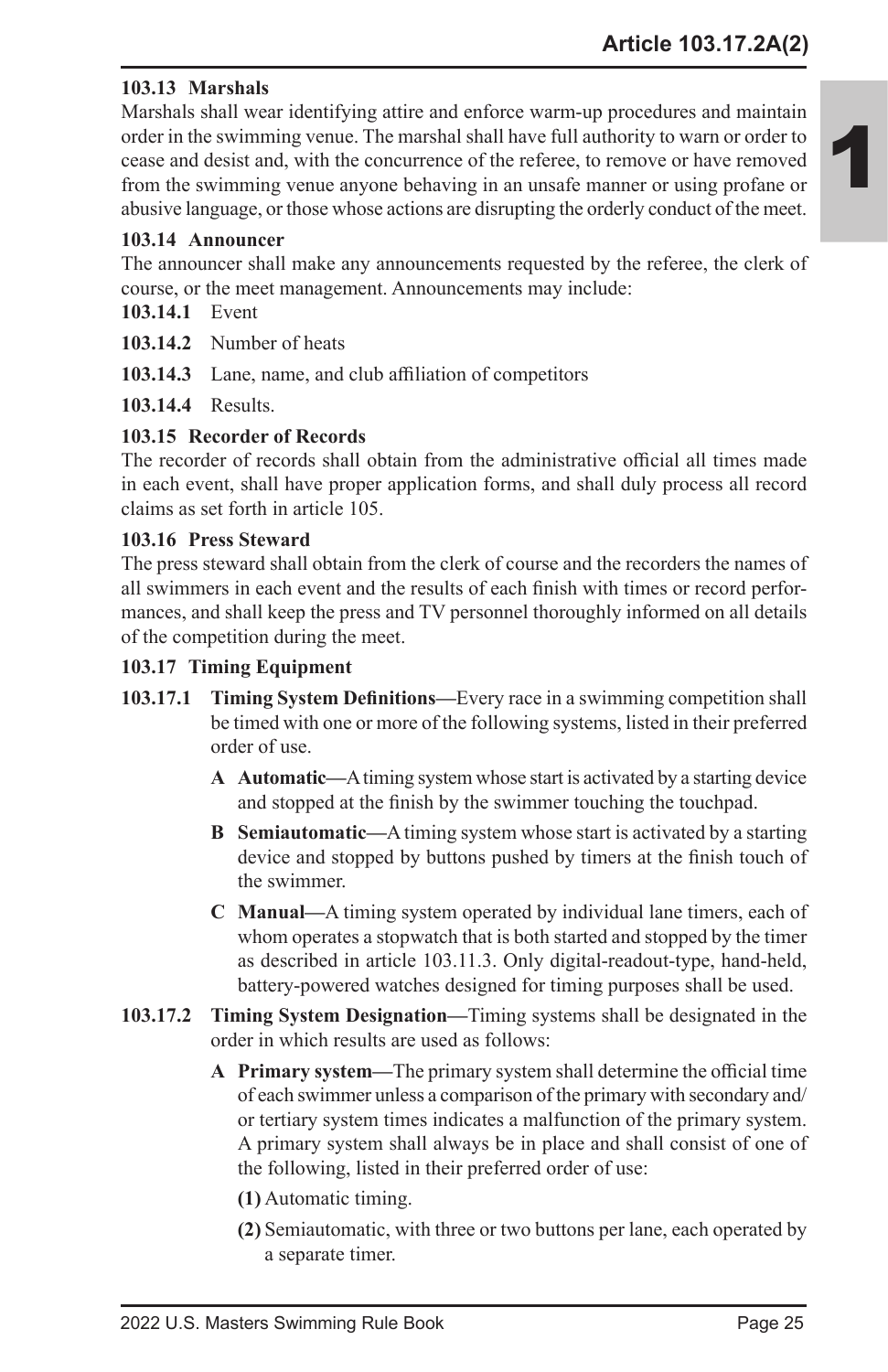- **(3)** Manual, with three or two watches per lane, each operated by a separate timer.
- **B Secondary system—**If manually operated watches are not the primary system, a secondary system of precedence equal to or lower than the primary system shall be used. The secondary system may be one of the following, listed in their preferred order of use:
	- **(1)** Stationary overhead video cameras recording 100 images per second. The cameras must be fully integrated with the primary timing system.
	- **(2)** Semiautomatic with three, two, or one button(s), each operated by a separate timer.
	- **(3)** Manual with three, two, or one watch(es) per lane, each operated by a separate timer.
- **C Tertiary system—**Unless the primary system consists of stopwatches or the secondary system is a fully integrated video system or includes at least one stopwatch per lane, a tertiary system of at least one stopwatch per lane shall be provided.

### **103.17.3 Determination of Official Time**

- **A Automatic timing—**When recorded by properly operating automatic timing equipment, the pad time shall be the official time.
- **B Semiautomatic or manual timing—**Whenever semiautomatic or manual timing is used, only valid times shall be used in calculating the official time. The times shall be determined as follows:
	- **(1)** If two of the three valid button times or two of the three valid watch times agree, the time of the two buttons or two watches in agreement shall be the time for that timing system.
	- **(2)** If three valid button times or three valid watch times disagree, the time of the intermediate button or intermediate watch shall be the time for that timing system.
	- **(3)** If only two valid button times or two valid watch times are available, the average of the two button times or the average of the two watch times shall be the time for that timing system. The digits representing thousandths of a second shall be dropped with no rounding.
	- **(4)** If only one button or one watch time is available, the time of that button or watch shall be the time for that timing system unless that time conflicts with other information. If such a conflict exists, the administrative official shall gather as much data as possible and determine the time.
- **C Primary timing system malfunction—**A primary timing system malfunction may have occurred if:
	- **(1)** The difference between the time obtained by the primary system and the backup system(s) is approximately 0.30 second or greater, or
	- **(2)** It is reported the swimmer missed the touchpad or had a soft touch.
	- **(3)** The timing system operator confirms a mechanical, electronic, or operational error that results in failure of the timing system to report a time.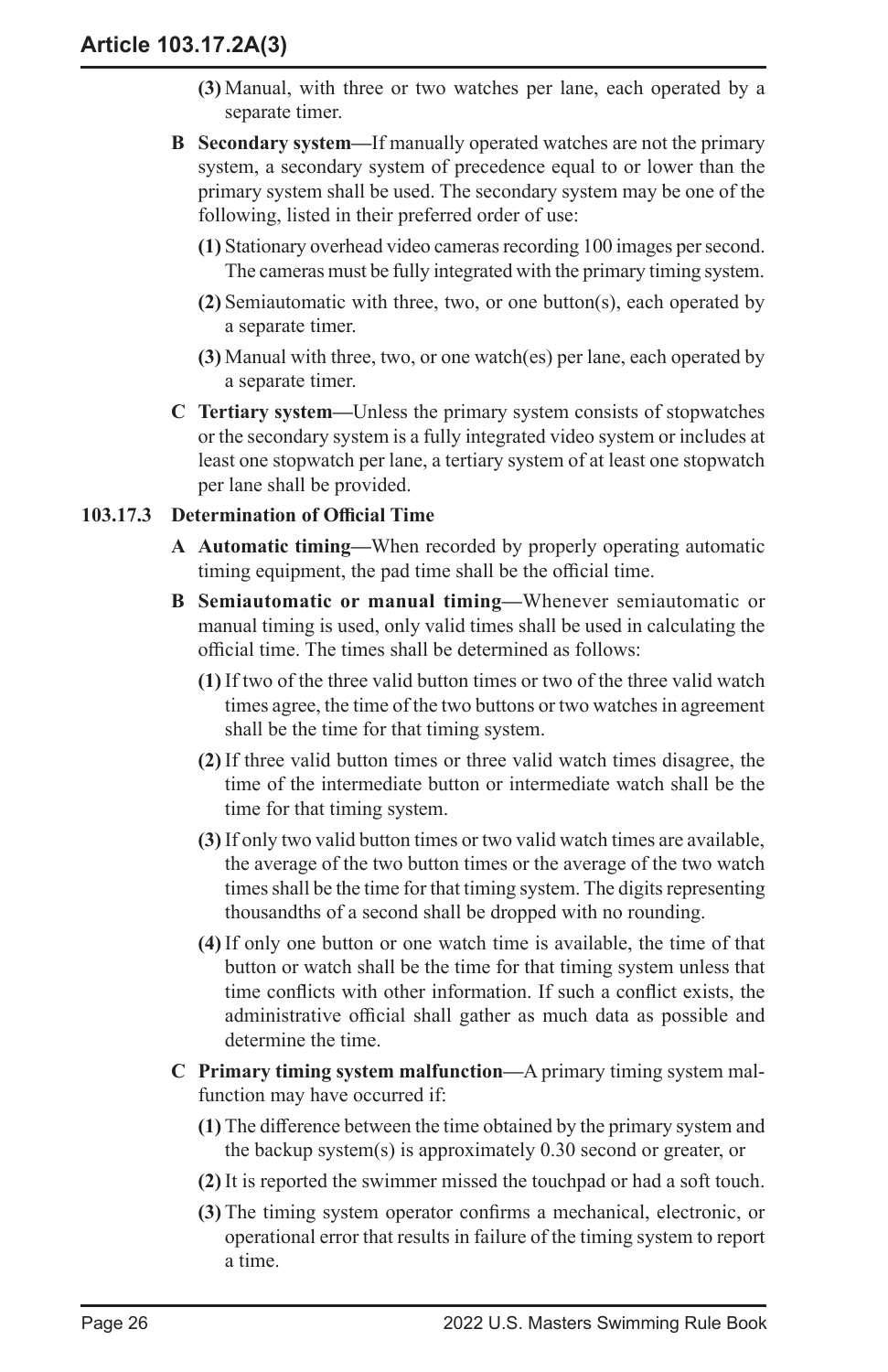- **D Fully integrated, overhead video system backup—**If the backup system is a fully integrated, stationary overhead video system, the video camera time shall be the official time without adjustment in the event of a primary timing system malfunction.
- **E Official time for a malfunction on a lane—**When a malfunction is confirmed on a lane, the official time for that lane shall be calculated using valid times reported by the secondary timing system (or the tertiary system in the event of a failure of the primary and secondary backup systems) in accordance with article 103.17.3B and integrated with the accurate primary times in determining the results. (See article 103.10.6 for the use of place judge rankings in the determination of official time.)
- **F Adjustment for malfunction equally affecting an entire heat—**When, because of an early or late start, or other equipment or operator malfunction, the time of the automatic or semiautomatic primary timing system is equally incorrect for all lanes in a heat, but the order of finish and thus the absolute difference of time between the swimmers is accurate, the times of the primary system shall be adjusted by calculating the average difference between the primary times and the valid backup times and adding or subtracting, when appropriate, that difference to the primary times of every lane in that heat.

### **Table 1—Example of Heat Malfunction**

**(1)** Systems used:

**(a)** Primary—Automatic (late manual start confirmed)

**(b)**Secondary—Semiautomatic, three buttons (button times not valid)

| Lane           | <b>Primary</b><br><b>Pad Time</b> | Watch<br><b>Time</b> | Watch<br><b>Time Less</b><br><b>Pad Time</b> | Heat<br>Adjustment | <b>Official</b><br><b>Time</b> |
|----------------|-----------------------------------|----------------------|----------------------------------------------|--------------------|--------------------------------|
| 1              | 52.12                             | 55.14                | 3.02                                         | $+3.06$            | 55.18                          |
| $\overline{2}$ | 51.56                             | 54.61                | 3.05                                         | $+3.06$            | 54.62                          |
| 3              | 51.09                             | 54.18                | 3.09                                         | $+3.06$            | 54.15                          |
| 4              | 50.12                             | 53.18                | 3.06                                         | $+3.06$            | 53.18                          |
| 5              | 49.78                             | 52.90                | 3.12                                         | $+3.06$            | 52.84                          |
| 6              | 49.06                             | 52.06                | 3.00                                         | $+3.06$            | 52.12                          |
| 7              | 52.21                             | 55.30                | 3.09                                         | $+3.06$            | 55.27                          |
| 8              | 52.92                             | 55.99                | 3.07                                         | $+3.06$            | 55.98                          |

**(c)** Tertiary—Manual, one watch (valid)

**(2)** Adjustment calculation:

- **(a)** Add the differences between the pad and watch times (total = 24.50).
- **(b)**Divide the total by the number of lanes to determine an average  $(24.50 \div 8) = 3.0625$ .
- **(c)** Drop the digits after the hundredths place (leaving a heat adjustment of 3.06).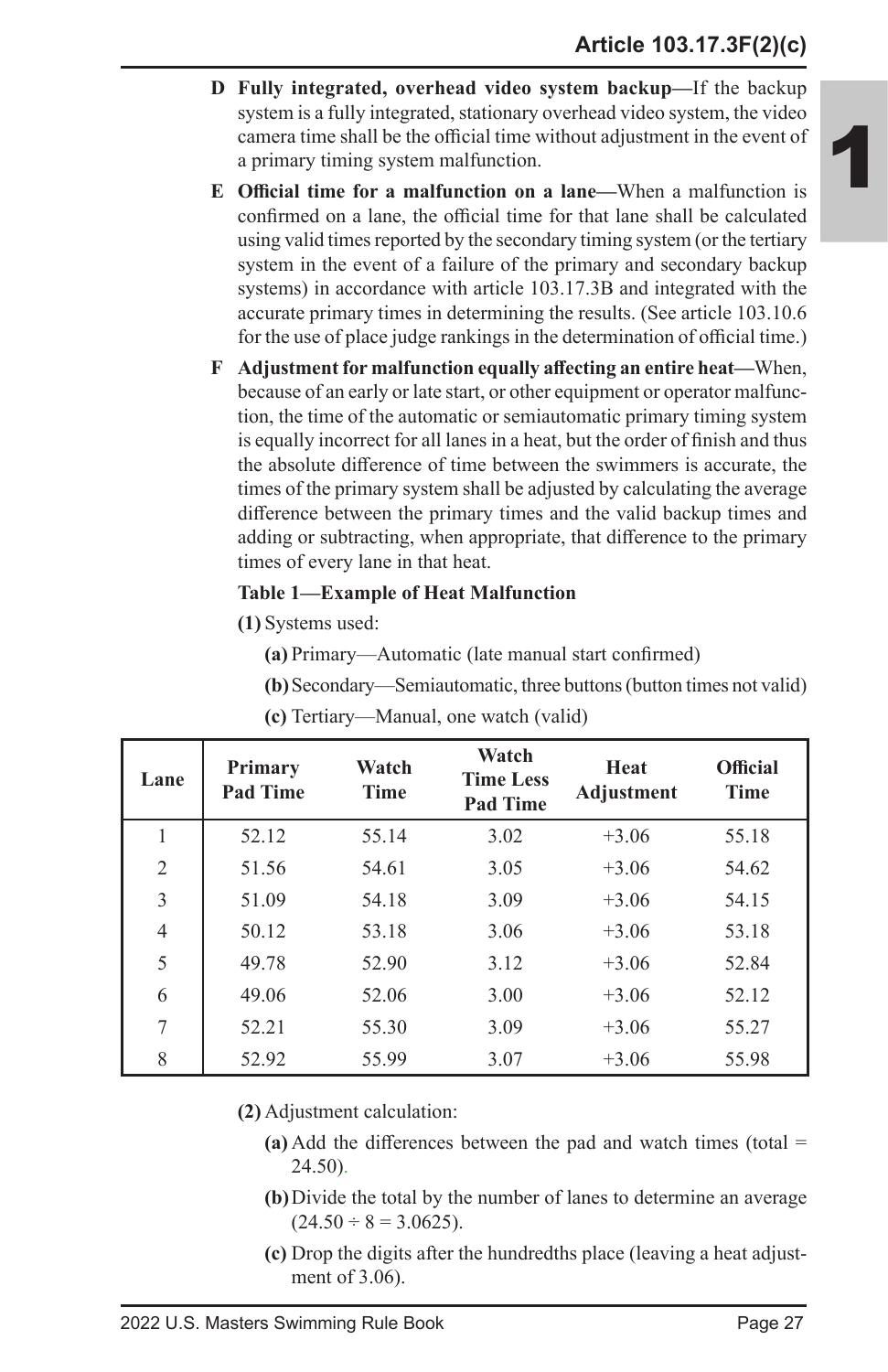**(d)**Add the adjustment factor for the late start of the primary system to each pad time to obtain the official time for that lane (e.g., lane one,  $52.12 + 3.06 = 55.18$ .

# **103.18 Official Time**

- **103.18.1 Achieving Official Times—**An official time shall be achieved in a USMS-sanctioned competition or a USMS-recognized event in accordance with all applicable rules (articles 202.1.1E[1] and 108.2.1A). It may be achieved in:
	- **A** Any timed heat.
	- **B** An initial distance within a longer event or relay, provided the swimmer:
		- **(1)** Notifies the meet referee in writing of the intent to record an initial split time prior to the conclusion of the meet,
		- **(2)** Makes the written request prior to the swim for relay leadoff splits and for initial backstroke distances in individual backstroke events,
		- **(3)** Completes the initial distance with a legal finish, and
		- **(4)** Completes the event without being disqualified.
	- **C** A relay leadoff leg, provided:
		- **(1)** The second swimmer does not start in the water when automatic timing is used,
		- **(2)** The second swimmer does not invalidate the pad touch by standing on an active touchpad at the exchange if starting from the deck when automatic timing is used, and
		- **(3)** That swimmers complete the event without being disqualified.
	- **D** A time trial conducted in a USMS-sanctioned meet or USMS-recognized meet under the rules of the sanctioning organization.
- **103.18.2 Automatic Recording of Split Times—**Upon a recommendation from the meet host, the meet referee may approve the automatic recording of individual initial splits and relay leadoff splits for official times without the requirement for a written request subject to the following conditions:
	- **A** The meet announcement shall state the events approved for automatic split recording.
	- **B** Initial splits from one or more specified individual events, with the exception of backstroke events, may be approved.
	- **C** Relay leadoff splits from specific relay events or from all relay events, with the exception of initial splits within a backstroke leadoff distance, may be approved provided that:
		- **(1)** Officials are assigned to judge the exchanges,
		- **(2)** Officials confirm that the second swimmer does not start in the water when automatic timing is used, and
		- **(3)** Officials confirm that the second swimmer does not invalidate the pad touch at the exchange by standing on an active pad.
	- **D** The specified splits for all swimmers in the approved event(s) shall be included separately in the meet results for all meets other than national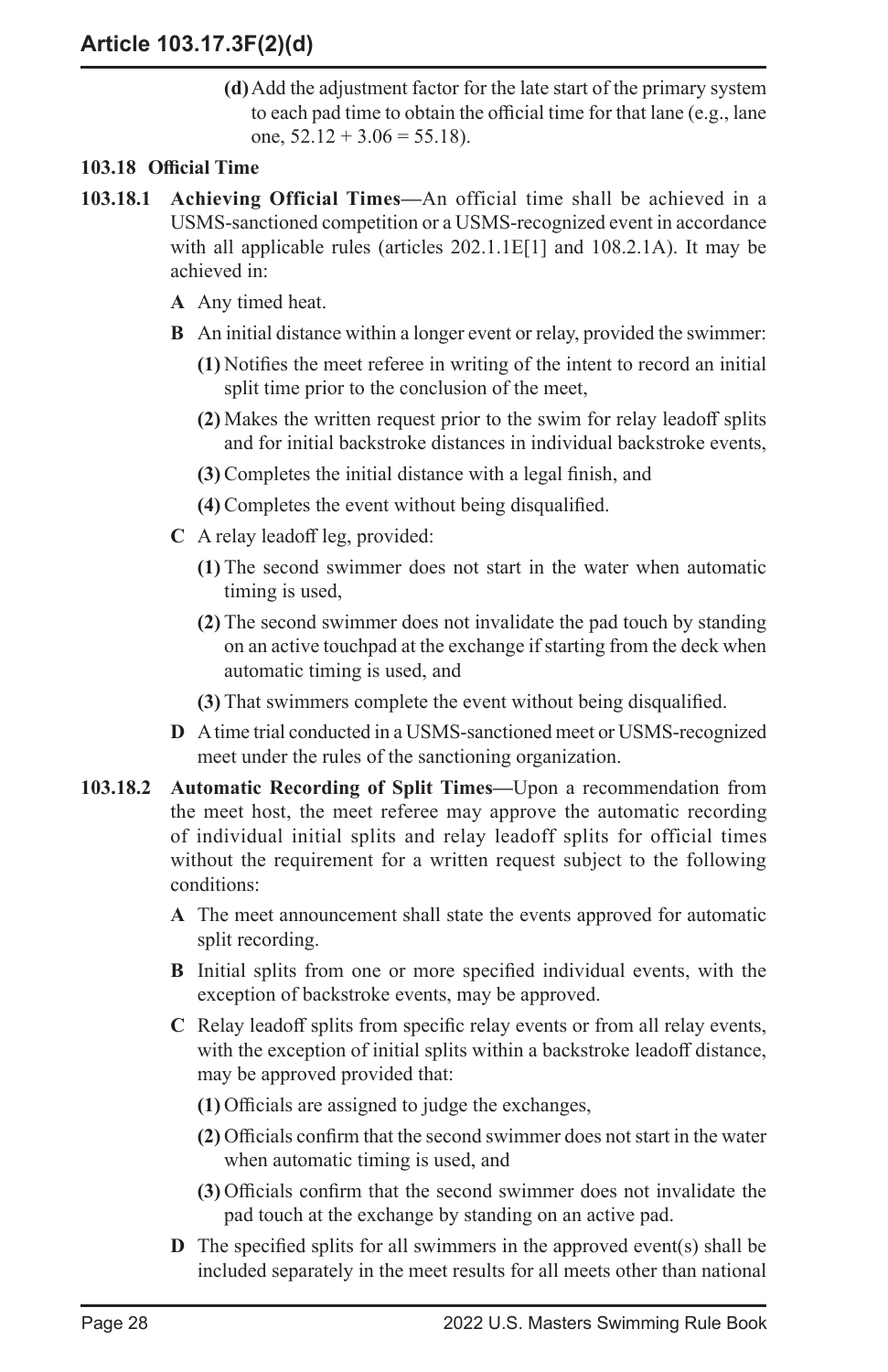championship meets. The meet announcement shall specify the process for identifying valid splits at national championship meets for official times.

- **E** For national championship meets, automatic splits shall be automatically recorded in accordance with article 103.18.2C.
- **103.18.3 Official Time for Event or Stroke—**An official time for an event or stroke can be achieved only in that event or stroke, or in an initial distance of such event or stroke (e.g., backstroke time must be achieved in a backstroke event or a butterfly time can be achieved in an individual medley event). Regardless of the stroke(s) used, times achieved in freestyle events can be recorded only as freestyle times.
- **103.18.4 Timing Resolution (Timing Accuracy)—**All timing systems, including stopwatches, shall have a resolution of 0.01 second. Times from all systems shall be recorded to hundredths of a second. The digits representing thousandths shall be dropped with no rounding.
- **103.18.5 Records and Top 10 Times Using an Automatic Primary Timing System—**Secondary and tertiary times may be used to determine the official time as follows when the automatic primary timing system fails, provided the procedures in article 103.17.3B are followed. See article 103.17.3D for overhead video backup.
	- **A** World records, USMS records, and USMS Top 10 times may be established when the times are reported by an automatic primary timing system.
	- **B** World records, USMS records, and USMS Top 10 times may be established when the automatic primary timing system fails if the times are reported by a semiautomatic secondary timing system using three, two, or one valid button(s).
	- **C** USMS records may be established when both the automatic primary and semiautomatic secondary systems fail (no valid button times) if the times are reported by a manual tertiary system with a minimum of two valid watch times.
	- **D** USMS Top 10 times may be established when both the automatic primary and semiautomatic secondary systems fail (no valid button times) if the times are reported by a manual tertiary system using a minimum of one valid watch time.
	- **E** An initial distance or a relay leadoff leg may be used to establish world records, USMS records, or USMS Top 10 times when reported by an automatic primary timing system.
	- **F** An initial distance or a relay leadoff leg may be used to establish world records when the automatic primary timing system fails and the times are reported by a semiautomatic secondary timing system with three, two, or one valid buttons(s).
	- **G** An initial distance or relay leadoff leg may be used to establish USMS Top 10 times when the primary timing system fails and the times are reported by a manual backup timing system with a minimum of two valid watch times.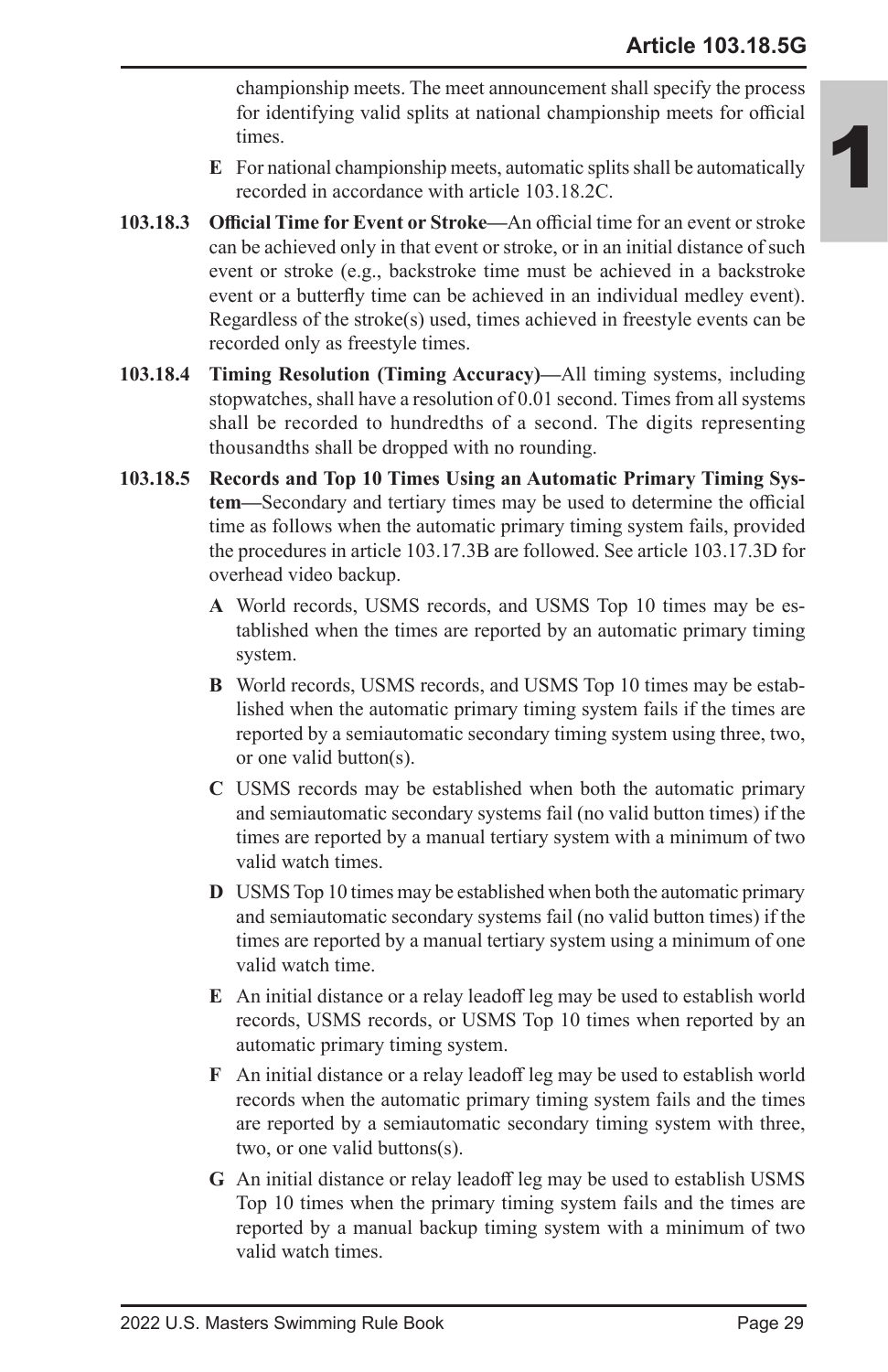# **Article 103.18.6**

- **103.18.6 Records and Top 10 Times Using a Semiautomatic Primary Timing System—**Semiautomatic times are used to determine the official time as follows (or backup times when the semiautomatic primary timing system fails), provided the procedures in article 103.17.3B are followed.
	- **A** USMS Top 10 times may be established when timed by a minimum two-button semiautomatic primary timing system and the times are reported by three, two, or one valid button times.
	- **B** USMS Top 10 times may be established when the minimum two-button semiautomatic primary system fails (no valid button times) if the times are reported by a manual backup system with three, two, or one valid watch times.
	- **C** USMS records shall not be established using a semiautomatic primary system or a manual backup system when the primary system fails.
	- **D** An initial distance or relay leadoff leg may be used to establish USMS Top 10 times when the times are reported by a manual backup timing system with a minimum of two valid watch times.
- **103.18.7 Records and Top 10 Times Using a Manual Primary Timing System—** Manual times are used to determine the official time as follows, provided the procedures in article 103.17.3B are followed.
	- **A** USMS Top 10 times may be established when the times are reported by a manual primary timing system with a minimum of two valid watch times.
	- **B** USMS records shall not be established using a manual primary timing system.
	- **C** An initial distance or a relay leadoff leg may be used to establish USMS Top 10 times when the times are reported by a manual primary system with a minimum of two valid watch times.
- **103.18.8 Certified Pool Length—**Only those results from events conducted in pools officially certified for length in conformance with article 106.2.1 shall be acceptable for record applications or Top 10 submissions.
- **103.18.9 Timing System Eligibility—**Except when the primary system consists of watches, backup timing shall be provided for all competitors. No swimmer shall be required to reswim a race due to equipment failure that results in unrecorded or inaccurate time or place. It is the meet director's responsibility to provide the proper timing systems so that swimmers can expect to achieve official times that will satisfy the requirements of articles 103.18.5–103.18.7. The meet announcement shall include a description of the timing systems intended to be used at the meet and one of the following statements for each course:
	- **A** Times from this competition will be eligible for world record, USMS record, and Top 10 consideration.
	- **B** Times from this competition will be eligible for USMS records and Top 10 consideration, but not for world records.
	- **C** Times from this competition will be eligible for USMS Top 10 consideration, but not for world or USMS records.
	- **D** Times from this competition will not be eligible for world record, USMS record, or Top 10 consideration,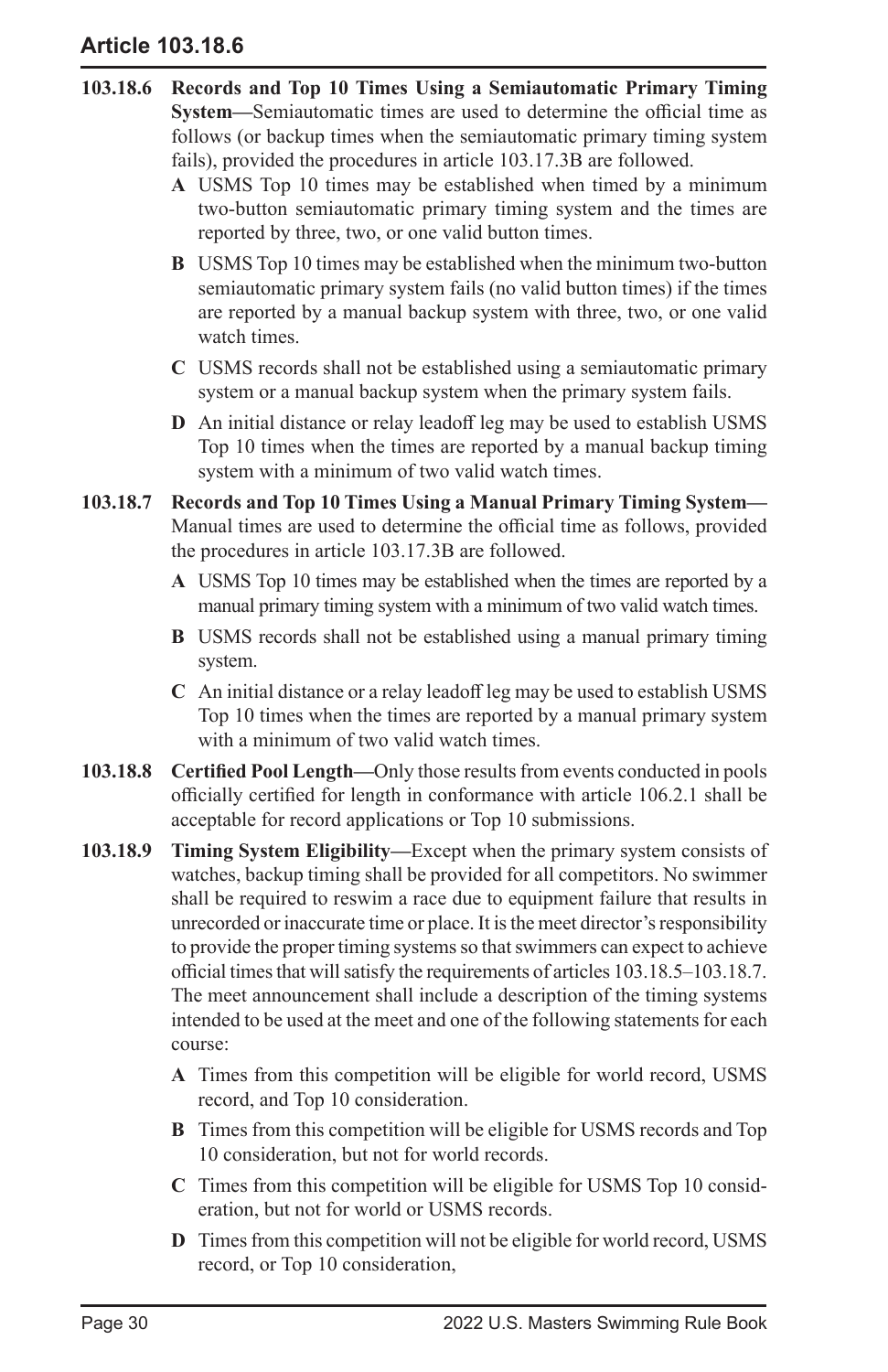|                    | <b>Automatic Primary Timing System</b>                                                                                          | <b>Semiautomatic Primary</b><br><b>Timing System</b>                                   | <b>Manual Primary</b><br><b>Timing System</b>                 |
|--------------------|---------------------------------------------------------------------------------------------------------------------------------|----------------------------------------------------------------------------------------|---------------------------------------------------------------|
| World              | Touchpad time                                                                                                                   |                                                                                        |                                                               |
| <b>Records</b>     | Semiautomatic backup time with<br>three, two, or one valid button(s) if<br>the touchpad fails.                                  |                                                                                        |                                                               |
|                    | Leadoff or initial split recorded by a<br>touchpad.                                                                             |                                                                                        |                                                               |
|                    | Leadoff or initial split recorded by<br>three, two, or one semiautomatic<br>button(s) if the touchpad fails.                    |                                                                                        |                                                               |
| <b>USMS</b>        | Touchpad time                                                                                                                   |                                                                                        |                                                               |
| <b>Records</b>     | Semiautomatic backup time with<br>three, two, or one valid button(s) if<br>the touchpad fails.                                  |                                                                                        |                                                               |
|                    | Manual backup time with a minimum<br>of two valid watches when both the<br>automatic primary and semiautomatic<br>systems fail. |                                                                                        |                                                               |
|                    | Leadoff or initial split recorded by<br>touchpad.                                                                               |                                                                                        |                                                               |
| <b>USMS</b> Top 10 | Touchpad time                                                                                                                   |                                                                                        |                                                               |
| <b>Times</b>       | Semiautomatic backup time with<br>three, two, or one valid button(s) if<br>the touchpad fails.                                  | Two-button system with a time<br>calculated using the procedure<br>in article 103 173B |                                                               |
|                    | Manual backup time with one valid<br>watch if the semiautomatic system<br>fails (no valid buttons).                             | One watch if the two-button<br>semiautomatic system fails (no<br>buttons).             | Two valid watches                                             |
|                    | Leadoff or initial split recorded by<br>two valid watches if the touchpad<br>fails.                                             | Leadoff or initial split recorded<br>by two valid watches.                             | Leadoff or initial<br>split recorded by<br>two valid watches. |

If a change in primary timing system is necessary before or during the meet, the meet director shall ensure that all swimmers are notified of the change.

### **103.19 Scoring**

The following is recommended for all Masters Swimming competition.

# **103.19.1 Dual Meets**

Individual events: 5-3-1-0 Relay events: 7-0

# **103.19.2 Triangular Meets**

Individual events: 6-4-3-2-1-0 Relay events: 8-4-0

### **103.19.3 Other Meets**

# **A Individual events:**

four-lane pools: 5-3-2-1 five-lane pools: 6-4-3-2-1 six-lane pools: 7-5-4-3-2-1 seven-lane pools: 8-6-5-4-3-2-1 eight-lane pools: 9-7-6-5-4-3-2-1

**<sup>103.18.10</sup> Recording Backup Times—**Secondary and tertiary times shall be recorded but shall not be used except to corroborate or correct missing or inaccurate primary/secondary results.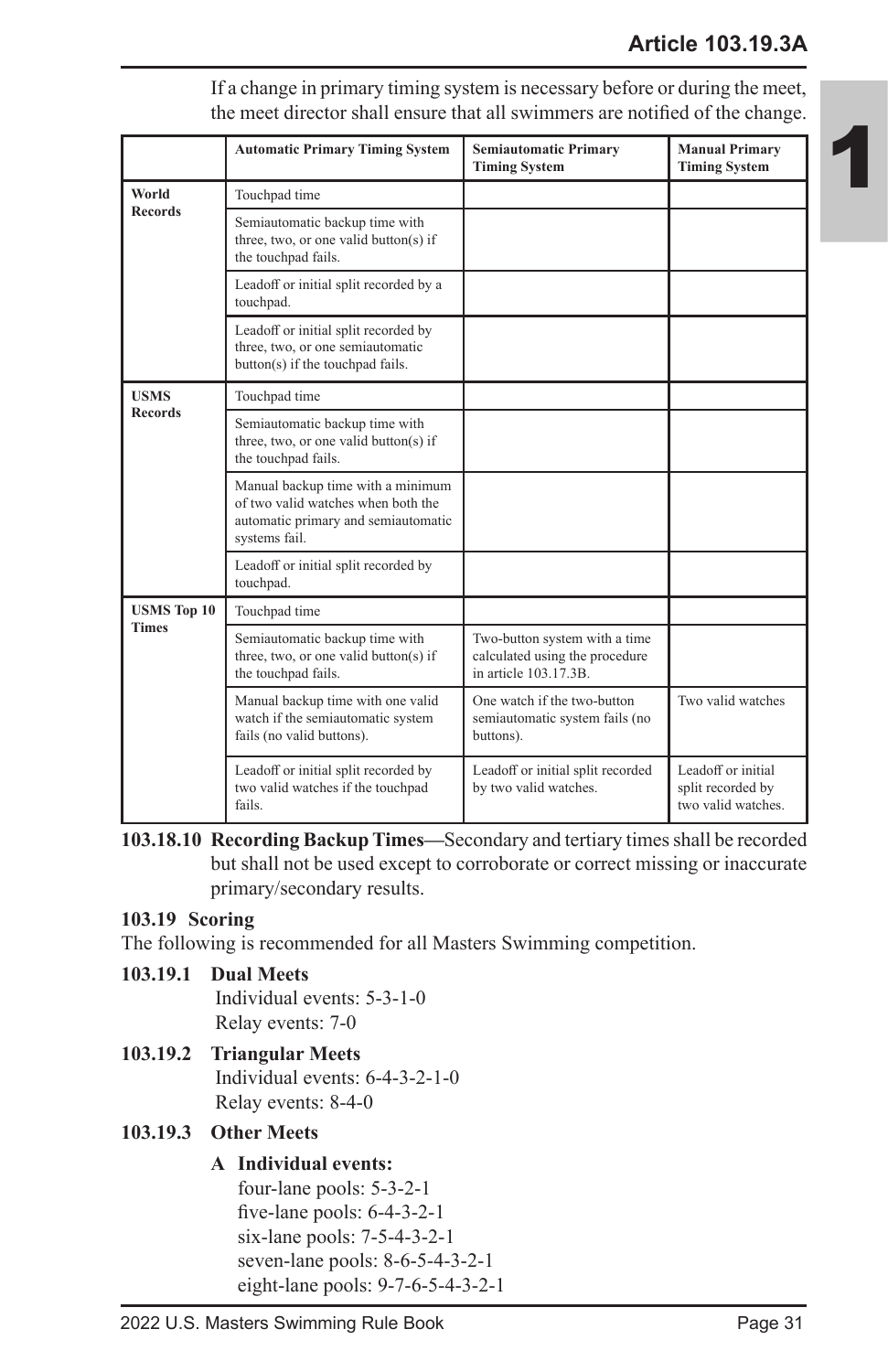nine-lane pools: 10-8-7-6-5-4-3-2-1 ten-lane pools: 11-9-8-7-6-5-4-3-2-1 Individual point values shall be doubled for relays.

- **B LMSC options—**For nonstandard meets, the LMSC and/or meet host may establish the scoring point values to suit the format of the meet. These point values shall be stated in the meet announcement.
- **103.19.4 Ties—**Where two or more swimmers tie for any place in any event, the points credited to such place or places, if any, next in order shall be equally divided among the swimmers; i.e., if two tie for first place, the points to be credited to first and second place shall be added and divided by two. Each tying swimmer will receive half of the total points for first and second places. If three tie for first place, the points credited to first, second, and third places shall be added and divided by three, and so on for four or more tying for first place. The same is true for those tying for second place, third place, and whatever places there may be.
- **103.19.5 Disqualifications—**When a relay team or individual swimmer is disqualified, the subsequent places will move up accordingly and points will be awarded to conform to the new places.

### **103.20 Awards**

When two or more swimmers tie for any place, duplicate awards shall be given to each swimmer. In such cases, no awards shall be given for the place or places immediately following the tied positions. If two tie for first place, no award for second place; if three tie for first place, no awards for second and third, and so on.

# **ARTICLE 104: National Championship Meets**

(Recommended for all other championship meets when possible)

# **104.1 Meet Categories and Dates**

USMS national championship meets shall be awarded in the following categories and held during the following dates:

- **104.1.1 Short Course (25) Yards or (25) Meters—**Between April 15 and May 31.
- **104.1.2 Long Course (50) Meters—**Between August 1 and September 15.
- **104.1.3 Other Dates—**With the approval of the Championship Committee, other dates may be considered.
- **104.1.4 Dates of LMSC and Zone Championship Meets—**When planning dates for LMSC championship meets and zone championship meets, see articles 502.10 and 503.5, respectively.

### **104.2 Meet Name**

The official name shall include the following words: "U.S. Masters Swimming" and "National Championship." The name shall also include the year of the event and may include a title sponsor and any other wording approved by the Championship Committee.

### **104.3 Awarding of National Championship Meets**

The USMS Championship Committee shall be responsible for soliciting eligible bidders to host national championship meets, providing bid information to eligible bidders, establishing appropriate bid deadlines, certifying eligible bidders, and awarding the national championships to host organizations one to three years in advance of the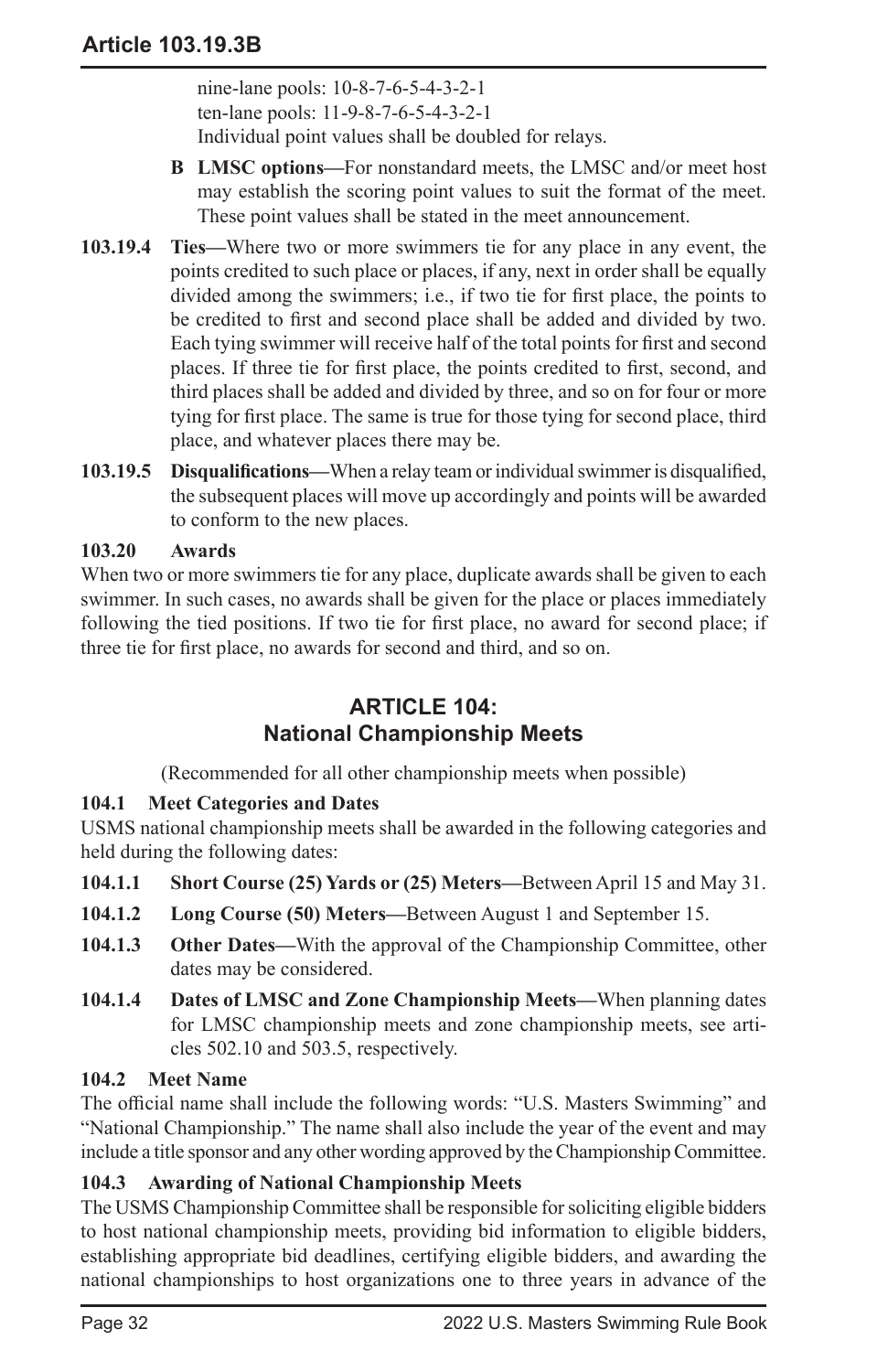national championship meet. The facilities to be used must comply with the facility standards for competition (article 106). The Championship Committee shall establish a policy for awarding of the championships with the approval of the Board of Directors.

# **104.4 USMS Assistance and Agreements**

The USMS Championship Committee, National Office, and legal counsel shall be responsible for establishing written contract requirements between USMS and the host organization of national championship meets. The Championship Committee shall establish policies, with the approval of the Board of Directors, for financial payments and providing assistance to the meet host. The Championship Committee shall also establish policies for evaluating meet operations and receiving post-meet reports to document financial operations, lessons learned, and any other information that may be helpful to future meet hosts. The Officials Committee shall establish requirements for and receive a post-meet report from the meet referee.

# **104.5 Conduct of National Championship Meets**

Conduct of national championship meets shall be governed by the swimming rules of USMS Inc.

# **104.5.1 Information for Participants**

- **A Warm-up schedule—**A separate warm-up area must be made available to swimmers during the competition. A list of times when the competition pool and other facilities will be available for warm-up shall be provided in the official meet information.
- **B Heat sheets—**For preseeded events, heat sheets listing the name, age, club, seed time, and heat and lane assignments shall be made available to all swimmers at the time of check-in. For deck-seeded events, entry lists with the name, age, club, and time, by time or age group, except relays, shall be made available to all swimmers at the time of check-in. If instead the host chooses to make heat sheets available for deck-seeded events, then the heat sheets for each day, except relays, shall be made available in the morning before those events are swum.
- **104.5.2 Format—**A four-day or five-day national championship meet shall be conducted. The Championship Committee shall set the order of events for each national championship meet.
	- **A** A national championship order of events shall not be repeated for at least two years.
	- **B** The Championship Committee shall publish the order of events no less than six months before the national championship meet begins.
	- **C** In odd-numbered years, men's events shall be odd-numbered. In even-numbered years, men's events shall be even-numbered.

# **104.5.3 Event Limit**

- **A Individual events—**Competitors may enter and swim in a maximum of six individual events (or five individual events, if deemed necessary by the Championship Committee), with a maximum of three individual events per day.
- **B Relays—**Each competitor shall be allowed to swim in only one freestyle relay, one medley relay, one mixed freestyle relay, and one mixed medley relay of each distance, to a maximum number of relays for each competitor as determined by the Championship Committee.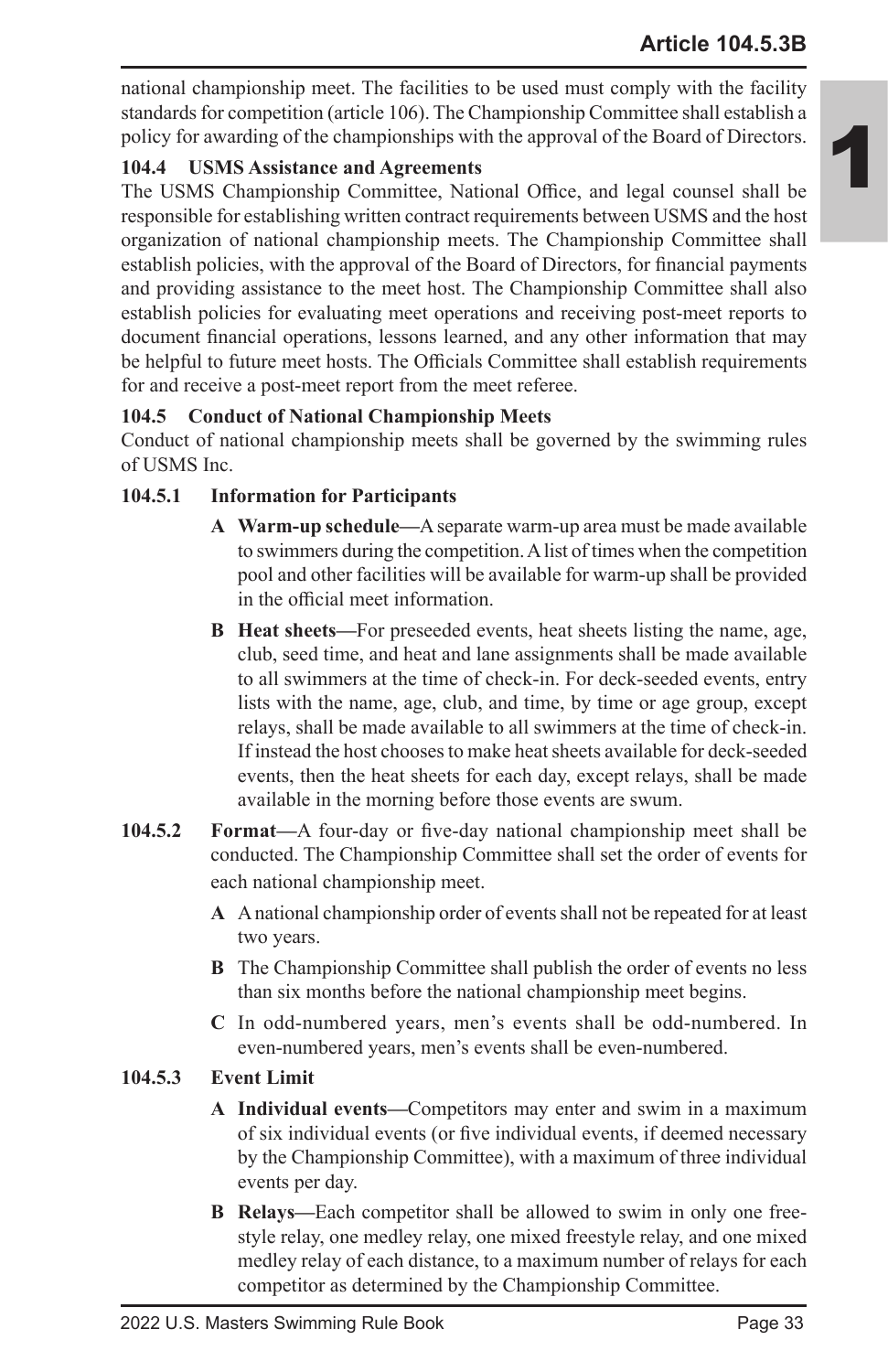# **Article 104.5.3C**

- **C National qualifying times—**There shall be qualifying times for national championship meets unless otherwise determined by the Championship Committee. The procedure for determining the qualification times shall be established by the Championship Committee with the approval of the House of Delegates.
	- **(1) Altitude adjustment—**Times achieved at an altitude of 3,000 feet or higher may be adjusted, for national qualifying times purposes only, by subtracting the adjustment times (in seconds) from the actual time achieved. The specific adjustments for each age group and gender are found in Appendix B. The adjustments shall be determined every four years starting in 1998. The adjustment times for men and women competitors shall be calculated by multiplying the time adjustment in the following table by the ratio of the 200-yard freestyle USMS record for the age group to that of the 25–29 200-yard freestyle for men and women, respectively. The values in the following table shall be those determined and used for the same purpose by USA Swimming.

**Note:** Records and Top 10, etc., are to be actual times swum, not adjusted for altitude.

|                        | 3,000-4,249 ft 4,250-6,499 ft |      | $6,500+ft$ |
|------------------------|-------------------------------|------|------------|
| 200 meters/yards       | 0.5                           | 1.2  | 1.6        |
| 400 meters/500 yards   | 2.5                           | 5.0  | 7.0        |
| 800 meters/1000 yards  | 5.0                           | 10.0 | 15.0       |
| 1500 meters/1650 yards | 11.0                          | 23.0 | 32.5       |

- **(2) Event limit—**When qualifying times are in effect, competitors may enter and swim in a maximum of three individual events without meeting the established qualifying times. Competitors may also enter up to three additional events (or two if the maximum event limit is five) in which they have in the past two years achieved a time equal to or better than the qualifying times for those events. The Championship Committee may choose to specify one or more of the following entry limitations for the 800/1000 and/or the 1500/1650 freestyle:
	- **(a)** Each competitor may enter only one of these events.
	- **(b)**Each competitor may enter both of these events.
	- **(c)** Only competitors who meet the qualifying times in both events may enter both events.
	- **(d)**One of these events may be restricted to only competitors who meet the qualifying times in that event.

### **104.5.4 Entry Procedures**

### **A Eligibility**

**(1) USMS membership—**USMS individual membership numbers and club names and abbreviations must be submitted on all entry forms together with entry times. "Pending" as a membership number shall not be permitted except for 18-year-olds as follows: A swimmer who will turn 18 by the day prior to the beginning of competition must enter the meet by the entry deadline as a 17-year-old, provided the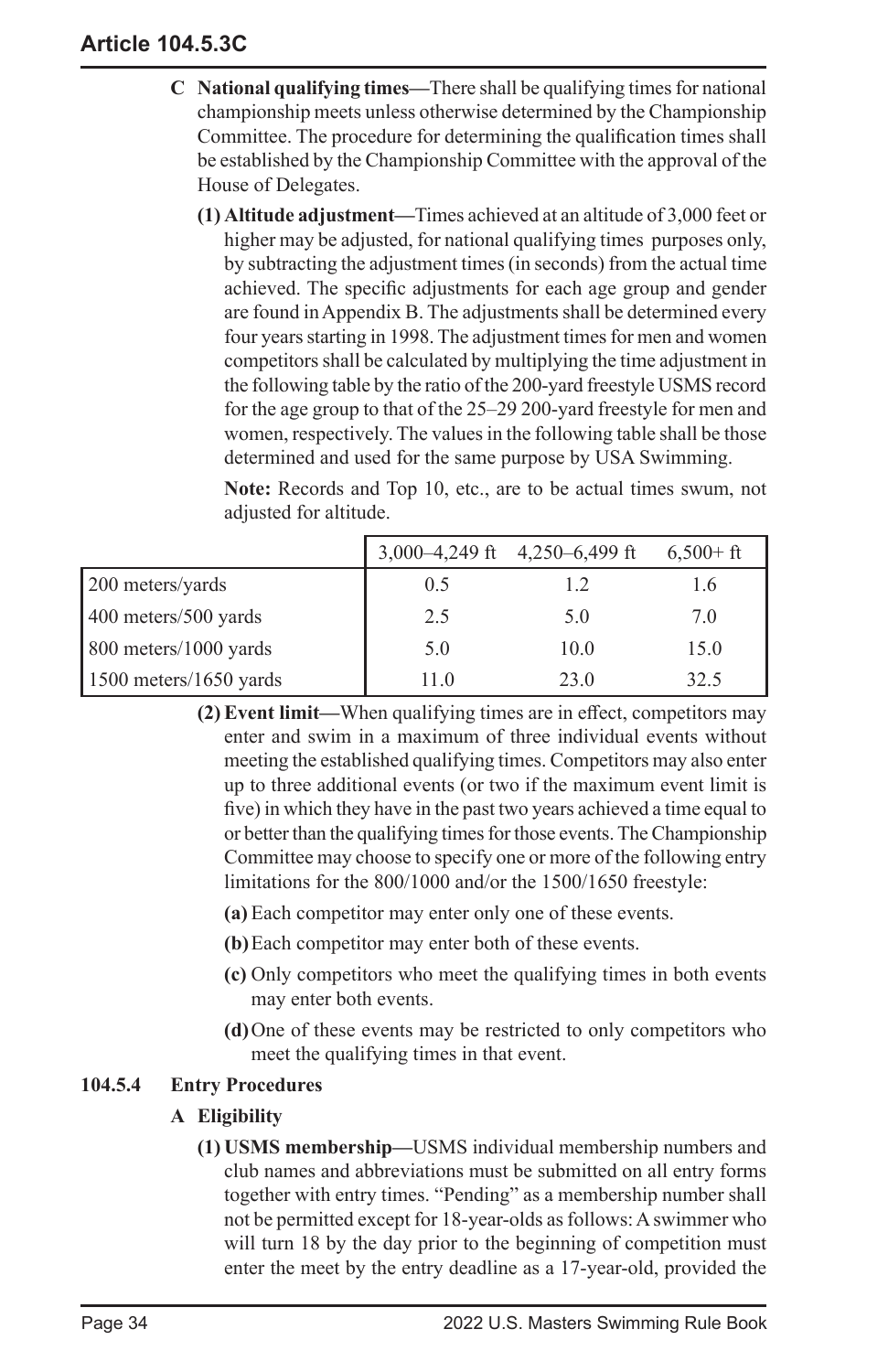swimmer registers with USMS no later than the day prior to competition. An 18-year-old may register for USMS membership at the championship venue on the day prior to the beginning of competition and must be 18 by that date.

**(2) Foreign swimmers—**Masters swimmers who are members of other federations shall be permitted to participate in national championship meets. Swimmers who enter and participate as members of other federations may not qualify for USMS Top 10 and All-American awards nor set USMS records.

#### **B Entries**

- **(1) Approval of entry form—**Entry forms (both individual and relay) and meet information shall be prepared following the direction and approval of the Championship Committee.
- **(2) Distribution of entry form—**The individual and relay entry forms and any Championship Committee–approved additional information the host desires shall be posted on the USMS website.
- **(3) Meet information—**National championship meet information shall be published according to the Championship Committee policy.
- **(4) Completion of entry form—**All competitors, including members of relay teams, must fill out and sign the appropriate entry forms.
- **(5) Entry time—**Swimmers must submit a time for each event. "No time" will not be permitted.
- **(6)Information on entry—**All information regarding seeding must be stated in the meet information.
- **(7) Relay cards—**At the time of relay entry submission, relay teams must list the name of the club and each swimmer's full name (as it appears on the USMS membership card), age, and for mixed relays, gender. Following relay submissions, no changes in the age group or seed time are permitted. Changes in the order of swimming after submission of the relay entry must comply with article 102.9.6 or the relay entry will be removed from the event.

### **C Entry deadline**

- **(1)Individual entry deadline—**The deadline for receipt of entries for national championship meets shall be not more than 35 days prior to the first day of competition.
- **(2) Relay entry deadline—**A relay may be entered until the day before it is scheduled to be swum as per meet information. Participants therein must have entered the meet by the individual entry deadline.
- **(3) Entry receipt deadline—**The Championship Committee may establish an entry receipt deadline. All entries must be received by USMS by that deadline to be considered on time.
- **D Entry fees**
	- **(1)** The Championship Committee shall determine the individual and relay entry fees.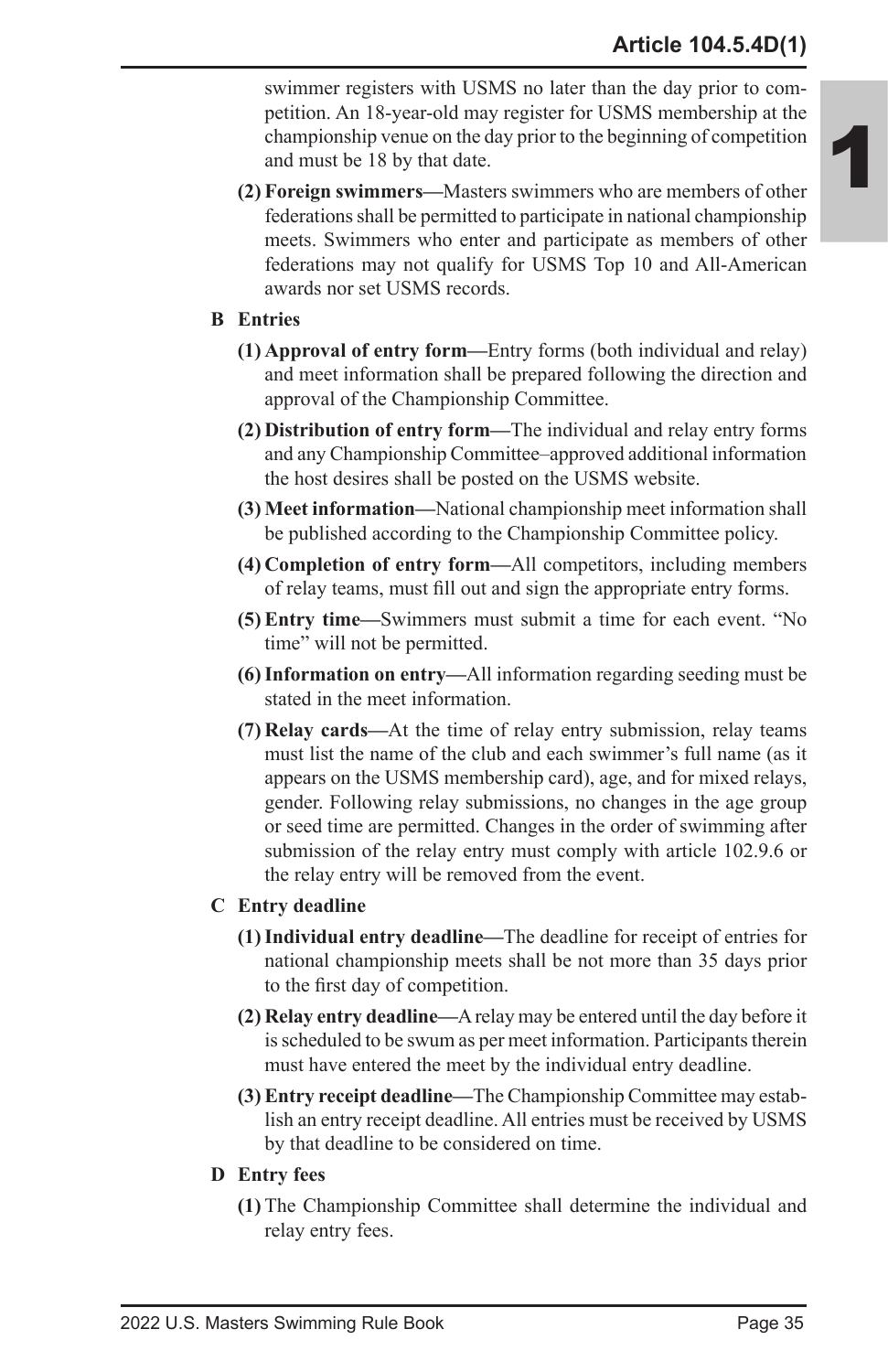# **Article 104.5.5**

# **104.5.5 Seeding**

- **A General procedures for seeding** (also see article 102.10)
	- **(1)** At the request of the meet director and with the approval of the Championship Committee, any or all events may be deck-seeded. The Championship Committee may mandate deck seeding for any or all events.
	- **(2)** All preseeded events and all deck-seeded events 100 yards/meters or less shall be seeded with oldest age groups first, slowest heats swum first in each age group. In the event that swimmers of the same gender are simultaneously swimming in two courses, the Championship Committee may authorize some alteration of this rule to allow for smooth progress of the meet.
	- **(3)** Events 200 yards/meters and longer shall be seeded by one of the following methods:
		- **(a)** By entry time only, slowest heats swum first,
		- **(b)**By age group, the oldest age group first, slowest to fastest within each age group, or
		- **(c)** By a combination of (a) and (b).

The Championship Committee shall make all seeding decisions.

#### **(Note exception provided in article 104.5.5A[8].)**

- **(4)** After all full heats are seeded within each age group, the remaining swimmers may be seeded with any available age group of remaining swimmers.
- **(5)** In situations where all seeding rules cannot be simultaneously met, the seeding of these heats may diverge slightly from the general seeding procedures, with the concurrence of the Championship Committee.
- **(6)** A swimmer may be seeded in an incomplete heat of another age group if the swimmer's entry time would have a significant impact on the timely running of the meet, as determined by the Championship Committee.
- **(7)** There will be no splitting of age groups into a.m. and p.m. sessions.
- **(8)** At the discretion of the Championship Committee, a swimmer whose entry time will inordinately delay the progress of the meet may be seeded individually in an outside lane with manual timing, thus allowing the continued sequence of the regularly scheduled heats, unless the meet referee concurs that the swimmer has the potential to break a USMS or world record(s).

#### **B Distance events**

- **(1)** The 1000/1650 or 800/1500 freestyle shall be deck-seeded as in article 104.5.5A(3).
- **(2)** For any freestyle event 400 meters or longer, men and women may be seeded together at the discretion of the Championship Committee.
- **(3)** In the 800/1000 and 1500/1650 freestyle, all men and women swimming slower than a standard established by the Championship Committee may be seeded together by time only.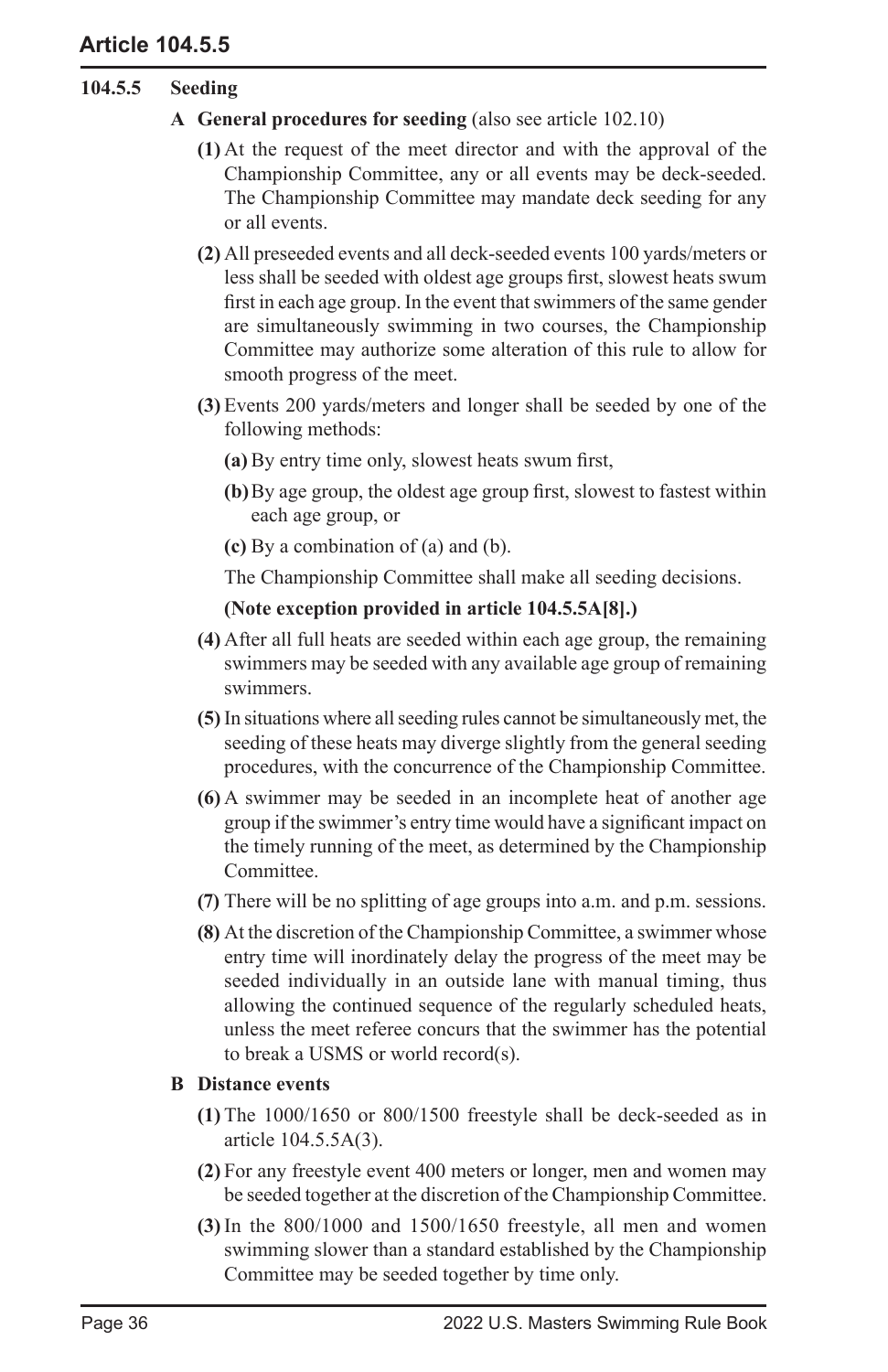# **Article 104.5.8B**

1

**C Multiple courses—**When courses are unequal in any way (depth of the course, visibility of timing display, bulkhead turns, type of gutter, or starting blocks, etc.), male and female swimmers shall alternate courses by days. Days for each course shall be determined by the Championship Committee. If the timeline of the meet is significantly affected by this rotation, the Championship Committee may override this requirement.

### **104.5.6 Club Scoring**

- **A Scoring—**All national championship meet scoring and awards shall be treated as if the meet were swum in a 10-lane pool, regardless of the actual number of lanes available. Points shall be awarded as in article 03.19.3A.
- **B Categories—**Club scoring will be tabulated in two categories.
	- **(1) Regional clubs—**For competition at national championship meets, a regional club consists of a club made up of those swimmers who represent a club at nationals, but at competitions within their LMSC, they compete for an entity or subgroup (such as a workout group) that is different than the one they compete with at nationals.
	- **(2) Local clubs—**For competition at national championship meets, a local club consists of a club that does not qualify as a regional club.
	- **(3)** The Championship Committee shall publish a list of regional and local clubs no later than February 15 of each year. A club may contest its designation or the designation of another club by filing an appeal with the chair of the Championship Committee at least 45 days prior to the first day of competition at the national championship meet.
- **C Overall point total—**The overall point totals for each club shall be published in all results documentation.

### **104.5.7 Awards**

- **A Awards—**All top finishers in each race will be given awards regardless of the nationality of the swimmer. Duplicate awards will NOT be given except in the case of ties. Appropriate awards as determined by the Championship Committee will be awarded for places one through 10.
- **B USMS championship award—**(i.e., patch or some similar award to be determined by the Championship Committee). Each individual who wins a short course or long course individual or relay event shall be awarded a USMS championship award. Swimmers winning more than one event may purchase one additional award for each additional event won.
- **C Club awards—**The organization conducting the national championship meet shall provide awards as approved by the Championship Committee in accordance with the scoring method. Points scored for a club will be the sum of all points scored by members competing for that club in events for men, women, and relays.

### **104.5.8 Results**

- **A Posting of meet results—**Event results shall be posted and splits for each swimmer shall be made available in accordance with article 103.7.2E.
- **B Publication of meet results—**Meet results in the appropriate format (see Appendix B, "Preparation of Meet Results") and club scores shall be published within 30 days of the last day of the meet and posted on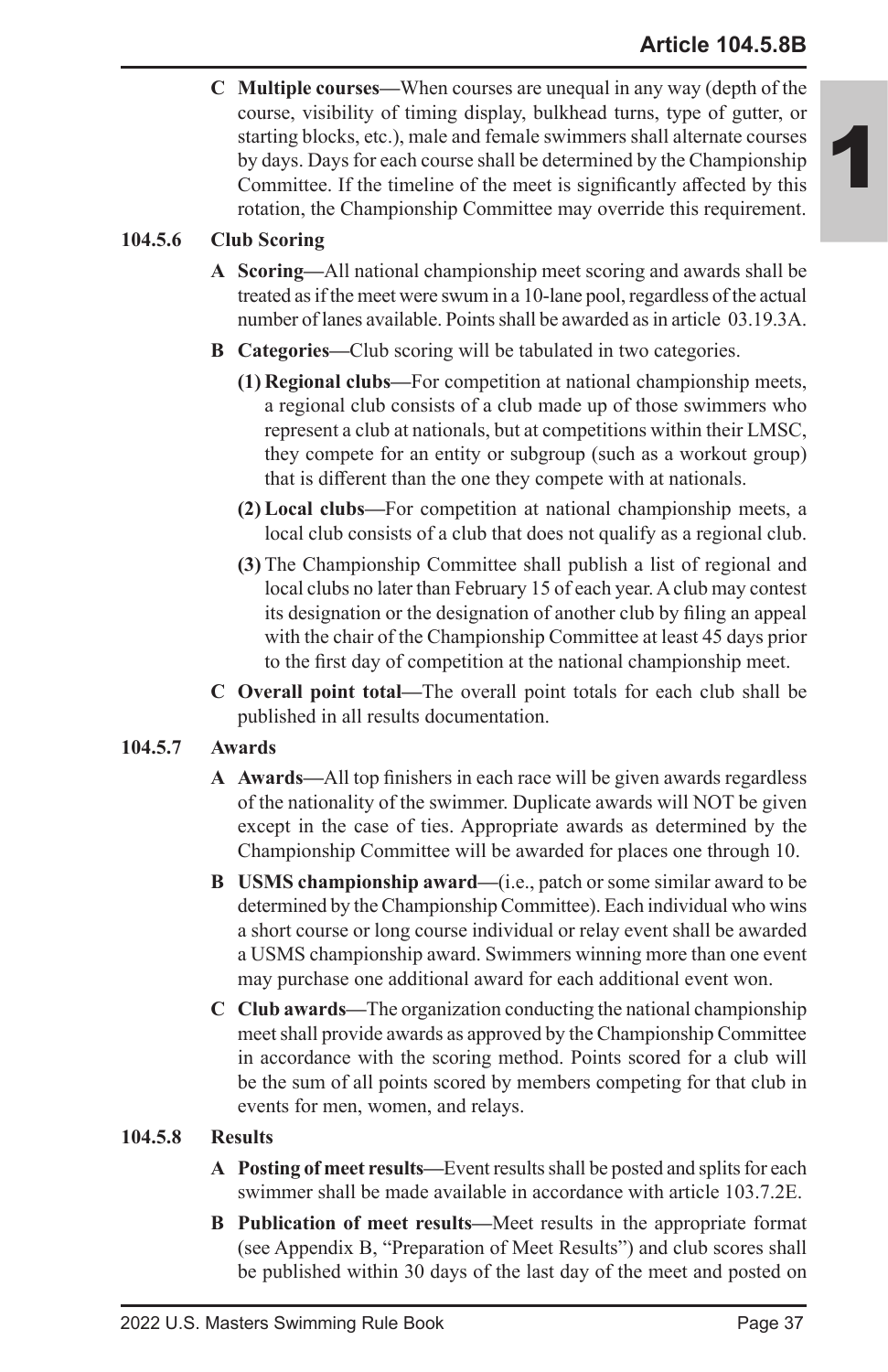the USMS website. Electronic files shall be sent to the Championship Committee chair and the USMS Records and Tabulations Committee chair.

### **104.5.9 Protest Procedure**

- **A** Protests against judgment decisions of starters, stroke and turn judges, and relay takeoff judges may only be considered by the referee of the meet.
- **B** Protests affecting the eligibility of an individual, a relay team, or a club to compete, or protests arising from the competition itself, shall be handled by a panel of five persons. The panel shall be composed of one representative each from the Championship Committee and Rules Committee, if present, plus three other participants selected from other than the host club by the protest panel chair or Championship Committee liaison. This panel shall be chaired by the representative from the Championship Committee. Protests shall be submitted in writing and heard by the panel. Both the party lodging the protest and the party charged shall be afforded a chance to be heard. Decisions shall be rendered no later than the last day of competition. The decision of the panel shall be final.
- **C** Any protests made following the close of competition shall be directed to the chair of the Championship Committee for resolution.
- **104.5.10 Personnel** (also see article 103)
	- **A Meet director—**The meet director shall follow the swimming rules of USMS Inc. and the policies and procedures established by the Championship Committee with regard to the planning and execution of the requirements for a national championship meet.

# **B Officials**

- **(1)Meet referee**
	- **(a)**The meet host may nominate a meet referee subject to qualification standards established by the USMS Officials Committee.
	- **(b)**This nomination is subject to approval by the chairs of the Championship and Officials Committees.
	- **(c)** If there are no nominations from the meet host, the chairs of the Championship and Officials Committees shall jointly appoint the meet referee.
	- **(d)**The meet referee shall develop a leadership team (administrative referee, head starter, and chief judge) and submit the names to the chairs of the Championship and Officials Committees for approval.
- **(2) Minimum requirements—**The minimum requirements for the following positions assigned for each session shall be:
	- **(a)** One deck referee for each course.
	- **(b)**One starter for each course.
	- **(c)** One chief judge for each course.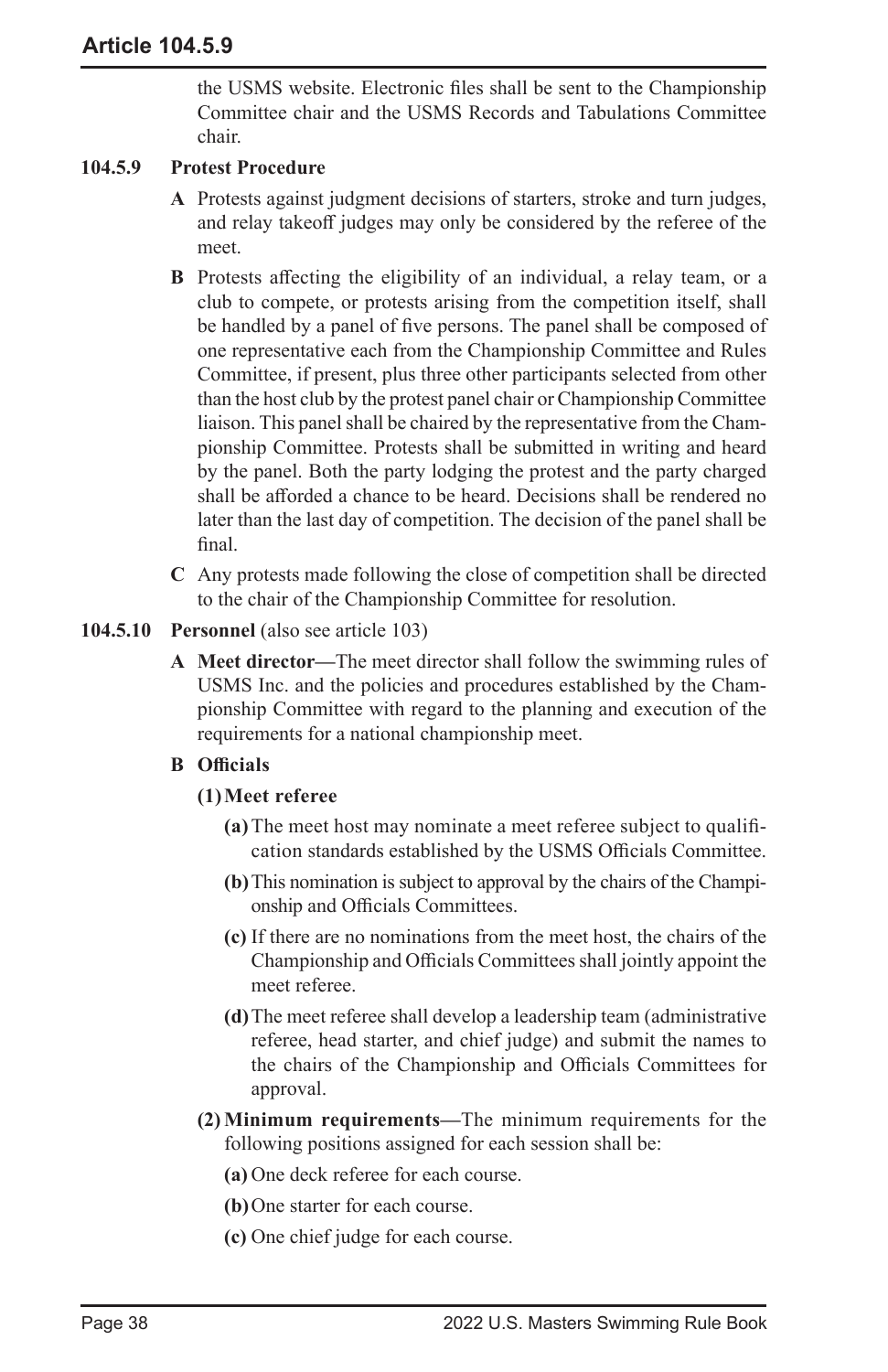- **(3) Sufficient number—**A sufficient number of stroke and turn judges shall be assigned in order to provide fair and equitable jurisdictions per article 103.10.4. Their assignments should meet the following minimum requirements:
	- **(a)** Two turn judges at each end of each course, each judge with a jurisdiction that does not exceed five lanes per judge.
	- **(b)**One stroke judge on each side of a 50-meter course.
	- **(c)** One official at the 15-meter mark of each course for all starts and turns except breaststroke.
- **(4) Additional officials—**In addition to the officials listed above, it is strongly recommended that additional officials be assigned in order to provide adequate relief for all officials during each session.
- **(5) Certification—**All officials shall be certified by a USMS-approved certifying body in the capacity to which they are assigned.
- **C Other personnel**
	- **(1) Minimum other personnel—**The minimum other personnel at each session of a USMS national championship meet shall include the following:
		- **(a)** Two timers per lane for each course, each using a backup button, and at least one timer using a stopwatch.
		- **(b)**One recall rope operator for each course if a recall rope is used.
		- **(c)** One safety marshal for each end of each pool in use for warm-ups.
	- **(2) Sufficient number—**A sufficient number of administrative officials (including timing equipment operators) shall be assigned to ensure that rules and procedures regarding seeding, official time determination, results, and certification of records are followed.
	- **(3) Overhead video cameras—**Where overhead video cameras are used, the referee shall make further modifications as appropriate and shall ensure that timers' duties in articles 103.11.2A and D and 103.11.3B are assigned to other meet personnel.
- **D Availability of officials—**In the event of insufficient personnel, the meet referee may modify or combine assignments, except that the deck referee and starter may not be the same person and lane timers may not operate two similar timing devices simultaneously.
- **104.5.11 Facilities and Equipment** (also see article 106)
	- **A** If more than one course is to be used in a national championship meet, then each course must have its own automatic timing system.
	- **B** All courses shall have automatic timing equipment and an electronic readout board(s) with the capability of displaying times for all lanes simultaneously.
	- **C** The event number and heat number for each heat in the water shall be displayed at all times during the competition in a location easily visible to all participants for each course being used.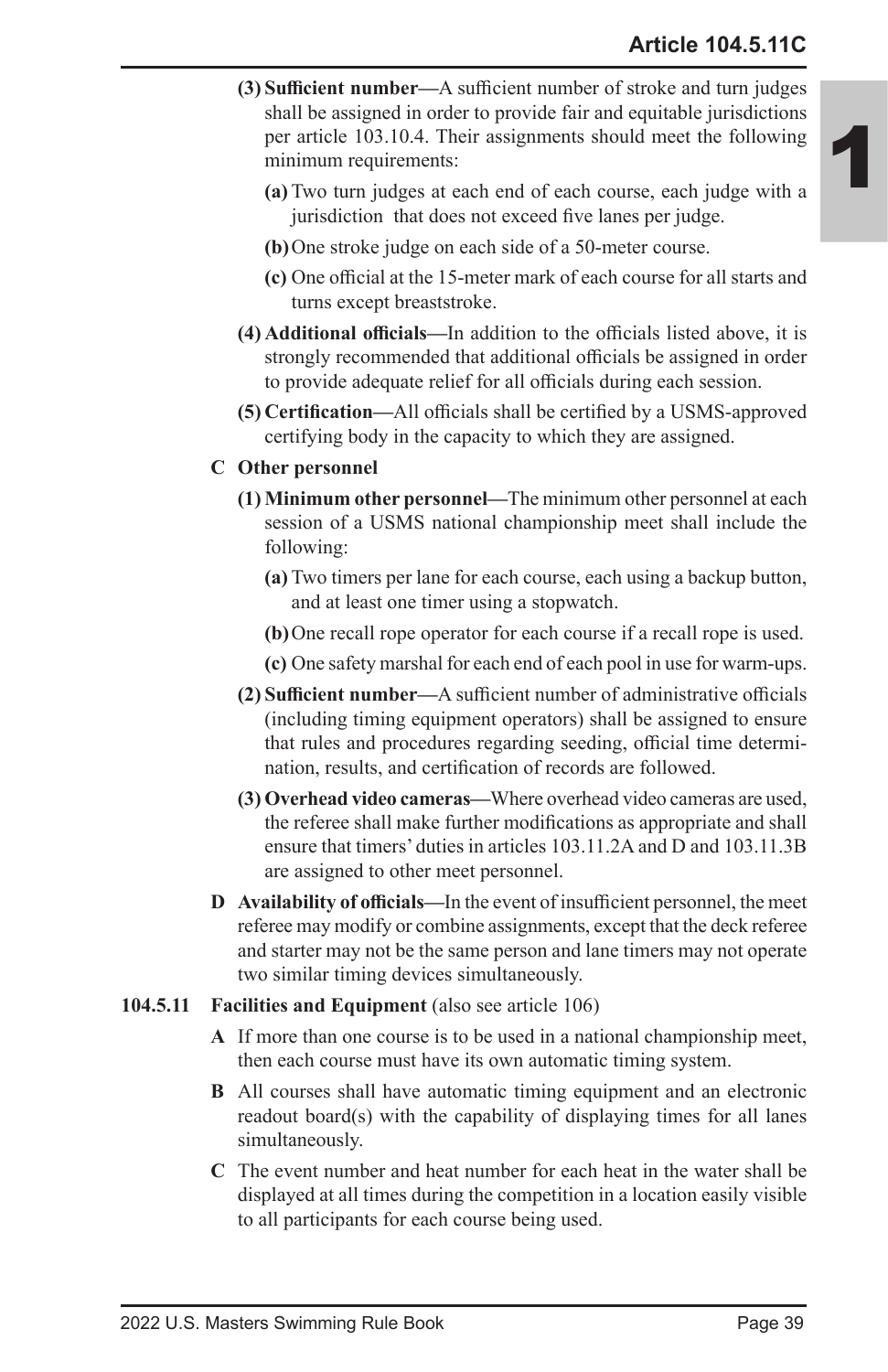# **ARTICLE 105: Records, Top 10 Times, and All-American Recognition**

### **105.1 Requirements for Records, Top 10 Times, and All-American**

- **105.1.1 Sanction/Recognition—**All times to be considered for records, Top 10, and All-American recognition must be achieved in USMS-sanctioned meets or USMS-recognized events.
- **105.1.2 Deadlines—**Times to be considered for records and Top 10 times shall be achieved and submitted as follows:

| <b>Course</b>                        | <b>Times Shall</b><br><b>Be Achieved</b><br><b>On or Before:</b> | <b>Times Shall Be</b><br><b>Forwarded to Records</b><br>and Tabulation Chair<br><b>Or Designee By:</b> | <b>Season</b>                |
|--------------------------------------|------------------------------------------------------------------|--------------------------------------------------------------------------------------------------------|------------------------------|
| <b>Short Course</b><br>Yards         | May 31                                                           | June 30                                                                                                | June $1-$<br>May 31          |
| Long Course<br>Meters                | September 30                                                     | October 20                                                                                             | October $1-$<br>September 30 |
| <b>Short Course</b><br><b>Meters</b> | December 31                                                      | January 26                                                                                             | January 1-<br>December 31    |

- **105.1.3 LMSC Responsibility—**Each LMSC is responsible for reporting the Top 10 times, USMS records, and world records achieved in its LMSC in the appropriate format (see Appendix B), including all times achieved by swimmers from other LMSCs.
- **105.1.4 Required Information—**To be considered for USMS Top 10 times or for USMS records, eligibility for all individual times and relay leadoff times is based on current USMS membership. The results must contain the full name (as it appears on the USMS membership card) and age of each swimmer. All relay times must include the name of the club and the full name (as it appears on the USMS membership card), the age, and for mixed relays, the gender of each swimmer.
- **105.1.5 Acceptable Times—**Only those results from events conducted in pools in conformance with article 106.2.1 shall be acceptable for record applications or Top 10 submissions.

### **105.1.6 Pool Certification**

- **A** Record applications and Top 10 submissions shall not be accepted unless certification of course length accompanies them or is on file with USMS or FINA.
- **B** Pool certification shall be reported on the USMS Pool Length Certification Form (see Appendix B). USA Swimming verification of pool length certification will be accepted if it meets the USMS requirements for pool measurement (article 105.1.7B).
- **C** Certification data need only be filed once unless structural changes, including resurfacing, have occurred since the original certification.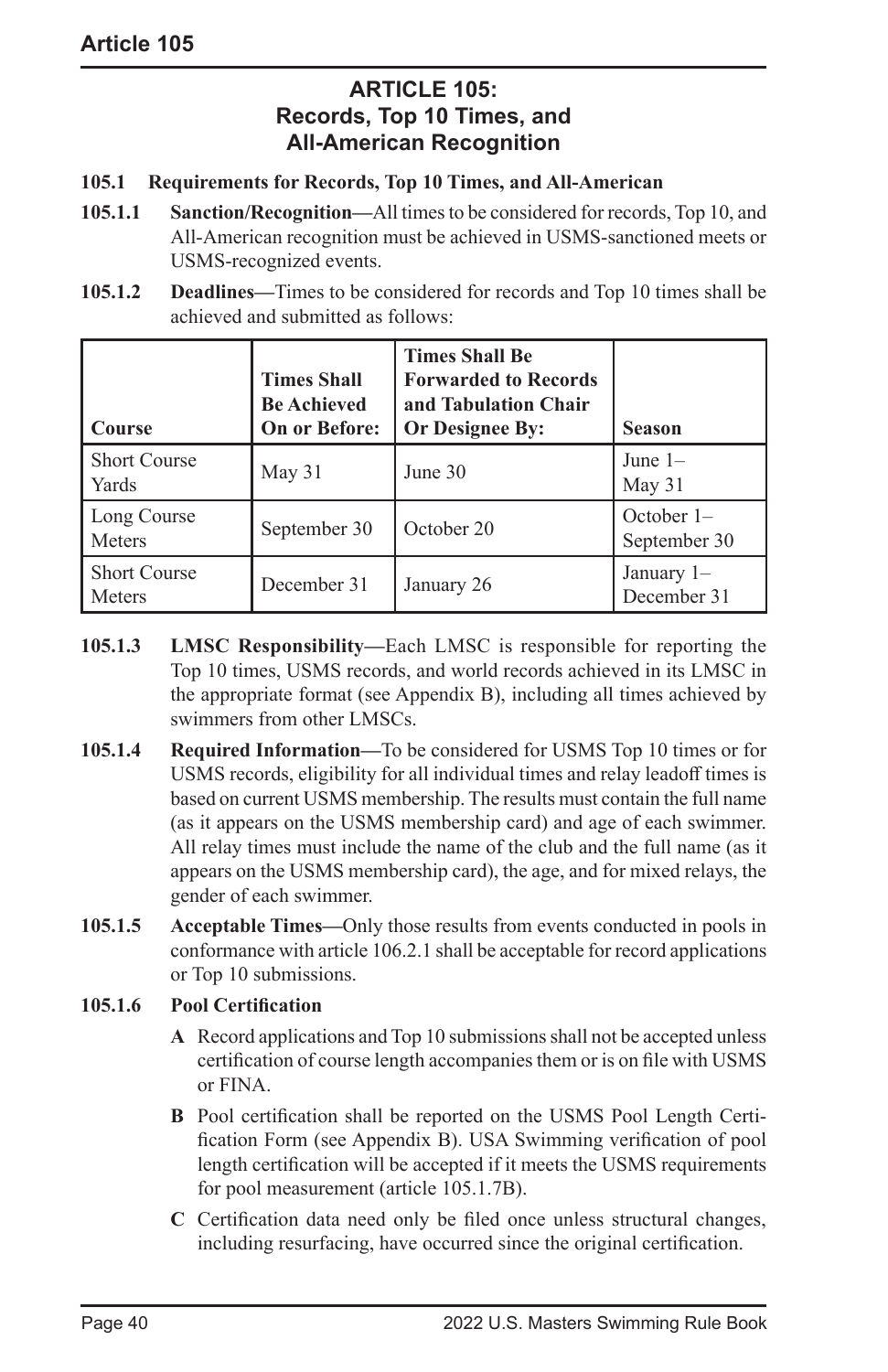### **105.1.7 Pool Measurement**

**A** The length of the course must be measured for all lanes using a steel tape or other acceptable measuring device. The measurement must be attested to by the person performing the measurements. The measurement must be recorded:

**(1)** In feet and inches and fractions of an inch or

**(2)** In meters and centimeters.

- **B** A statement of the conditions under which the course was measured must be included as stipulated on the USMS Pool Length Certification Form (Appendix B).
- **C** If a moveable bulkhead is used and the initial pool length certification for all lanes is on file, the length of the course must be confirmed by measuring the two outside lanes and a middle lane prior to the start of the meet and at the conclusion of each session.
- **D** If a moveable bulkhead is used and the initial pool length certification for all lanes is on file, the measurement rules and policies of FINA shall be the standard for events sanctioned by a FINA Masters Member Federation other than USMS.
- **E** If a movable bulkhead is used and the initial pool length certification for all lanes is on file, the measurement rules and policies of USA Swimming shall be the standard for Top 10 eligibility for events sanctioned or approved by USA-S. A bulkhead placement confirmation measurement is required for a USMS record set at events sanctioned or approved by USA-S. The measurement rules and policies of USMS shall apply for dual-sanctioned events.

#### **105.2 Top 10 Times**

- **105.2.1** The USMS Top 10 times list shall be published annually for each age division and for each gender for the events listed under article 102.5.
- **105.2.2** Split times shall be considered for Top 10 times if:
	- **A** The time meets the requirements for an official time,
	- **B** In an individual event other than backstroke, the request to have a split time recorded is brought to the attention of the meet referee in writing prior to the conclusion of the meet. A written request is not required for individual events (other than backstroke) in national championship meets or other meets, in accordance with article 103.18.2, when the meet referee has approved automatic splits.
	- **C** In a relay event or in an individual backstroke event, the request to have a split time recorded is brought to the attention of the meet referee in writing prior to the swim. A written request is not required for relay leadoff splits (other than initial splits within a backstroke leadoff distance) in national championship meets or other meets, in accordance with article 103.18.2, when the meet referee has approved automatic splits.
	- **D** The swimmer(s) completes the full distance of the scheduled event without being disqualified and performs a legal finish at the initial distance.
	- **E** For a relay leadoff split time, the second swimmer does not start in the water when automatic timing is used.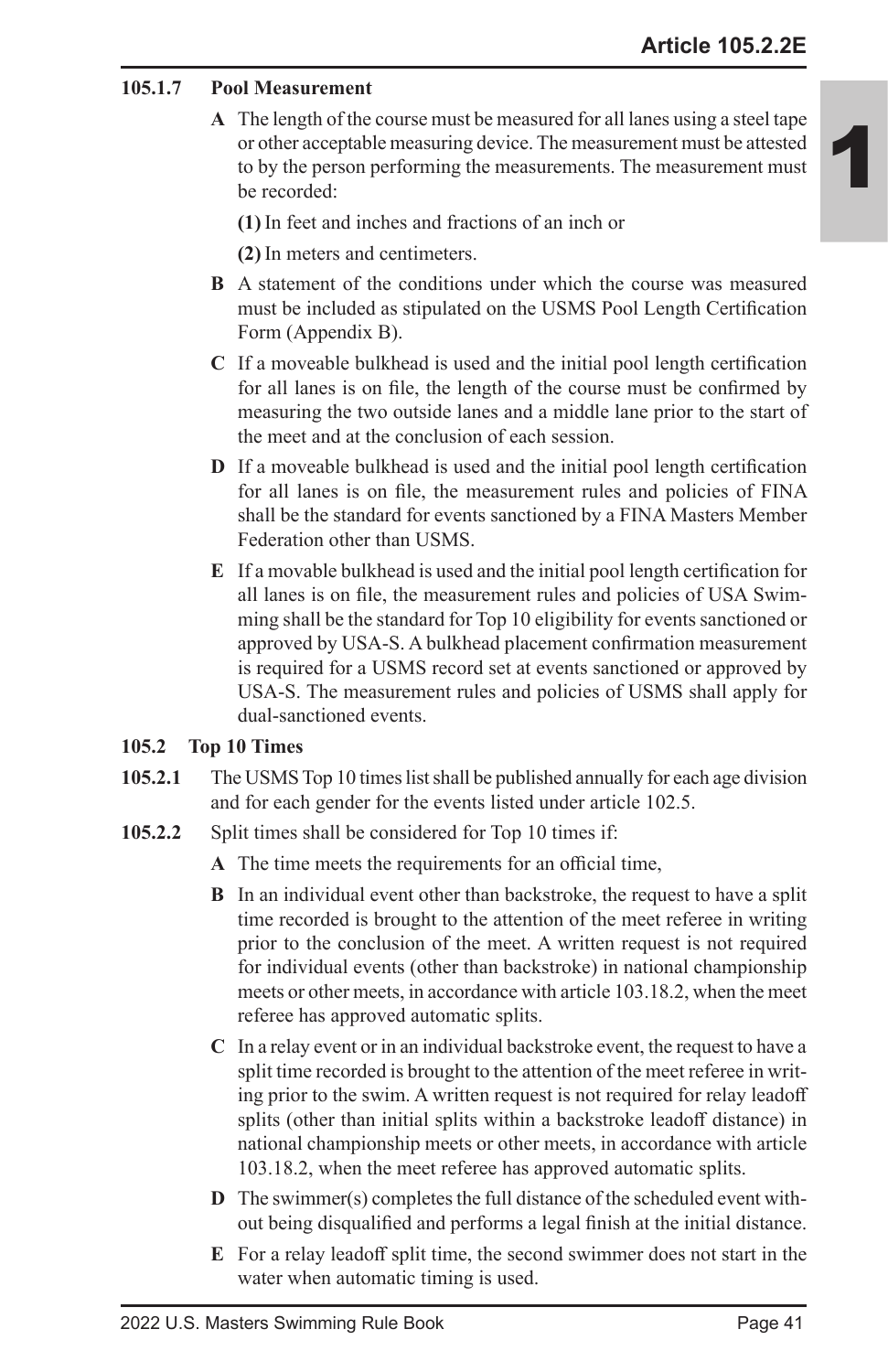**F** In nonconforming individual or relay events, the initial distance corresponds to an event listed in article 102.5. The relay event itself and the individual event itself need not conform to article 102.5 as long as the distance and stroke are clearly defined.

Such split times shall be included separately in the summary of results prepared by the meet director, and submitted to the LMSC Top 10 recorder.

- **105.2.3** In order for a time to be valid for Top 10 times consideration, a minimum primary timing quality of two manual times, averaged per USMS rules (see article 103.17.3), shall be used.
- **105.2.4** A Top 10 time can only be made in fresh water. No Top 10 times will be recognized in any kind of sea or ocean water.

### **105.3 USMS Records**

- **105.3.1** The fastest official time by a USMS member in each event in a USMS-sanctioned or USMS-recognized competition, as verified in accordance with article 105.3.9, shall be designated as a USMS record. For open water and long distance records, see article 308.
- **105.3.2** Records shall be achieved only in distances and strokes as listed in article 102.5.
- **105.3.3** Records must be made in accordance with all pertinent rules of USMS.
- **105.3.4** A record can only be made in still water.
- **105.3.5** A record can only be made in fresh water. No records will be recognized in any kind of sea or ocean water.
- **105.3.6** The official time for establishing records shall be achieved and determined in accordance with articles 103.11, 103.17, and 103.18.
- **105.3.7** Split times shall be considered for USMS records if:
	- **A** They are recorded by automatic timing equipment.
	- **B** They meet the requirements of articles 105.2.2B–F.

Such split times shall be included separately in the summary of results prepared by the meet director and submitted to the LMSC Top 10 recorder.

- **105.3.8** Record times shall be submitted in hundredths of a second (two decimal places). If times are tied to the hundredth of a second, the results shall be declared a tie and records shared by all swimmers thus tied.
- **105.3.9** The following requirements for USMS record applications must be fulfilled:
	- **A** When a record is claimed in meets other than USMS national championship meets:
		- **(1)** An official USMS record application form (Appendix B) shall be:
			- **(a)** Completed and signed by the designated officials.
			- **(b)**Transmitted immediately following the performance with all supporting data to the records and tabulation chair for the LMSC in which the event was sanctioned or recognized.
		- **(2)** Supporting data shall include:
			- **(a)** Official meet results.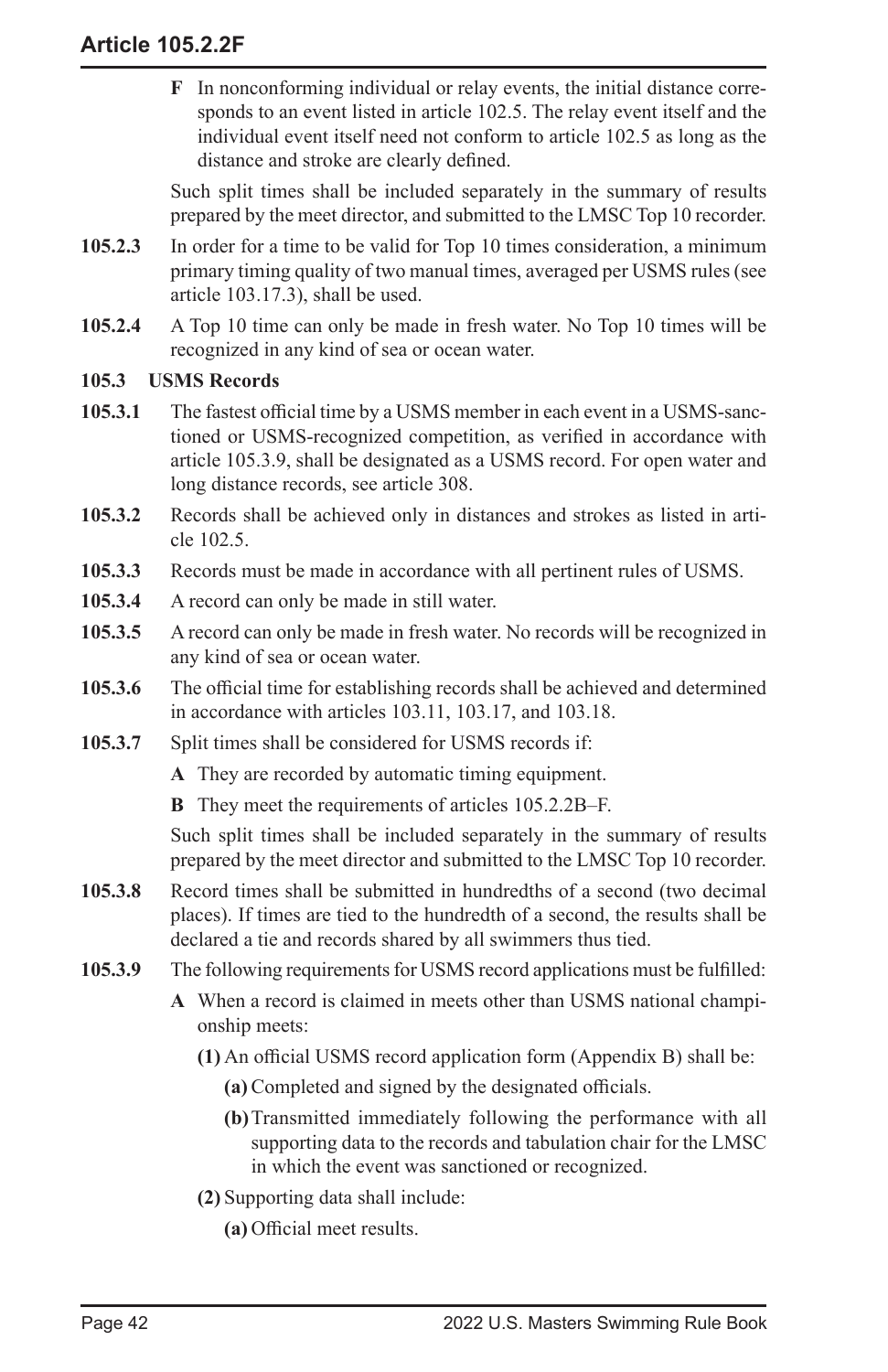- **(b)**The timing system printout and/or copy of the entry card with timers' signatures.
- **(c)** A copy of the heat sheet, which shall show the swimmer's name, heat number, and lane number in which the record was achieved.
- **(3)** The LMSC may assign this responsibility to the LMSC records chair or to the meet director.
- **B** The LMSC records chair shall send the supporting data to the chair of the USMS Records and Tabulation Committee or designee within 90 days of the end of the season (see article 105.1.2). Note that if the USMS record is also a FINA Masters record, the record application must be received within 60 days of the swim and not 90 days after the close of the season.
- **C** Upon verification, the chair of the USMS Records and Tabulation Committee or designee shall promptly publish the new record on the USMS website.
- **D** A record application shall not be accepted unless a copy of a birth certificate or passport accompanies it or is on file with USMS or has been sent to the chair of the USMS Records and Tabulation Committee or designee by the individual or relay applicants.
- **E** Record applications are not required for times reported in the official electronic meet database from USMS national championship meets. If necessary, the chair of the USMS Records and Tabulations Committee or designee may request additional information (including timing system printouts) to resolve discrepancies in reported times.
- **F** With the exception of FINA World Masters Championships, record applications from times swum in meets held outside of the United States shall be submitted on official USMS record application forms (Appendix B) and are subject to all pertinent requirements. Record applications are not required for times reported in the official results from FINA World Masters Championships.

### **105.4 All-American and All-Star**

- **105.4.1 Individual All-American—**The USMS member with the fastest listed time for an individual event for that season shall be declared the All-American in that event for the year.
- **105.4.2 Relay All-American—**The USMS members from each relay team with the fastest listed time for that season shall be declared the relay All-Americans in that event for the year.
- **105.4.3 All-Star—**The USMS member with the most individual All-American finishes for all three seasons in each age group and gender shall be declared the All-Star in that age group and gender for the year. If two or more swimmers have the same number of All-American finishes, then points will be assigned to all the Top 10 rankings of the tied swimmers for the year, and the swimmer with the highest sum will be declared the All-Star.

### **105.5 World Records**

Applications and documentation for world records (25-meter and 50-meter courses only) shall be submitted to the USMS Records and Tabulation Committee chair or designee as detailed in Appendix B (see also articles 103.18.5–103.18.8).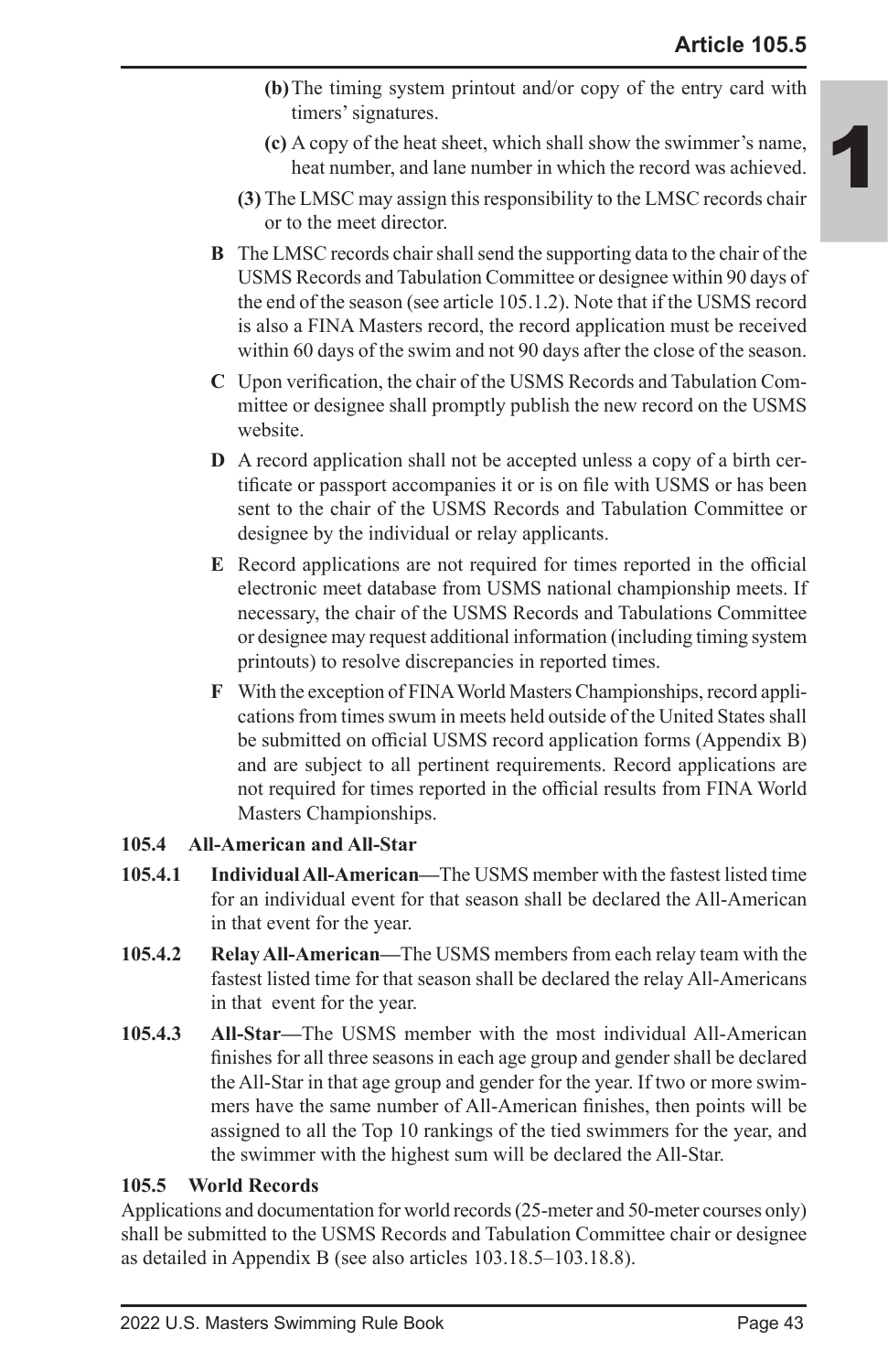# **ARTICLE 106: Facilities Standards**

**IMPORTANT:** Swimmers are advised that United States Masters Swimming Inc. accepts no responsibility or liability for injuries resulting from accidents occurring in facilities not owned by United States Masters Swimming Inc., and strongly urges that all safety precautions be observed during sanctioned events.

### **106.1 Definitions**

- **106.1.1** [M]—Mandatory requirement for all competition.
- **106.1.2** [M\*]—Predicated upon facility availability, LMSCs may waive strict compliance with these requirements when sanctioning local competition.
- **106.1.3** [M**‡**]—Mandatory requirement; sanctioned events may be conducted in facilities not meeting these requirements but the results of those events shall not count for USMS records and Top 10. It must be noted in the meet announcement that events conducted in these facilities are noncompliant.
- **106.1.4** [NC]—Mandatory requirement for national championship meets and international competition.
- **106.1.5** Where dimensions are given, the dimension listed first shall govern and dimensions given in parentheses are for reference only.
- **106.2 Racing Course Dimensions**

### **106.2.1 Length**

- **A Long course meters—**50.00 meters (164 feet, ½ inch). [M]
- **B Short course meters—**25.00 meters (82 feet, ¼ inch). [M]
- **C Short course yards—**25.00 yards. [M]
- **D Dimensional tolerance—**Against the required length, a tolerance of minus 0.00 meter in each lane used for competition on both end walls at all points from 0.3 meter above (if the wall or timing pad extends to this height; otherwise to the top of the wall or pad) to 0.8 meter below the surface of the water is allowed. [M‡]
- **E Touchpads—**When automatic officiating touchpads are used at one or both ends of the course, the length of the course with the touchpads in place shall not be less than the required minimum. [M‡]
- **F Movable bulkheads—**When the racing course is fixed by the use of movable bulkheads, such bulkheads shall be capable of resisting lateral deflection due to tension exerted by the attachment of the lane dividers to ensure the required course distance in all lanes. [M]
- **106.2.2 Width—**Minimum lane width for competitive swimming shall be 7 feet (2.13 meters). [M\*, NC]

### **106.2.3 Water Depth**

- **A Starting end—**Minimum water depth for racing starts, as measured for a distance of 3 feet, 3½ inches (1.0 meter) to 16 feet, 5 inches (5.0 meters) from the end wall, during either competition or practice shall be as follows:
	- **(1)** In pools with water depth less than 3 feet, 6 inches (1.07 meters) at the starting end: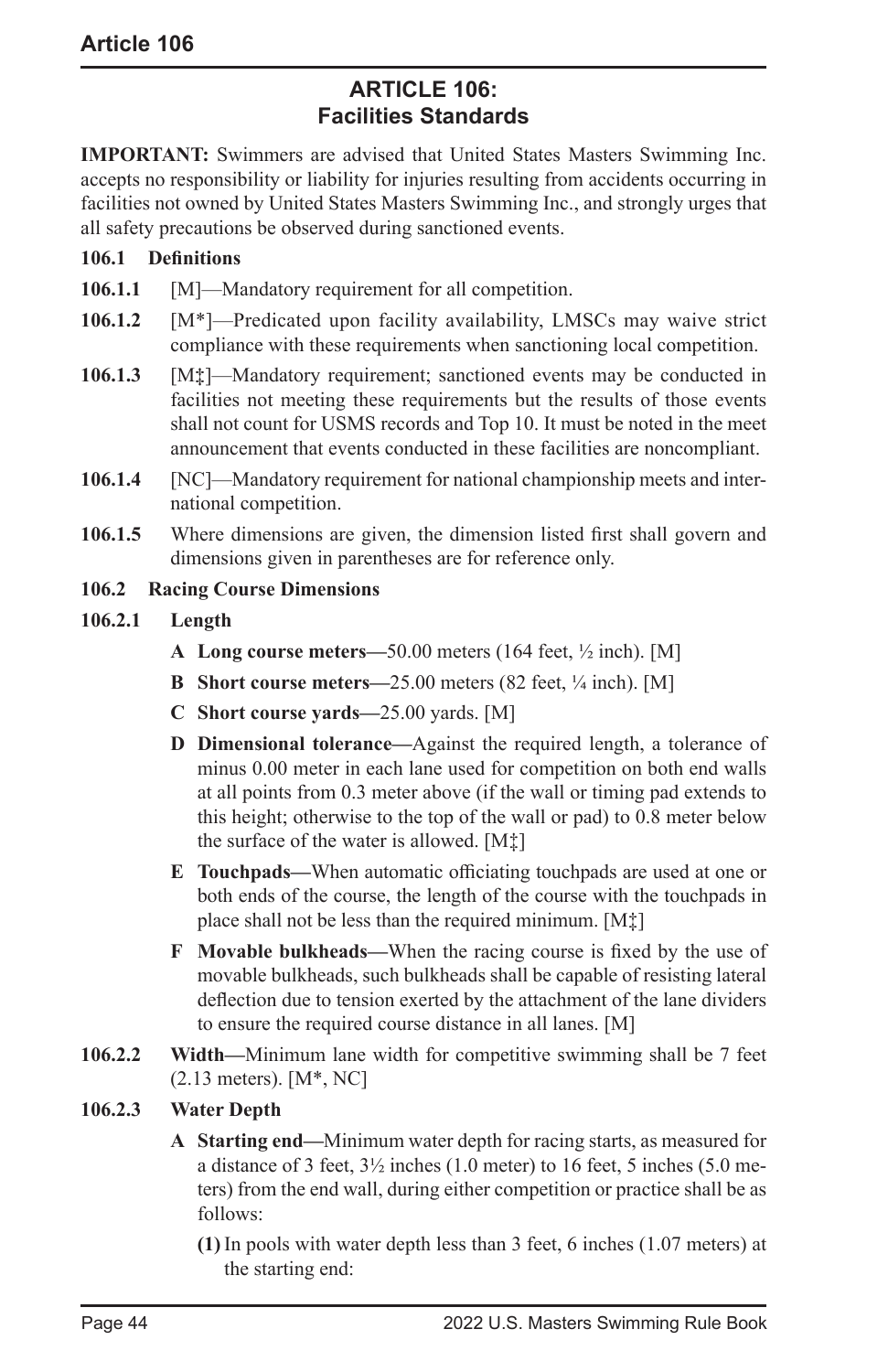- **(a)** The swimmer must start in the water. [M]
- **(b)**Backstroke starting ledges are not permitted. [M]
- **(2)** In pools with water depth 3 feet, 6 inches (1.07 meters) to less than 4 feet (1.22 meters) at the starting end, the swimmer must start from the deck or from in the water. Backstroke starting ledges are not permitted. [M]
- **(3)** In pools with water depth 4 feet (1.22 meters) or more at the starting end, platforms shall meet the height requirements of article 106.11.1.  $[M]$
- **B Racing course—**Minimum water depth shall be 2 meters (6 feet, 7 inches) throughout the course. Based on facility availability, the Championship Committee may waive this requirement for national championship meets. [NC]

### **106.3 Racing Course Walls**

- **106.3.1 Permanent Course—**Walls enclosing the racing course shall be parallel and vertical. The end walls shall be at a right angle to the water surface and shall be constructed of solid material with a nonslip surface that extends no less than 0.8 meter (2 feet, 7½ inches) below the water surface. [M]
- **106.3.2 Movable Bulkhead Course Walls—**If a continuous recessed hand grip is provided at or near the water surface in a movable bulkhead, the horizontal dimension of the recess perpendicular to the bulkhead should not be less than 6 inches (0.15 meter) and designed in a manner to prevent the swimmer's fingers from contacting the back surface of the recess. [M]

#### **106.4 Pool and Bulkhead Markings**

- **106.4.1 Pool Bottom Lane Markers—**Minimum 10-inch-wide (25-centimeter) lines of a dark contrasting color (preferably black) shall be provided in the middle of each racing lane on the bottom of the pool. The lines should be uninterrupted the length of the course and shall end with a distinctive cross line 3 feet, 4 inches (1.0 meter) long and the same width as the bottom center marker. The line, including the cross line, shall terminate 6 feet, 7 inches  $(2.0$  meters) from each end wall. [M<sup>\*</sup>, NC]
- **106.4.2 End Wall Targets—**Flush, nonslip targets in the shape of a "T" or a cross and the same width as the lane bottom markers shall be provided in the center of each lane on each end wall of the course and shall extend at least 3 feet, 4 inches (1.0 meter) below the level of the water surface. It is recommended that the top edge of the deck be of a contrasting color to provide a visual target above the water at the end of the course. [M\*, NC]
- **106.4.3 Lane Numbers—**The lanes shall be numbered from right to left as the swimmers stand facing the course from the starting end of the pool. If the event is started at the turning end of the course, no change in the lane numbering shall be made; i.e., the lanes shall be numbered the same on both ends of the course. Lane numbers shall clearly identify the lanes to officials stationed on each side of the course. [M\*]
- **106.4.4 15-Meter Marks—**Fixed distinctive marks shall be placed on either the pool wall or deck surface adjacent to any outside lane at a distance of 15 meters from each end wall of the course. These marks should also be used to cor-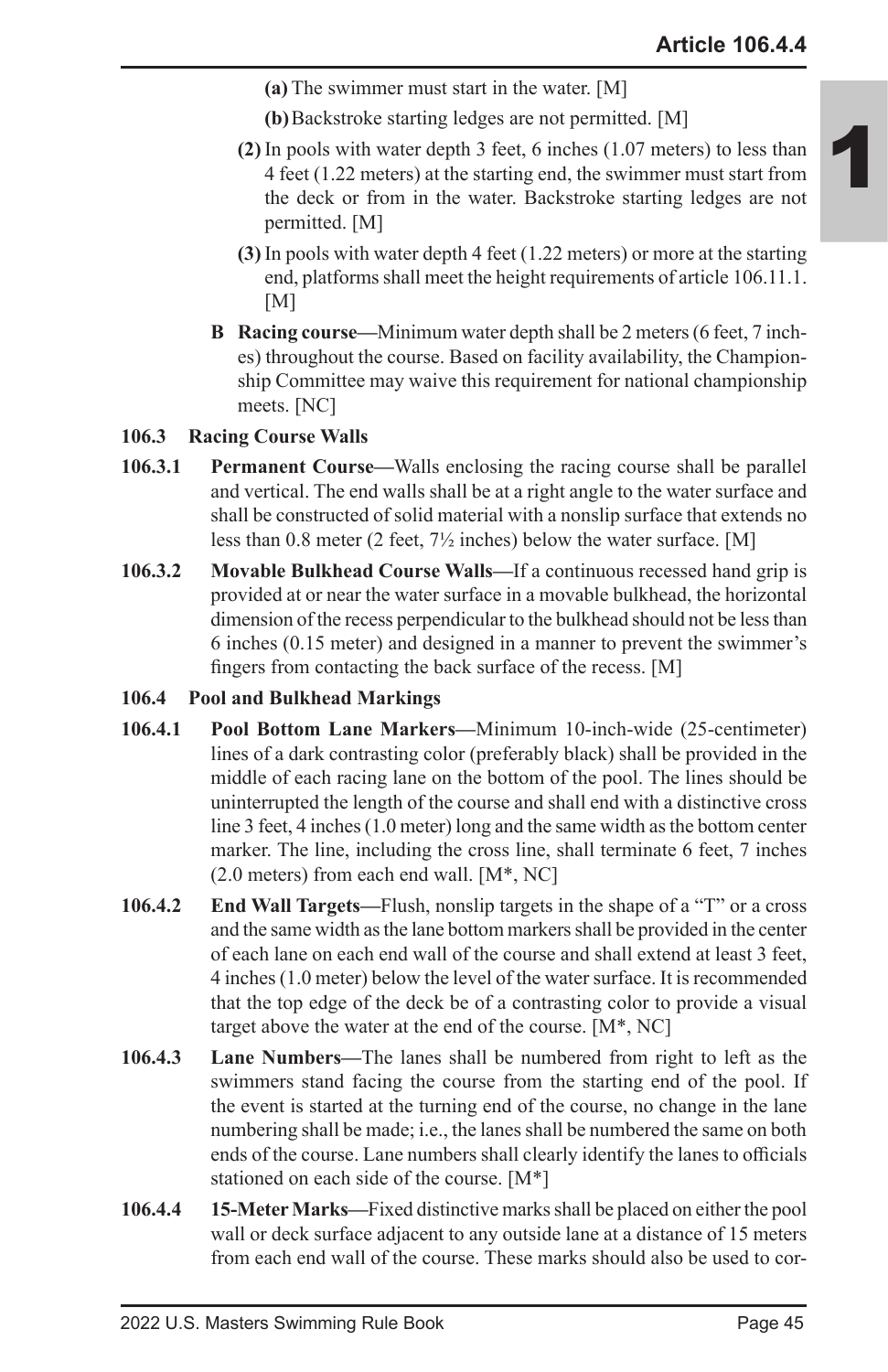rectly align the distinctive floats on the lane dividers, but the fixed marks on the deck or walls take precedence for judging. [M]

# **106.5 Overflow Recirculation System**

The pool water recirculation and overflow system shall maintain the water level in line with the overflow rim of the pool gutters without creating appreciable current or water turbulence and shall maintain a smooth and calm water surface during competition. [M]

# **106.6 Water Temperature**

Water temperature from 25 to 28 degrees Celsius (77 to 82 degrees Fahrenheit) shall be maintained for competition. [M\*, NC]

# **106.7 Ladders**

All ladders, steps, or stairs within the racing course should be recessed in the pool side walls or removed during competition. [M\*, NC]

### **106.8 Other Deck Equipment**

- **106.8.1 Unobstructed Deck—**Use of portable lifeguard chair stands and other deck fixtures is recommended. They should be removed from the competition area to allow free passage and unobstructed view for competitors and officials along all sides of the course. [M\*, NC]
- **106.8.2 Diving Boards—**One-meter diving boards that overhang the racing course shall be hinged out of the way or removed during competition. [M\*, NC]
- **106.9 Lighting**
- **106.9.1 Illumination—**For indoor pools, 100 foot-candle illumination level is required at the water surface over the entire course. Overhead light fixtures shall be located to avoid the casting of shadows by the pool walls over the racing course. [M\*, NC]
- **106.9.2 National Championship Meets—**At national championship meets the same type and level of illumination must be provided and maintained during the warm-up period and competition. [NC]

### **106.10 No Smoking Signs**

No smoking indoors or outdoors shall be permitted in any area designated for swimmers, including spectator seating, standing, and eating areas, and "No Smoking" signs shall be so posted. [M]

### **106.11 Starting Platforms**

- **106.11.1 Height** (subject to the provisions of article 106.2.3)
	- **A Long course and short course meters—**The front edge of the starting platform shall be no less than 0.50 meter (1 foot, 8 inches) nor more than 0.75 meter (2 feet,  $5\frac{1}{2}$  inches) above the surface of the water. [M]
	- **B Short course yards—**The front edge of the starting platform shall be not higher than 2 feet, 6 inches (0.762 meter) above the surface of the water. [M]
- **106.11.2 Front Edge of Platform—**The front edge of the starting platform shall be flush with the face of the end walls. [M]
- **106.11.3 Size and Slope of Platform—**The top surface of the starting platform shall be not less than 0.50 by 0.50 meters (20 inches by 20 inches) and shall slope not more than 10 degrees from the horizontal. It may have an adjustable-setting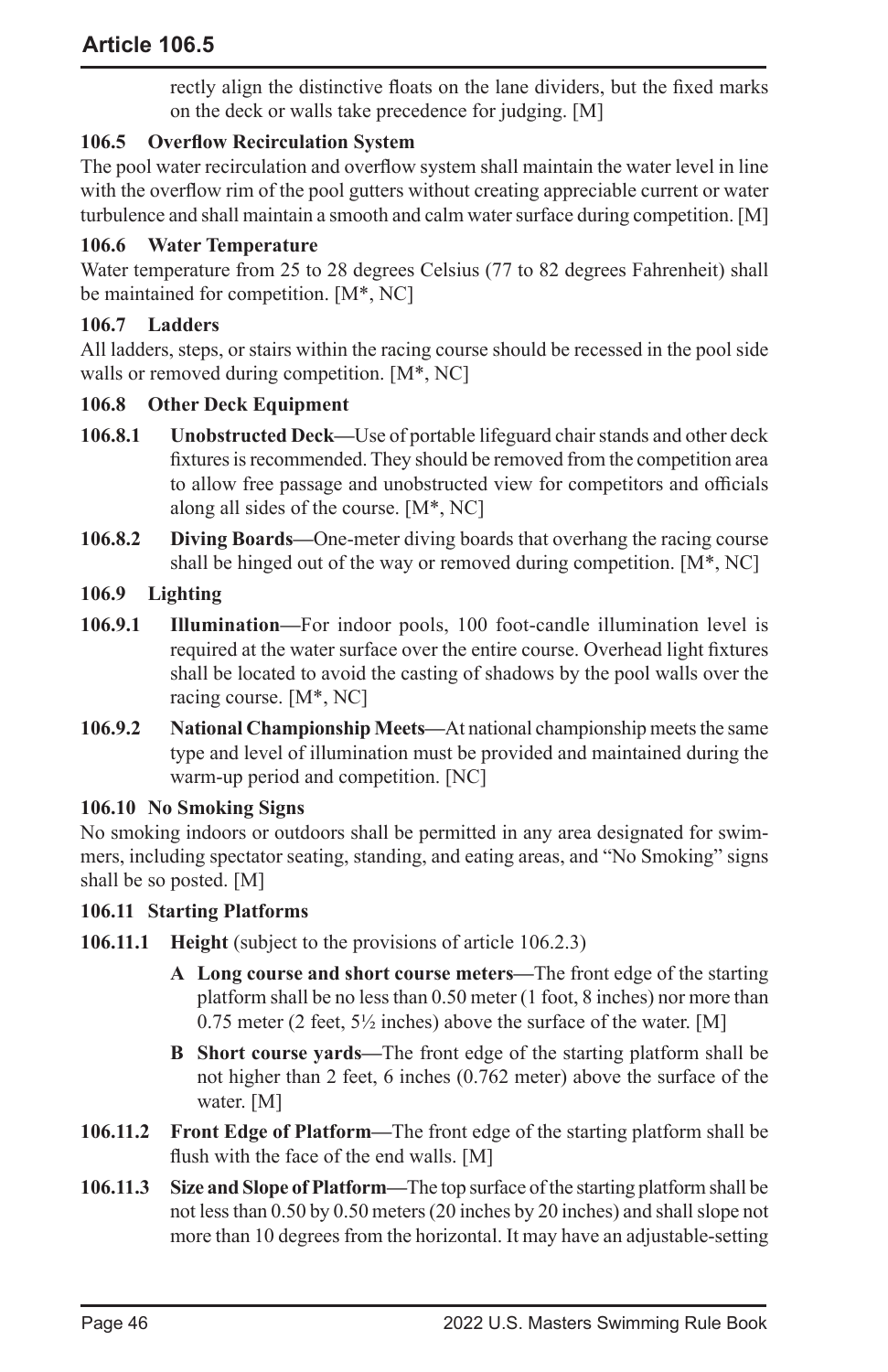back plate. The entire surface of the platform shall be faced with permanent nonslip material. [M]

- **106.11.4 Forward Start Handgrips—**Handgrips for the forward start may be installed on the sides of the starting platform. [M\*]
- **106.11.5 Backstroke Starting Grips—**Starting platforms shall be equipped with firm starting grips located between 0.3 meter (12 inches) and 0.6 meter (24 inches) above the water surface. The front edge of the grips shall be parallel to and flush with the face of the end wall. [M]
- **106.11.6 Lane Numbers—**Starting platforms shall be clearly marked with lane numbers visible to competitors and officials. [M]
- **106.11.7 Stability of Platforms—**Starting platforms shall be anchored to the deck or bulkhead to remain stable at all times. [M]

### **106.12 Backstroke Ledge**

The backstroke ledge shall conform to FINA specifications when used in competition as follows:

- **106.12.1** The ledge may be adjustable to 4 centimeters above or 4 centimeters below the water level. [M]
- **106.12.2** The ledge shall be a minimum of 65 centimeters in length. [M]
- **106.12.3** The ledge must be 8 centimeters in height, 2 centimeters at the width, with 10 degrees of slope. [M]
- **106.12.4** The ledge shall not be used in water depth less than 4 feet (1.22 meters).  $[M]$
- **106.12.5** Should backstroke ledges be used, identical ledges shall be provided for all lanes. [M]

# **106.13 Floating Lane Dividers and Markings**

- **106.13.1 Installation—**Floating lines dividing each lane shall extend the full length of the course and shall be attached at each end wall with recessed anchors so located that the center line of the cable securing the lane lines shall be on the surface of the water, with the bottom half of the floats uniformly submerged for its entire length. They shall:
	- **A** Separate the racing lanes. [M]
	- **B** Be outside the outermost lanes being used. [M\*]
- **106.13.2 Size, Color, and Safety—**Dividers shall consist of contiguous floats having a minimum diameter of 5 centimeters (2 inches) to a maximum diameter of 15 centimeters (6 inches). The color of the floats extending from the walls the distance of 5 meters (16 feet, 6 inches) for long course and short course meters, and 15 feet for short course yards, shall be distinct from the rest of the floats. Distinctive colored floats, or markers extending around the full circumference of the floats, shall be placed at 15 meters (49 feet, 2½ inches) from each end wall in both short course and long course pools. Damaged or broken floats shall be removed and/or replaced to the extent possible. [M]
- **106.13.3 Number of Lane Lines—**A single lane line between racing lanes shall be used in long course and short course meters competition. Multiple lane lines may be installed for short course yards competition, provided the width of water between dividers is not reduced to less than 7 feet. [M<sup>\*</sup>, NC]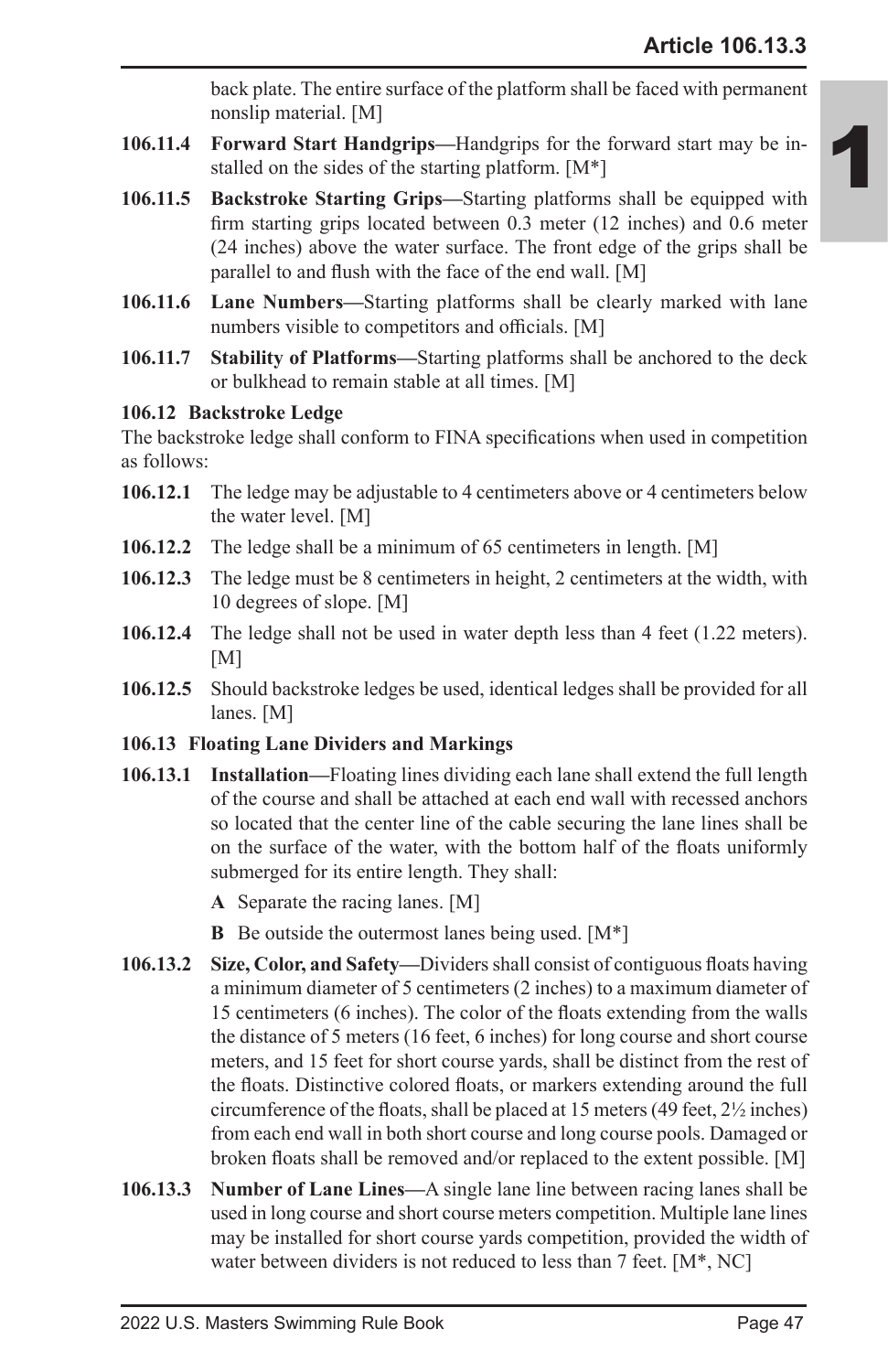# **Article 106.13.4**

**106.13.4 National Championship Meets—**Minimum 11-centimeter-diameter floats shall be required for national championship meets. [NC]

# **106.14 Backstroke Flags and Lines**

**106.14.1 Design—**At least three triangular pennants 6 to 12 inches in width at the base and 12 to 18 inches in vertical length, of two or more alternating and contrasting colors, shall be suspended on a firmly stretched line over each lane for all backstroke, individual medley, and medley relay events. [M]

### **106.14.2 Location**

- **A Long course and short course meters—**5 meters (16 feet, 5 inches) from each end of the course, a minimum of 1.8 meters (5 feet, 11 inches) to a maximum of 2.5 meters (8 feet, 3 inches) above the water surface. [M]
- **B Short course yards—**15 feet (4.57 meters) from each end of the course, 7 feet (2.13 meters) above the water surface. [M]
- **C Measurement—**Height shall be measured to the horizontal line from which the pennants are suspended. [M]
- **106.14.3 Marking at Midpoint of Course—**For long course backstroke, individual medley, and medley relay events, a firmly stretched ¼-inch (7-millimeter) line without flags or pennants may be suspended at the midpoint of the course.

### **106.15 Loudspeaker Starting System**

An electronic sound-generating device shall be provided to give the starting and recall signal. Loudspeakers may be mounted underneath or on the side of each starting platform, between every two platforms, on each side of the racing course, or positioned behind the starting platforms in such a manner that equitable dispersion of sound to all lanes is assured. The device shall also activate a strobe light or similar visual signal located on the starter's side of the course approximately 15 feet forward from the starting end, to indicate the start to manual timers and swimmers who are deaf or hard of hearing (also see article 107.3). The starting system may include an underwater recall speaker and final-lap signal option. [NC]

### **106.16 Recall Device**

A device to recall swimmers shall be provided. If a recall rope is used, it shall be placed at the midpoint of the course in long course facilities and at the turn end backstroke flags in short course facilities. The rope shall be attached to vertical stanchions with a quick-release mechanism and shall be suspended at least 4 feet (1.22 meters) above the water surface at the lowest point.  $[M^*]$ 

### **106.17 Pace Clocks**

There shall be at least two large, accurate timing devices or clocks for each warm-up course, preferably located on opposite sides of the course, clearly visible to all swimmers. [M\*, NC]

### **106.18 Automatic Timing Equipment**

- **106.18.1 Installation and Safety—**Equipment shall be installed so that it will not interfere with swimmers' starts, turns, or finishes or the normal overflow functions of the pool water recirculation system. All deck-level wiring shall be no more than 12 volts. [M]
- **106.18.2 Power Source—**See article 103.17 for automatic and semiautomatic timing equipment types and performance requirements. Equipment powered directly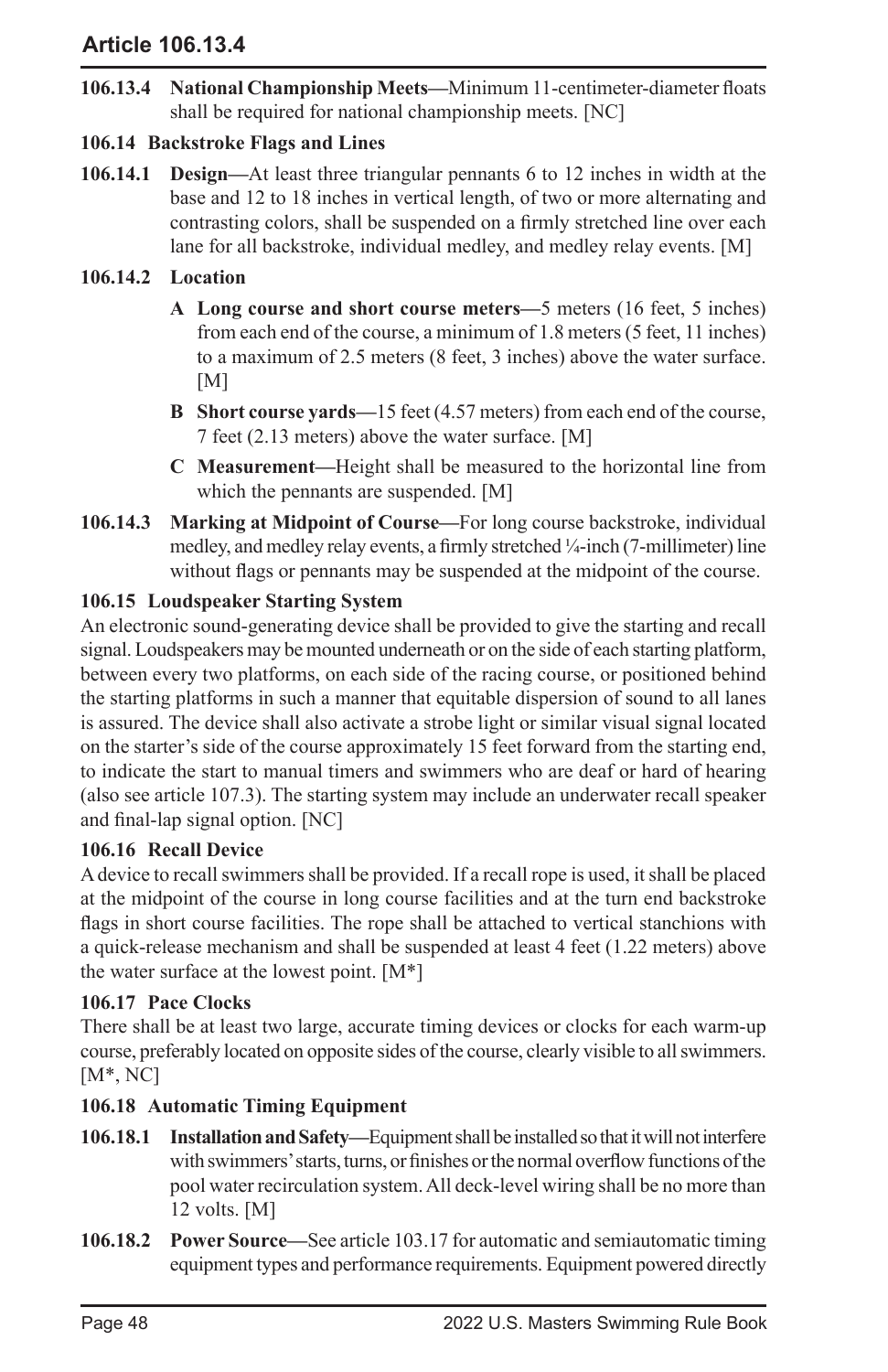from the utility line electrical service shall have the capability to automatically switch to standby battery power source in case of line power failure without affecting the continuity and accuracy of the timing system. [NC]

# **106.18.3 Touchpads**

- **A Size and thickness—**Recommended pad size shall be 6 feet, 6 inches (2 meters) wide and not less than 2 feet (0.6 meter) deep. Minimum width of pads shall be 5 feet (1.52 meters). Thickness shall not exceed 3/8-inch (1 centimeter). [NC]
- **B Markings—**Panel face markings shall conform to and superimpose on pool end wall markings as closely as possible. Perimeter edges of the panel shall have a 1-inch-wide (0.025-meter) black border. [NC]
- **C Sensitivity—**Panels shall stop the timing system instantaneously by a light hand touch anywhere on the flat surface facing the race course and the upper edge, but shall not be activated by water turbulence. [NC]
- **D Installation and safety—**Panels shall be installed and firmly anchored in the center of each lane and shall have no sharp edges, corners, or other protrusions on any exposed surfaces. [NC]
- **106.18.4 Optional Accessories—**Automatic timing equipment may provide relay judging capability, automatic lap counting, split time readouts for all lanes, correction of erroneous touch, and television equipment tie-in. Any corrections or impulses generated by the equipment operators shall be clearly identified on the results printout.
- **106.18.5 Time Display Board (optional, except for national championships)—**An automatic display board visible to all swimmers shall give a digital-time readout to two decimal places, displaying split times, final times, and places for all lanes. In the event of a tie, the place shall be displayed as a tie. A separate line of display for each lane meeting the above requirements shall be provided for national championship meets on all courses. [NC]

### **106.19 Electrical Safety**

All permanent or temporary electrical connections to the electronic loudspeaker start system, automatic timing equipment, and other electrical or electronic devices operating on line voltages in the vicinity of the racing course shall be made only from groundfault circuit interrupter (GFCI) protected convenience receptacles or circuits. In the event such receptacles or circuits are not available in the facility used for competition, portable UL-approved self-contained GFCI outlet fittings shall be provided (furnished and installed) at the nonprotected convenience receptacles by the meet management, meet director, or equipment operator(s), whenever such equipment is connected and in use. [M]

# **ARTICLE 107: Guidelines for Officiating Swimmers With a Disability in USMS Meets**

### **107.1 General**

**107.1.1 Authority—**The USMS rules and regulations grant the referee the authority to modify the rules for the swimmer with a disability (see article 103.6.9). Disability is defined as a permanent physical or cognitive disability that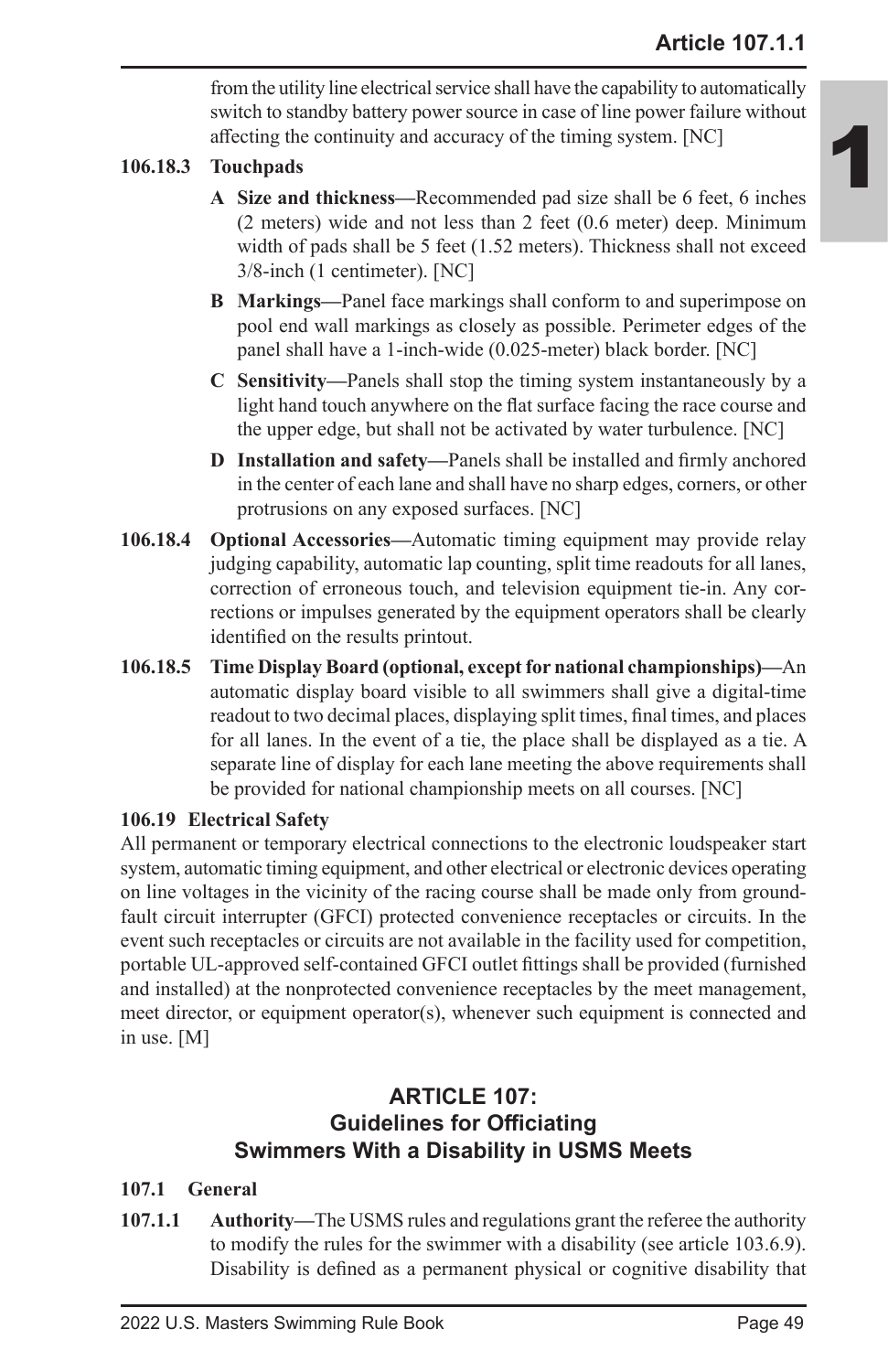substantially limits one or more major life activities. This section contains guidelines and suggestions for making such modifications.

# **107.1.2 Responsibilities**

- **A Swimmer—**The swimmer (or the swimmer's coach) is responsible for notifying the referee, prior to the competition, of any disability of the swimmer and of the requested modification. The swimmer/coach shall provide personal assistant(s) or any equipment (tappers, deck mats, etc.) if required.
- **B Referee—**The referee's responsibilities include:
	- **(1)** Determining if the requested modifications are appropriate and can be met.
	- **(2)** Instructing the starter and stroke and turn officials as to the accommodations to be made for that swimmer.
	- **(3) Modifications—**Aids to speed, pace, buoyancy, and endurance are not permitted (see articles 102.12.1E and 102.13.10). Some of the modifications that the referee may make to accommodate the swimmer with a disability are:
		- **(a)** A change in starting position.
		- **(b)**Reassignment of lanes within a heat (e.g., exchanging lanes two and seven).
		- **(c)** Allowing the swimmer to have a personal assistant(s).

Other allowable modifications are further described in this section under the type of disability.

# **107.2 Blind and Visually Impaired**

- **107.2.1 Start—**With an audible starting system, no modification is usually required for a swimmer who is blind or has vision loss. A swimmer may, however, require assistance getting to the chosen starting position.
- **107.2.2 Turns and Finishes—**A swimmer who is blind or has vision loss is permitted to have personal assistants (tappers) who use poles with soft-tipped ends to tap the swimmer as notification of turns and the finish. Sound devices shall not be used. It is the swimmer's responsibility to provide the tapper(s), who shall be positioned within the confines of the swimmer's lane at the ends of the pool.
- **107.2.3 Relay Takeoffs—**A physical touch may be required to signal when the relay swimmer's teammate has touched the wall. The specific method may be tailored to the swimmer's preference, so long as it does not aid the swimmer's takeoff or interfere with the timing.

# **107.3 Deaf and Hard of Hearing**

**107.3.1 Visual Starting Signal—**Swimmers who are deaf or hard of hearing require a visual starting signal (i.e., a strobe light and/or starter's arm signals). The referee may reassign lanes within the swimmer's heat (i.e., exchanging one lane for another) so that the strobe light or starter's arm signal can more readily be seen by the swimmer who is deaf or hard of hearing. Standard starter's arm signals are shown in Figures 1 and 2. A recall rope is required in the event of a recall, provided the meet host is notified by the entry deadline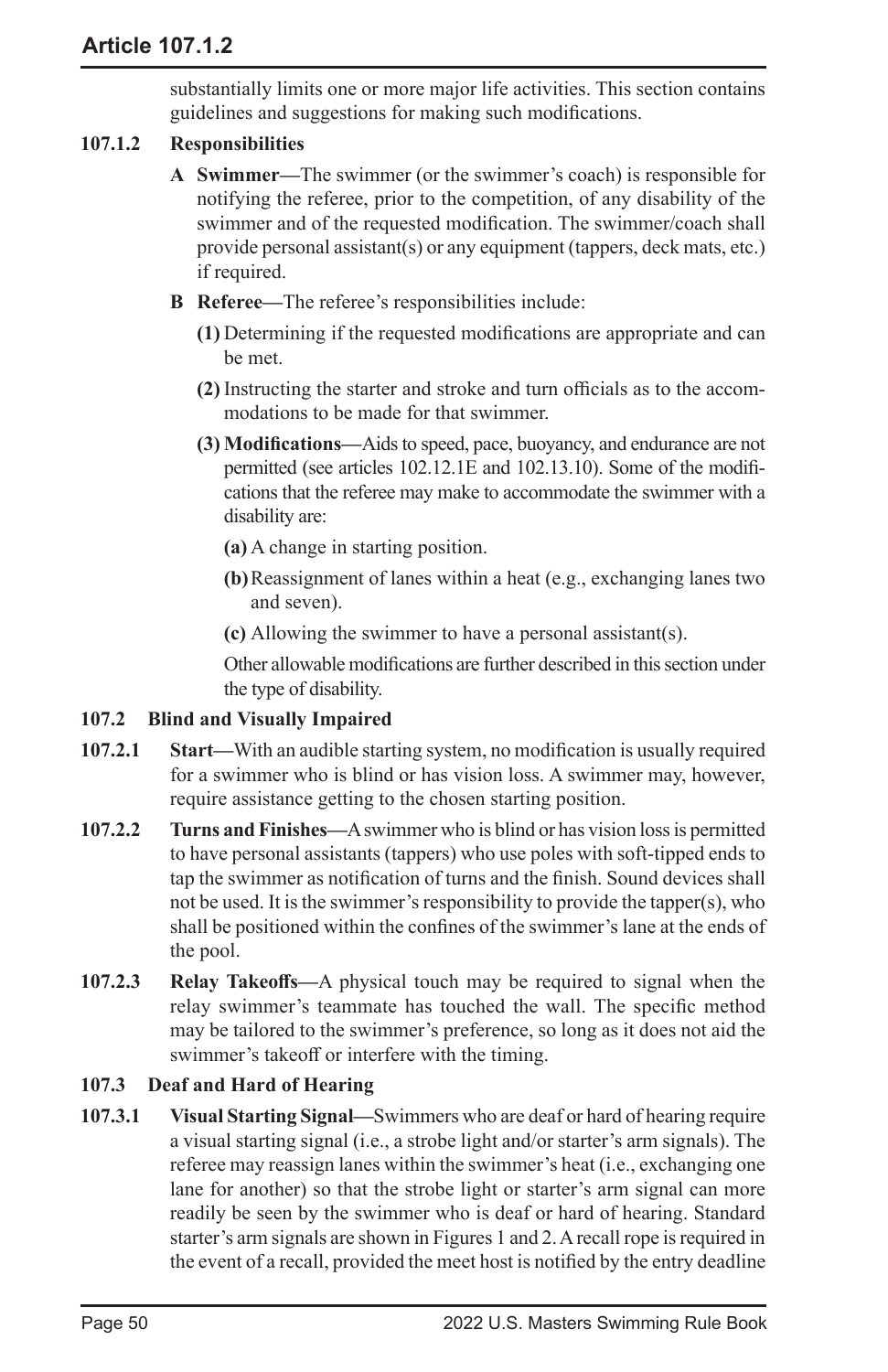that a swimmer who is deaf or hard of hearing will be participating.

**107.3.2 Strobe Light Location—**The starter shall advise the swimmers about the location of the strobe light, and the light shall be located where the swimmers can clearly see it for the start. For backstroke starts, the light should be positioned so that the swimmers do not have to turn their heads to look backwards.

# **107.4 Cognitively Disabled**

The swimmer may be permitted to have a personal assistant on the deck when necessary. No other specific rule modifications are required other than patience and clarity in communicating instructions.

### **107.5 Physical Disabilities**

- **107.5.1 Start—**Swimmers with physical disabilities:
	- **A** May take longer to assume their starting positions.
	- **B** May have difficulty holding the starting platform or pool end for a start.
	- **C** May need assistance from someone on the deck to maintain a starting position.
	- **D** May use a modified starting position on the blocks, deck, or in the water. Examples of modified starting positions are shown in Figures 3 and 4.
	- **E** Shall use a forward start for breaststroke and butterfly. The referee, however, may allow modifications, such as the following:
		- **(1)** The swimmer may start from a sitting position on the block or on the deck.
		- **(2)** The swimmer may assume a starting position in the water, with or without assistance.
		- **(3)** If the swimmer cannot use a hand and/or foot to maintain contact with the wall, some other part of the body may be used.
		- **(4)** For breaststroke and butterfly, after the start and after each turn, a swimmer who is unable to push off with the leg(s) may perform one asymmetrical stroke to attain the breast position.
- **107.5.2 Stroke/Kick—** In judging the stroke or kick of a swimmer with a physical disability, the referee and stroke and turn judge should follow the general rule that if a part of the body is absent or cannot be used, it is not judged; if it is used during the stroke or kick, it should be judged in accordance with the USMS rules.

Judgments should be made based on the actual rule—not on the swimmer's technique. For example, the breaststroke swimmer with one arm or leg shorter than the other may have a nonsymmetrical stroke or kick, but as long as the arm or leg action is simultaneous, it would meet that portion of the rule.

# **107.5.3 Turns/Finishes**

**A** Touches shall be judged in the same manner as strokes and kicks (i.e., on the basis of the arm[s] and/or hand[s] that the swimmer can use). In breaststroke and butterfly events, the competitor must reach forward as if attempting a simultaneous two-handed touch. When a swimmer has different arm lengths, only the longer arm must touch the wall, but both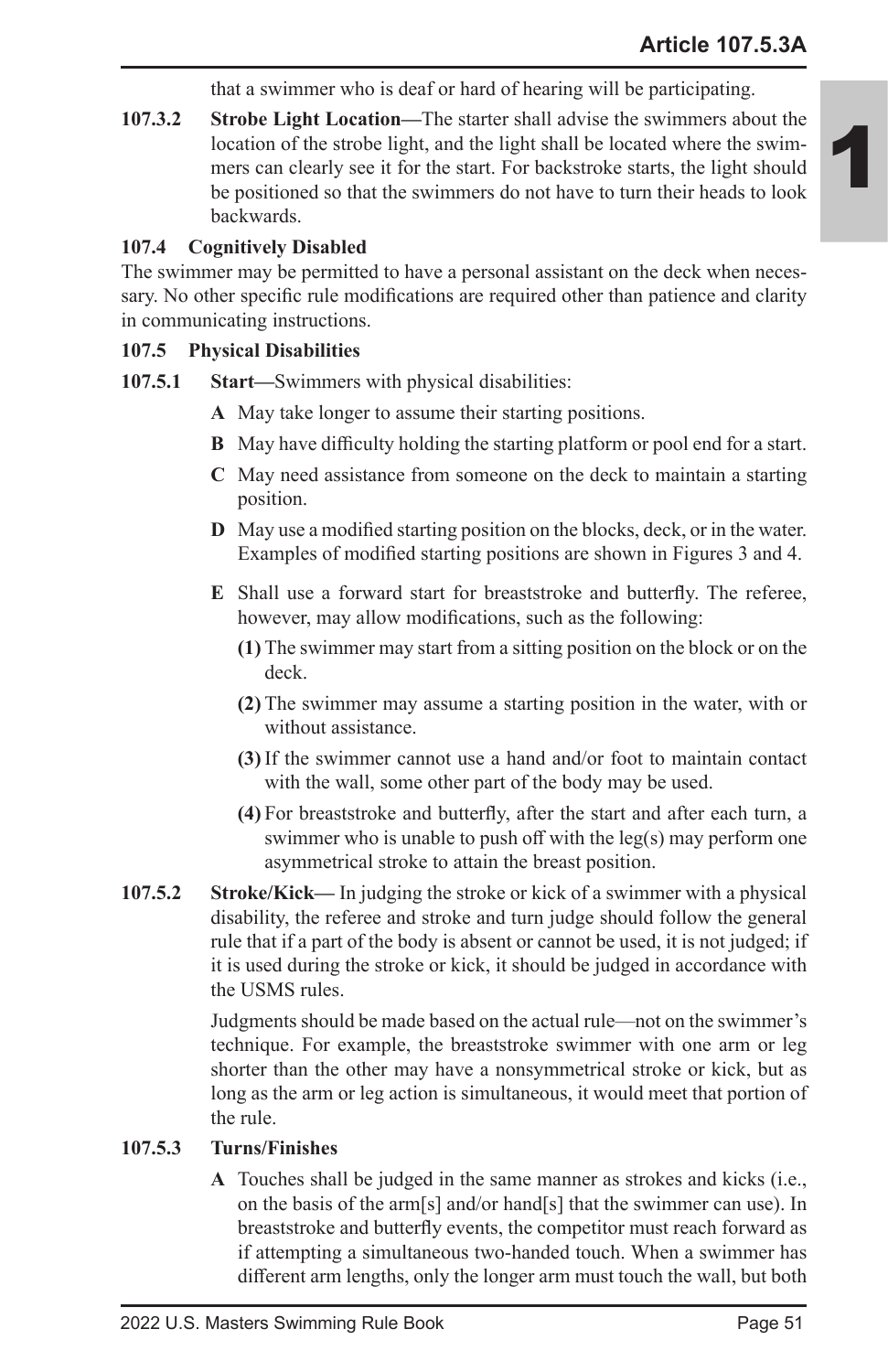# **Article 107.5.3A**



**Figure 1.** Standard starter's arm signals for deaf swimmers for **forward start.**

- A. Twist hand at chin level——short whistles
- B. Arm overhead—swimmer steps onto starting block
- C. Arm moves to shoulder level—signal to "Take your mark"
- D. Arm moves to side of body—starting signal



**Figure 2.** Standard starter's arm signals for deaf swimmers for **backstroke start.**

- A. Twist hand at chin level—short whistles
- B. Arm overhead—swimmer steps enters water; drop arm to side while swimmer enters water
- C. Arm overhead—swimmer returns to backstroke start position
- D. Arm moves to shoulder level—signal to "Take your mark"
- E. Arm moves to side of body—starting signal



**Figure 3.** Modified starting positions from block or deck.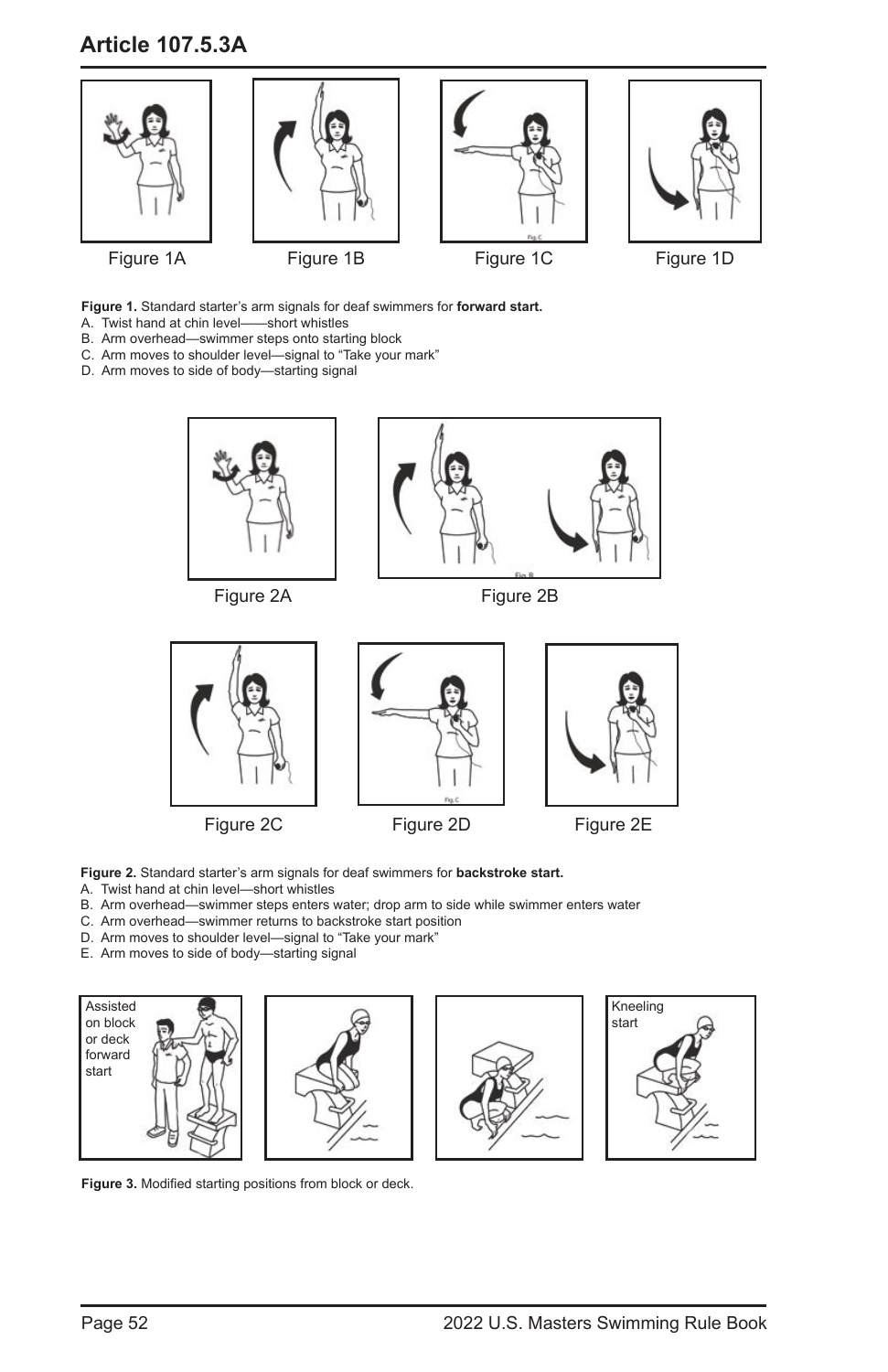



**Figure 4.** Modified starting positions from the pool.

arms must be stretched forward simultaneously. Swimmers with no arms or with upper limbs too short to stretch above the head may touch the wall with any part of the upper body.

**B** At the turn and finish of the butterfly, an athlete with no leg function is permitted to perform a partial stroke with the arm(s) recovering forward under the surface of the water in order to touch the wall.

# **ARTICLE 108: Sanction and Recognition of Pool Events**

### **108.1 Sanctions**

Times achieved at sanctioned events are considered for USMS records, USMS Top 10 times, FINA Masters world records, and FINA Masters Top 10 times. All swimmers entered in sanctioned events shall be USMS members or shall be members of a FINA Member Federation.

- **108.1.1 Sanction Requirements—**Sanctions shall be issued, withheld, or withdrawn in accordance with article 202.1 and the following requirements:
	- **A** Sanction applications shall be accompanied by the meet announcement.
		- **(1)** The meet announcement shall include the statement "Sanctioned by (LMSC name) for USMS Inc." and may include the statement "Sanction number ..." Entry forms and programs may include these statements.
		- **(2)** The meet announcement shall include ONE of the following statements for each course used for competition during the meet:
			- **(a)** The length of the competition course without a bulkhead is in compliance and on file with USMS in accordance with articles 105.1.7 and 106.2.1.
			- **(b)**The length of the competition course has been measured and is NOT in compliance with USMS articles 105.1.7 and 106.2.1: Times achieved in the meet will NOT be eligible for USMS Top 10 and records.
			- **(c)** The length of the competition course is not on file with USMS. Eligibility of times achieved in this meet will be contingent upon pool length measurement and approval with USMS; if bulkheads are present, their placement must also be confirmed by measurements at the meet (USMS articles 105.1.7 and 106.2.1).
			- **(d)**The length of the competition course is in compliance and on file with USMS in accordance with articles 105.1.7 and 106.2.1, but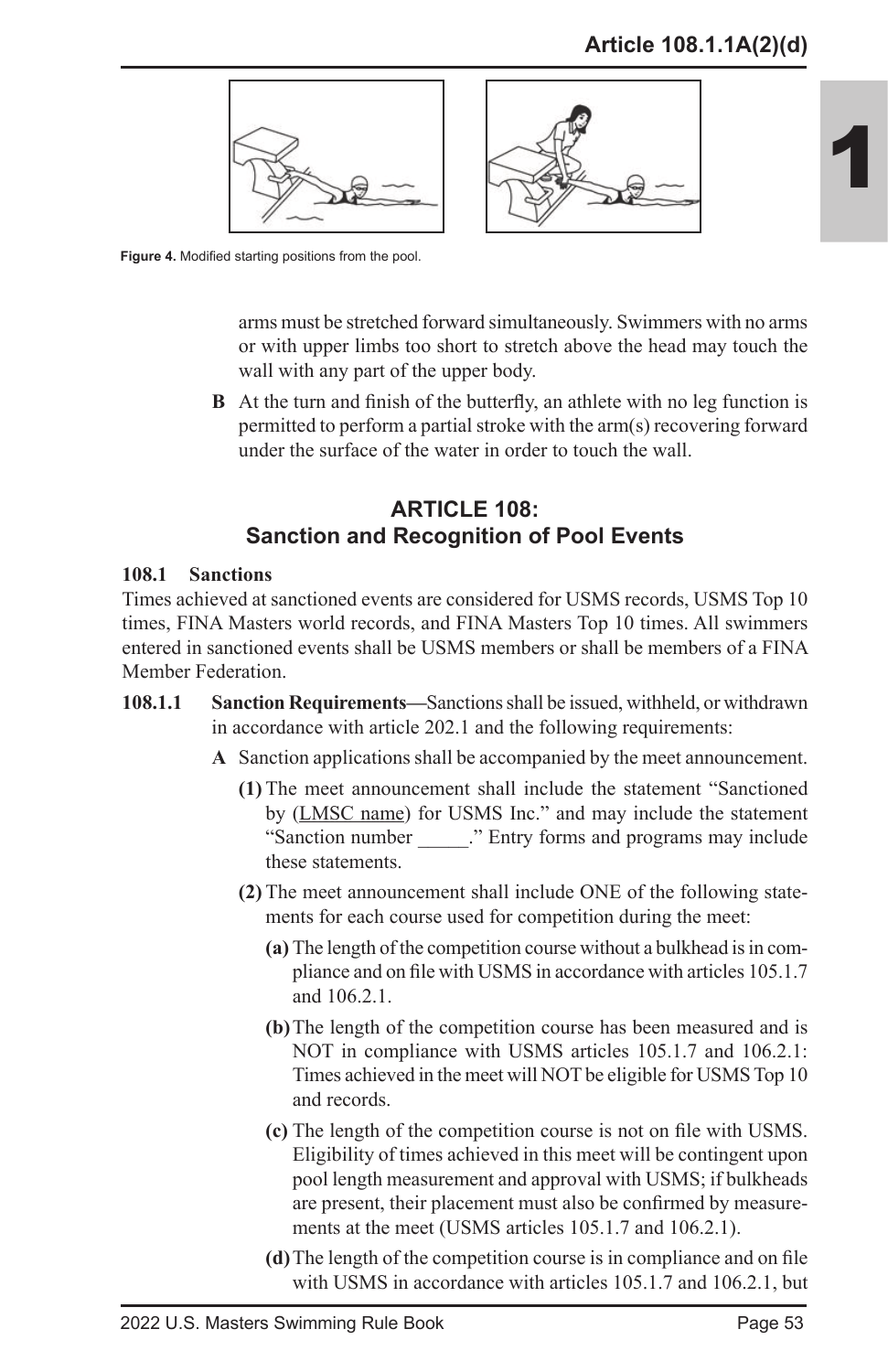as a bulkhead course, is subject to length confirmation. Eligibility of times for USMS Top 10 and records will be contingent on verification of bulkhead placement.

- **(3)** The meet announcement shall include a description of the timing systems intended to be used at the meet (see articles 103.18.5–103.18.9) and one of the following statements for each course:
	- **(a)** Times from this competition will be eligible for world record, USMS record, and Top 10 consideration.
	- **(b)**Times from this competition will be eligible for USMS records and Top 10 consideration, but not for world records.
	- **(c)** Times from this competition will be eligible for USMS Top 10 consideration, but not for world or USMS records.
	- **(d)**Times from this competition will not be eligible for world record, USMS record, or Top 10 consideration.

If a change in primary timing system is necessary before or during the meet, the meet director shall ensure that all swimmers are notified of the change.

- **B** Entries shall not be accepted before the sanction has been issued. Paper forms shall not be distributed, online entry systems shall not be activated, and the event shall not be listed as sanctioned on the USMS Calendar of Events until the sanction has been issued.
- **C** If an individual or organization has failed to conduct a sanctioned event in accordance with applicable USMS rules and administrative regulations, or as stated in the meet announcement, a sanction may be withheld or withdrawn in accordance with articles 202.1.1F and G.

# **108.2 Recognized Events**

Times achieved by USMS members at recognized events other than USA Swimming or FINA meets shall be considered for USMS records and Top 10 times if a designated USMS observer is present and verifies in writing that the conduct of the competition conforms to the relevant USMS swimming rules and administrative regulations. (See Appendix B for the required Observer's Report.) USA Swimming– and FINA-sanctioned meets do not require observers (see article 202.3). USMS membership is not required for swimmers entered in recognized events.

- **108.2.1 Recognition—**Recognition shall be issued, withheld, or withdrawn in accordance with article 202.2 and the following requirements:
	- **A** The conduct of a recognized event shall conform to relevant USMS swimming rules and administrative regulations, including but not limited to the following:
		- **(1)** Starts, Strokes, and Relays (article 101) or Guidelines for Officiating Swimmers With a Disability (article 107)
		- **(2)** Swimwear Design (article 102.12.1)
		- **(3)** Determination of Official Time (articles 103.17.3, 103.18.1, 103.18.2, 103.18.3, and 103.18.4)
		- **(4)** Timing System Requirements for Records and Top 10 (articles 103.18.5–103.18.8 and 103.18.10)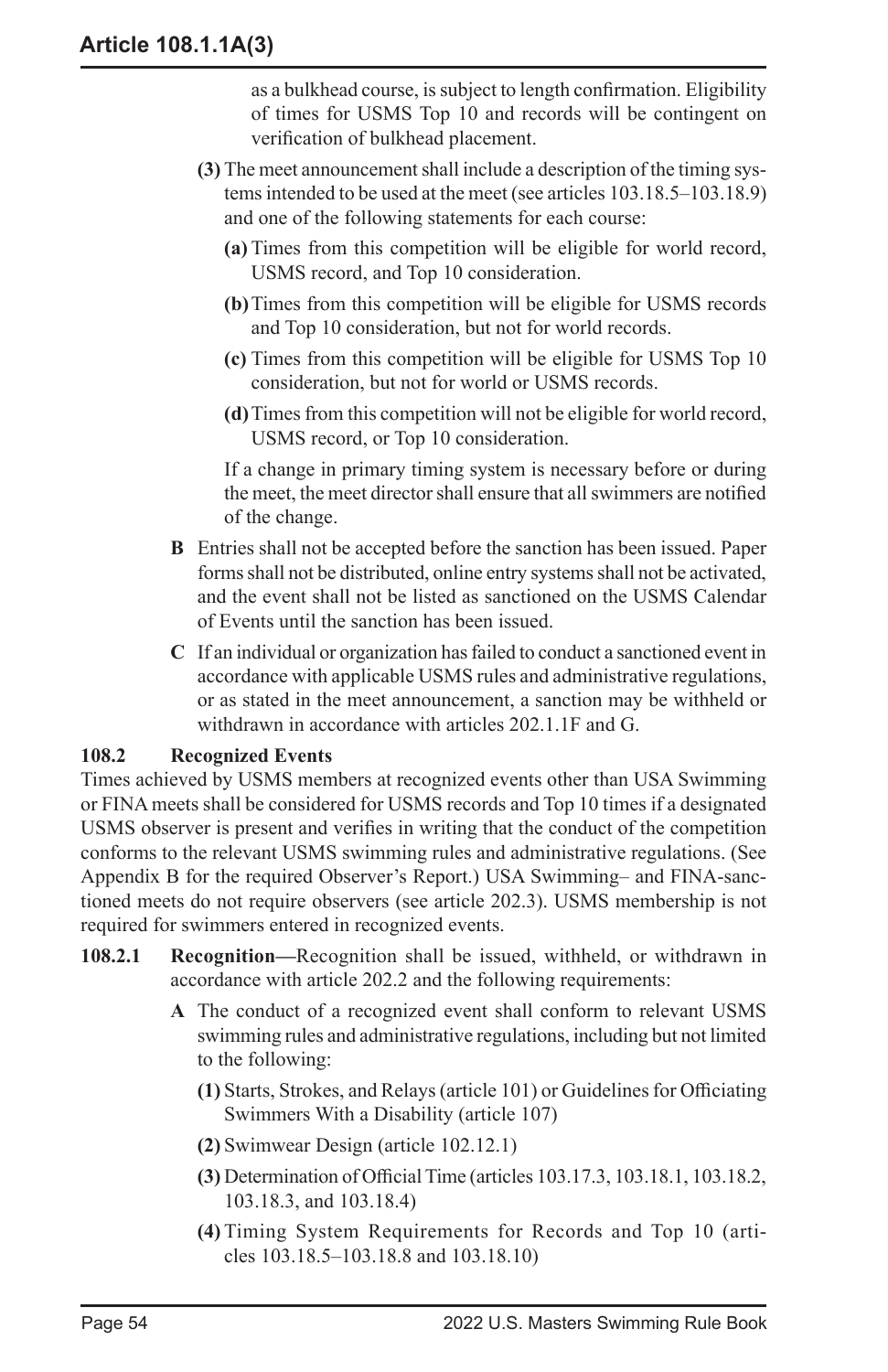- **(5)** Records and Top 10 Times (articles 105.1, 105.2.1, 105.2.2, 105.3.2, 105.3.3, 105.3.4, 105.3.5, 105.3.6, 105.3.7, and 105.3.9)
- **(6)** Minimum Standards for Facilities (articles 106.2.1, 106.2.3A, 106.3, 106.11.1, 106.11.2, 106.12, 106.13.2, 106.14, and 106.16)
- **(7)** Relay leadoff split times that conform to articles 103.18.1. and 105.2.2A will be considered for events listed in article 102.5. USMS membership is not required for the other members of the relay team and the relay event itself need not conform to article 102.5.
- **B** World records can be set only in FINA- or USMS-sanctioned competitions, not recognized events.
- **C** If an individual or organization has failed to conduct a recognized event in accordance with applicable USMS rules and administrative regulations, or as stated in the meet announcement, a recognition may be withheld or withdrawn in accordance with articles 202.2.1E and G.